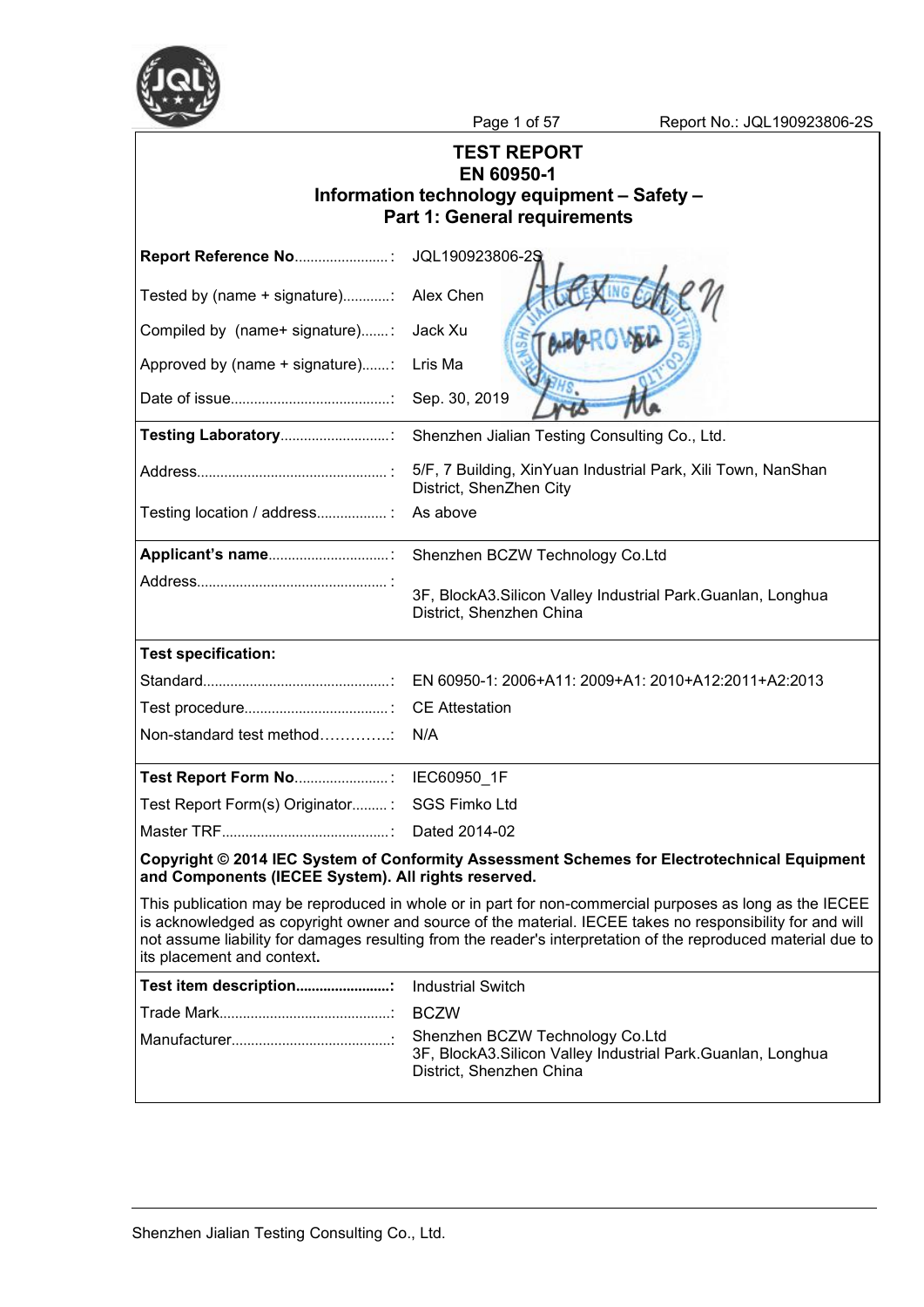| Page 2 of 57<br>Report No.: JQL190923806-2S<br>SP5220-8PGE2GE2GF, SP5200-4PFE2FE, SP5200-8PFE2FE,<br>SP5200-4PGE1GE1GF, SP5200-8PFE2GE, SP5220-8PFE2GE1GF,<br>SP5220-16PFE2GE2GF, SP5220-24PFE2GE2GF, SP5220-16PGE4GC,<br>SP5220-24PGE4GC, S5220-48GE4GF, SP5220-48PGE4GF,<br>IS3210-4GE2GF-DC, IS3210-8GE2GF-DC, IS3210-8GE4GF-DC,<br>ISP3210-4PGE2GF-DC, ISP3210-8PGE2GF-DC, ISP3210-8PGE4GF-DC,<br>IS7210-5FE-DC, IS7210-8FE-DC, IS7210-16FE-DC, IS7210-2FE1FX-DC,<br>IS7210-4FE1FX-DC, IS7210-6FE2FX-DC, IS7210-8FE2GC-I-DC,<br>IS7210-8FE2GF-L-DC, IS7210-8GE-DC, IS7210-2GE1GF-DC,<br>IS7210-5GE1GF-DC, IS7210-4GE2GF-DC, IS7210-8GE2GF-DC,<br>IS7510-4GE2GF-DC, IS7510-8GE3GF-DC, IS7510-8GE4GF-DC,<br>IS7510-16GE4GF-DC,IS7510-8GE8GF-DC, IS7220-16FE1GE1GF-AC,<br>IS7220-16FE4GC-AC, IS7220-24FE4GC-AC, IS7520-20GE4GC2GF-AC,<br>IS7520-12GE12GF-AC, ISP7210-8PFE2GC-DC,<br>ISP7210-8PFE2GF-L-DC, ISP7210-4PGE1GE1GF-DC,<br>ISP7210-4PGE2GF-DC, ISP7210-4PGE2GF-BT-DC,<br>ISP7210-8PGE2GF-DC, ISP7510-4PGE2GF-DC,<br>ISP7510-4PGE2GF-BT-DC, ISP7510-8PGE4GF-DC,<br>ISP7220-8PFE2GC-AC,ISP7220-16PFE4GC-AC, |  |  |
|---------------------------------------------------------------------------------------------------------------------------------------------------------------------------------------------------------------------------------------------------------------------------------------------------------------------------------------------------------------------------------------------------------------------------------------------------------------------------------------------------------------------------------------------------------------------------------------------------------------------------------------------------------------------------------------------------------------------------------------------------------------------------------------------------------------------------------------------------------------------------------------------------------------------------------------------------------------------------------------------------------------------------------------------------------------------------------------------------------------------|--|--|
|                                                                                                                                                                                                                                                                                                                                                                                                                                                                                                                                                                                                                                                                                                                                                                                                                                                                                                                                                                                                                                                                                                                     |  |  |
|                                                                                                                                                                                                                                                                                                                                                                                                                                                                                                                                                                                                                                                                                                                                                                                                                                                                                                                                                                                                                                                                                                                     |  |  |
|                                                                                                                                                                                                                                                                                                                                                                                                                                                                                                                                                                                                                                                                                                                                                                                                                                                                                                                                                                                                                                                                                                                     |  |  |
|                                                                                                                                                                                                                                                                                                                                                                                                                                                                                                                                                                                                                                                                                                                                                                                                                                                                                                                                                                                                                                                                                                                     |  |  |
|                                                                                                                                                                                                                                                                                                                                                                                                                                                                                                                                                                                                                                                                                                                                                                                                                                                                                                                                                                                                                                                                                                                     |  |  |
|                                                                                                                                                                                                                                                                                                                                                                                                                                                                                                                                                                                                                                                                                                                                                                                                                                                                                                                                                                                                                                                                                                                     |  |  |
|                                                                                                                                                                                                                                                                                                                                                                                                                                                                                                                                                                                                                                                                                                                                                                                                                                                                                                                                                                                                                                                                                                                     |  |  |
|                                                                                                                                                                                                                                                                                                                                                                                                                                                                                                                                                                                                                                                                                                                                                                                                                                                                                                                                                                                                                                                                                                                     |  |  |
|                                                                                                                                                                                                                                                                                                                                                                                                                                                                                                                                                                                                                                                                                                                                                                                                                                                                                                                                                                                                                                                                                                                     |  |  |
|                                                                                                                                                                                                                                                                                                                                                                                                                                                                                                                                                                                                                                                                                                                                                                                                                                                                                                                                                                                                                                                                                                                     |  |  |
|                                                                                                                                                                                                                                                                                                                                                                                                                                                                                                                                                                                                                                                                                                                                                                                                                                                                                                                                                                                                                                                                                                                     |  |  |
|                                                                                                                                                                                                                                                                                                                                                                                                                                                                                                                                                                                                                                                                                                                                                                                                                                                                                                                                                                                                                                                                                                                     |  |  |
|                                                                                                                                                                                                                                                                                                                                                                                                                                                                                                                                                                                                                                                                                                                                                                                                                                                                                                                                                                                                                                                                                                                     |  |  |
|                                                                                                                                                                                                                                                                                                                                                                                                                                                                                                                                                                                                                                                                                                                                                                                                                                                                                                                                                                                                                                                                                                                     |  |  |
|                                                                                                                                                                                                                                                                                                                                                                                                                                                                                                                                                                                                                                                                                                                                                                                                                                                                                                                                                                                                                                                                                                                     |  |  |
|                                                                                                                                                                                                                                                                                                                                                                                                                                                                                                                                                                                                                                                                                                                                                                                                                                                                                                                                                                                                                                                                                                                     |  |  |
|                                                                                                                                                                                                                                                                                                                                                                                                                                                                                                                                                                                                                                                                                                                                                                                                                                                                                                                                                                                                                                                                                                                     |  |  |
|                                                                                                                                                                                                                                                                                                                                                                                                                                                                                                                                                                                                                                                                                                                                                                                                                                                                                                                                                                                                                                                                                                                     |  |  |
|                                                                                                                                                                                                                                                                                                                                                                                                                                                                                                                                                                                                                                                                                                                                                                                                                                                                                                                                                                                                                                                                                                                     |  |  |
|                                                                                                                                                                                                                                                                                                                                                                                                                                                                                                                                                                                                                                                                                                                                                                                                                                                                                                                                                                                                                                                                                                                     |  |  |
| ISP7220-24PFE4GC-AC, ISP7520-20PGE4GC2GF-AC                                                                                                                                                                                                                                                                                                                                                                                                                                                                                                                                                                                                                                                                                                                                                                                                                                                                                                                                                                                                                                                                         |  |  |
|                                                                                                                                                                                                                                                                                                                                                                                                                                                                                                                                                                                                                                                                                                                                                                                                                                                                                                                                                                                                                                                                                                                     |  |  |

# **Summary of testing:**

field

The test object has been assessed for safety with respect to the above test specifications and found to comply with the requirements of EN 60950-1: 2006+A11: 2009+A1: 2010+A12:2011+A2:2013.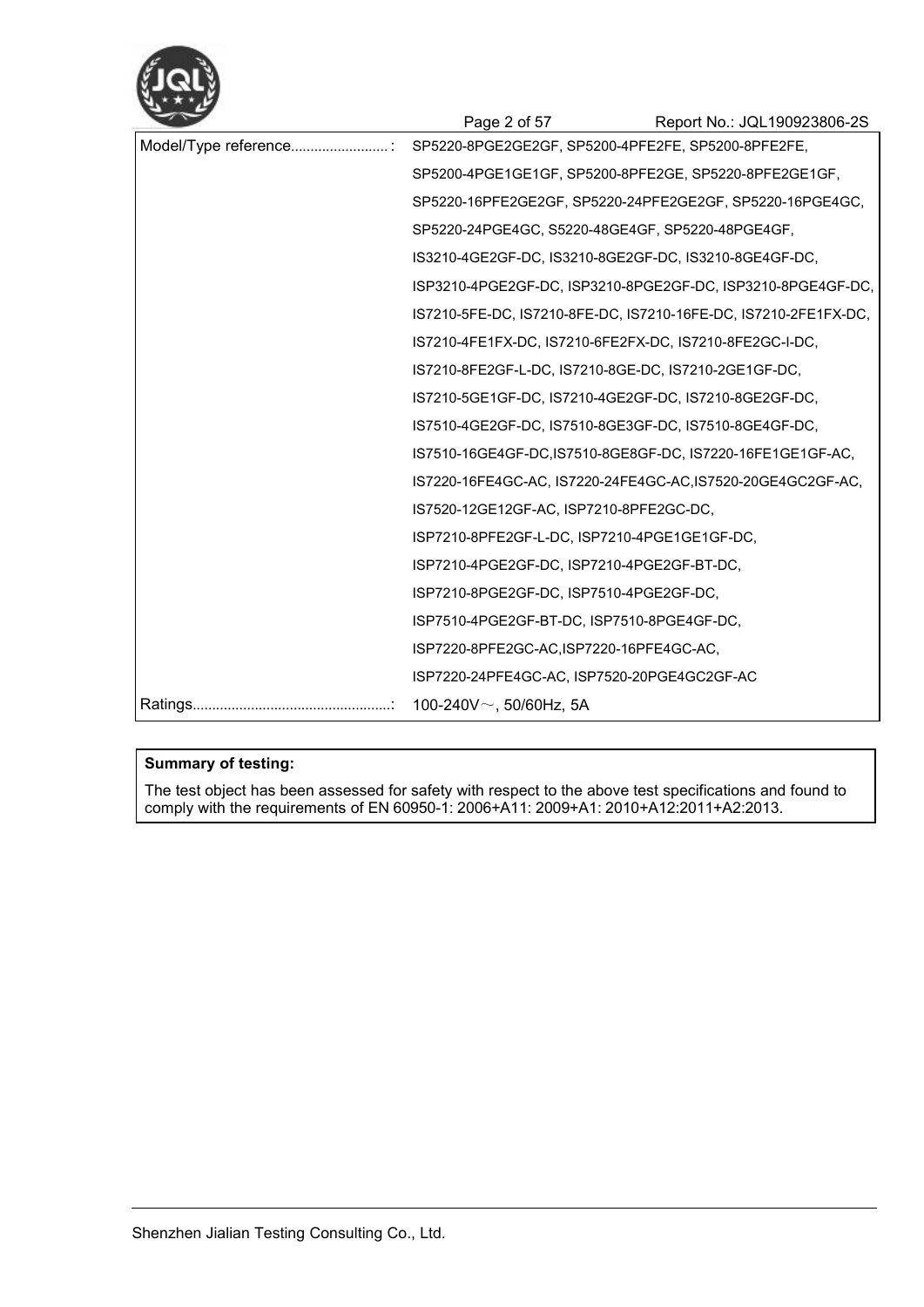| <b>Contract Contract Contract</b> | Page 3 of 57                                           | Report No.: JQL190923806-2S                    |
|-----------------------------------|--------------------------------------------------------|------------------------------------------------|
|                                   | Tests performed (name of test and test clause):        | <b>Testing location:</b>                       |
|                                   | Following tests performed during evaluation:           | Shenzhen Jialian Testing Consulting Co.,       |
| Clause(s)                         | Test(s)                                                | Ltd.                                           |
| 1.6.2                             | Input Current Test                                     | 5/F, 7 Building, XinYuan Industrial Park, Xili |
| 1.7.11                            | Durability of Marking Test                             | Town, NanShan District, ShenZhen City          |
| 2.1.1.1                           | Access to energized parts                              |                                                |
| 2.6.3.4                           | <b>Ground Continue Test</b>                            |                                                |
| 2.9.2                             | <b>Humidity Conditioning</b>                           |                                                |
| 2.10.2                            | Working Voltage over Insulation                        |                                                |
| 2.10.3 &<br>2.10.4                | Clearance and creepage distance<br>measurements        |                                                |
| 4.2.2                             | Steady force test 10N                                  |                                                |
| 4.2.4                             | Steady force test 250N                                 |                                                |
| 4.2.7                             | Inpact test                                            |                                                |
| 4.2.7                             | Stress relief test                                     |                                                |
| 4.5.2                             | Maximum Temperature Test                               |                                                |
| 5.1.6                             | <b>Touch Current Test</b>                              |                                                |
| 5.2                               | <b>Electric Strength Test</b>                          |                                                |
| 5.3                               | <b>Fault Condition Test</b>                            |                                                |
|                                   | The EUTs passed the test.                              |                                                |
|                                   | <b>Summary of compliance with National Differences</b> |                                                |
|                                   | EU Group Differences, EU Special National Conditions.  |                                                |
|                                   |                                                        |                                                |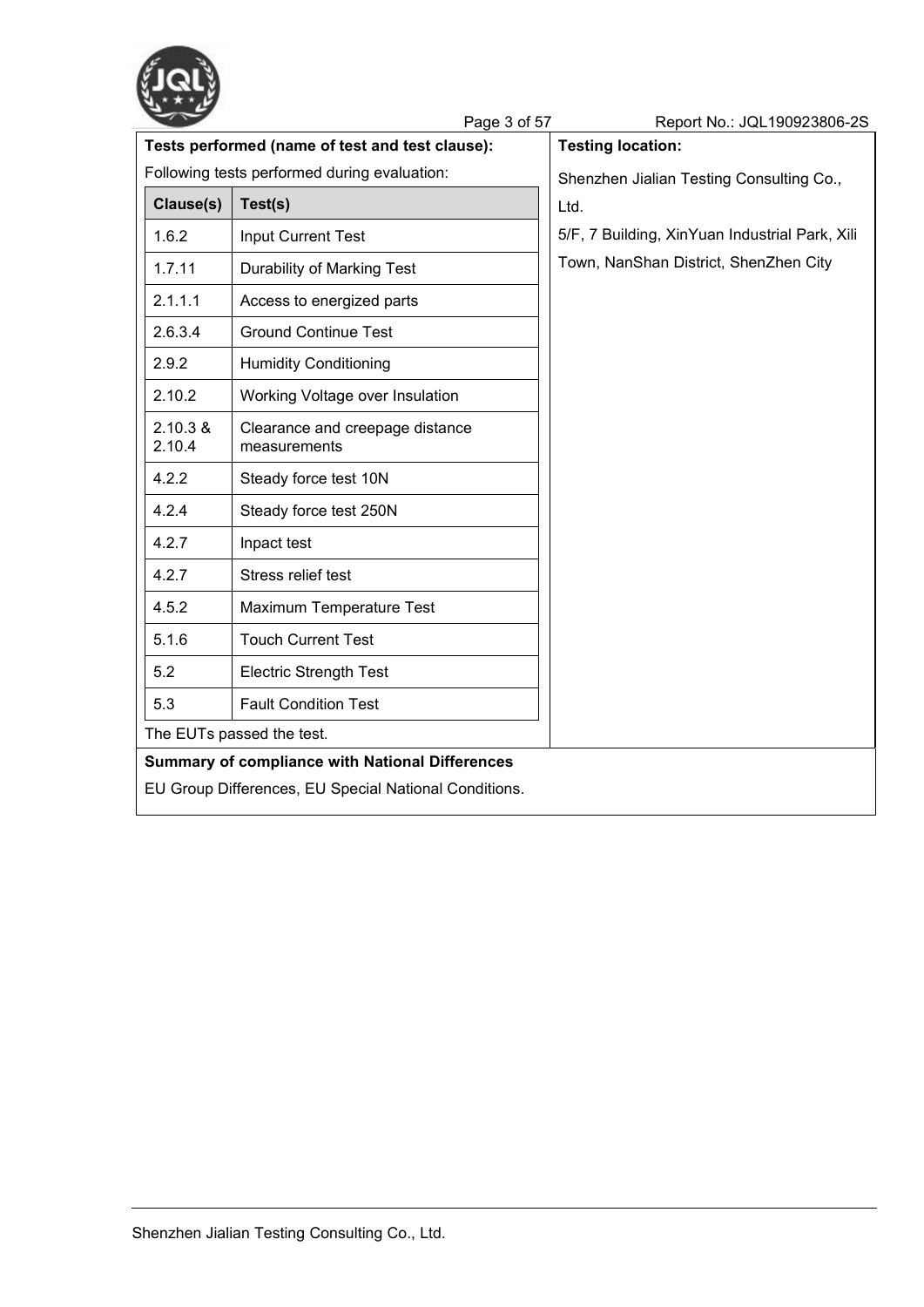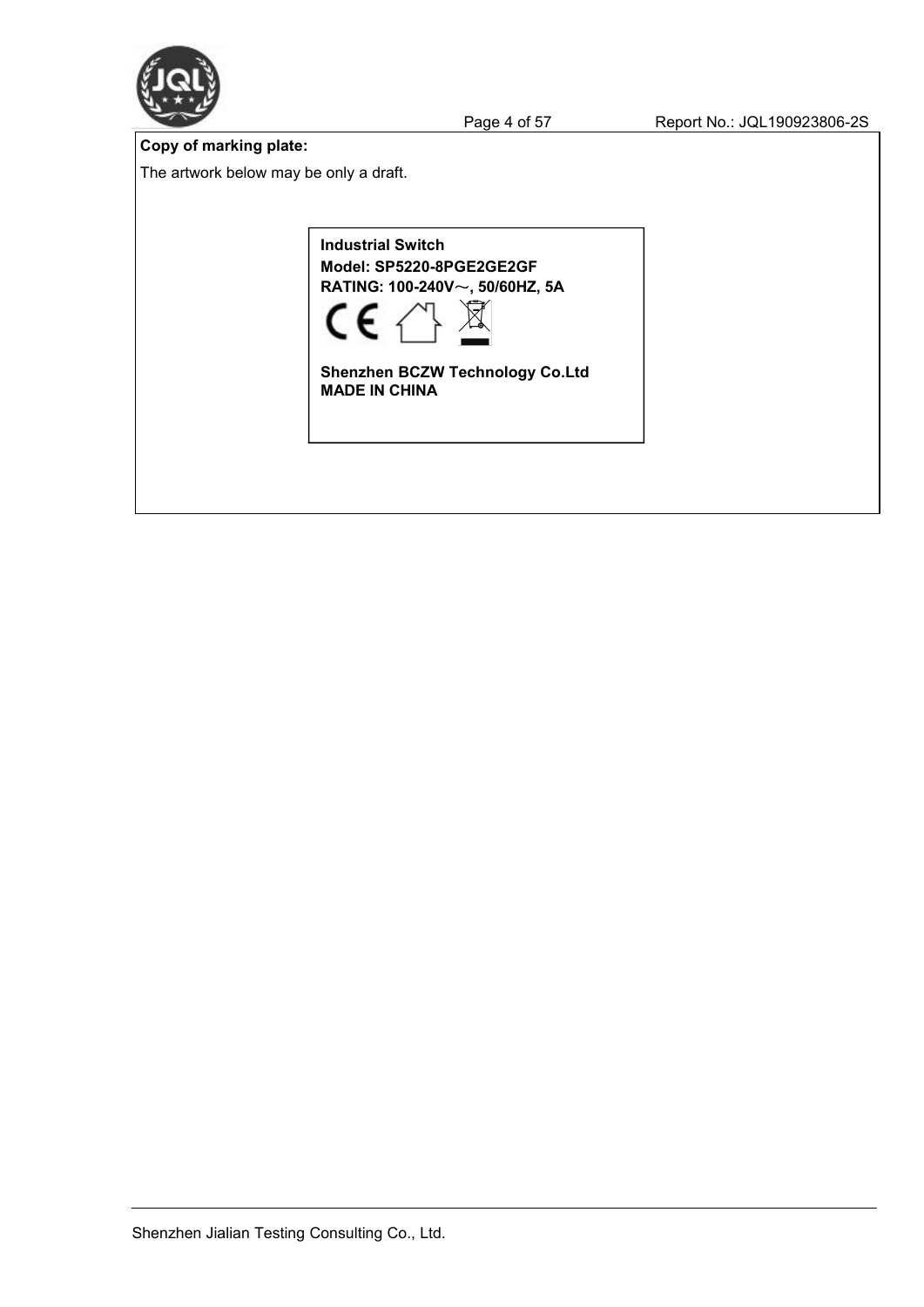

|                                                        | movable<br>hand-held<br>$\boxtimes$ transportable<br>stationary   for building-in   direct plug-in |
|--------------------------------------------------------|----------------------------------------------------------------------------------------------------|
|                                                        | $\boxtimes$ pluggable equipment $\boxtimes$ type A $\Box$ type B                                   |
|                                                        | direct plug-in<br>permanent connection □ for building-in                                           |
|                                                        | $\boxtimes$ detachable power supply cord                                                           |
|                                                        | other:                                                                                             |
|                                                        | $\boxtimes$ continuous<br>$\Box$ short-time<br>$\Box$ intermittent                                 |
|                                                        | $\boxtimes$ operator accessible                                                                    |
|                                                        | restricted access location                                                                         |
|                                                        | $\Box$ OVC I<br>$\boxtimes$ OVC II<br>$\Box$ OVC III<br>$\Box$ OVC IV                              |
|                                                        | $+10\%$ , $-10\%$                                                                                  |
|                                                        | $\Box$ Yes<br>$\boxtimes$ No                                                                       |
| IT testing, phase-phase voltage (V)                    | N/A                                                                                                |
|                                                        | $\boxtimes$ Class I<br>$\Box$ Class II<br>$\Box$ Class III<br>Not classified                       |
| Considered current rating of protective device as part | 16A                                                                                                |
|                                                        | $<$ 2000 $m$                                                                                       |
|                                                        | $<$ 2000 $m$                                                                                       |
|                                                        | $\boxtimes$ PD 2<br>PD <sub>3</sub><br>T.                                                          |
|                                                        | IPX0                                                                                               |
| Possible test case verdicts:                           |                                                                                                    |
| - test case does not apply to the test object          | N(N/A)                                                                                             |
| - test object does meet the requirement                | P (Pass)                                                                                           |
| - test object does not meet the requirement:           | F (Fail)                                                                                           |
|                                                        |                                                                                                    |
|                                                        | Sep. 23, 2019                                                                                      |
|                                                        | Sep. 23, 2019 to Sep. 30, 2019                                                                     |

#### **General remarks:**

The test results presented in this report relate only to the object tested. This report shall not be reproduced, except in full, without the written approval of the Issuing testing laboratory.

"(see Enclosure #)" refers to additional information appended to the report. "(see appended table)" refers to a table appended to the report.

Throughout this report a  $\Box$  comma /  $\boxtimes$  point is used as the decimal separator.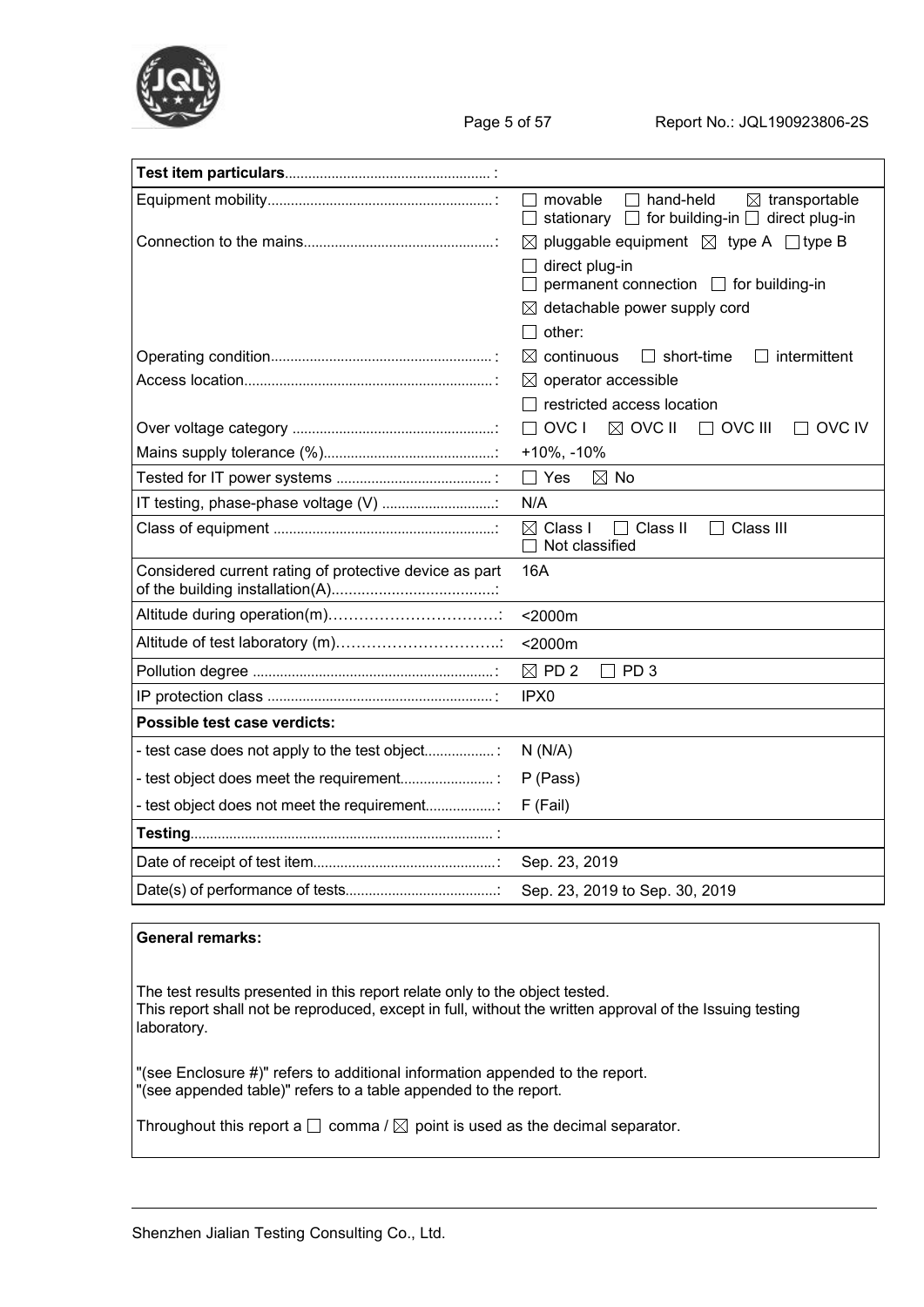

### **General product information:**

The equipment is Class I Industrial Switch which is used for information technology equipment, powered by mains, for indoor use only.

Model difference:

All models are no other difference except for model no., except otherwise specified, tests carried out on SP5220-8PGE2GE2GF were condition representative.

Maximum recommended ambient(Tmra):40℃

|                                          | The product has been tested according to standard EN 60950-1: |                            | 2006+A11:2009+A1:2010+A12:2011+A2:2013 and those deviations taken into account of |  |
|------------------------------------------|---------------------------------------------------------------|----------------------------|-----------------------------------------------------------------------------------|--|
| $\boxtimes$ CENELEC common modifications |                                                               | $\boxtimes$ United Kingdom |                                                                                   |  |
| $\boxtimes$ Finland                      | $\boxtimes$ Denmark                                           | $\boxtimes$ Ireland        |                                                                                   |  |
| $\boxtimes$ Sweden                       | $\boxtimes$ Germany                                           | $\boxtimes$ Spain          |                                                                                   |  |
| $\boxtimes$ Norway                       | $\boxtimes$ Switzerland                                       |                            |                                                                                   |  |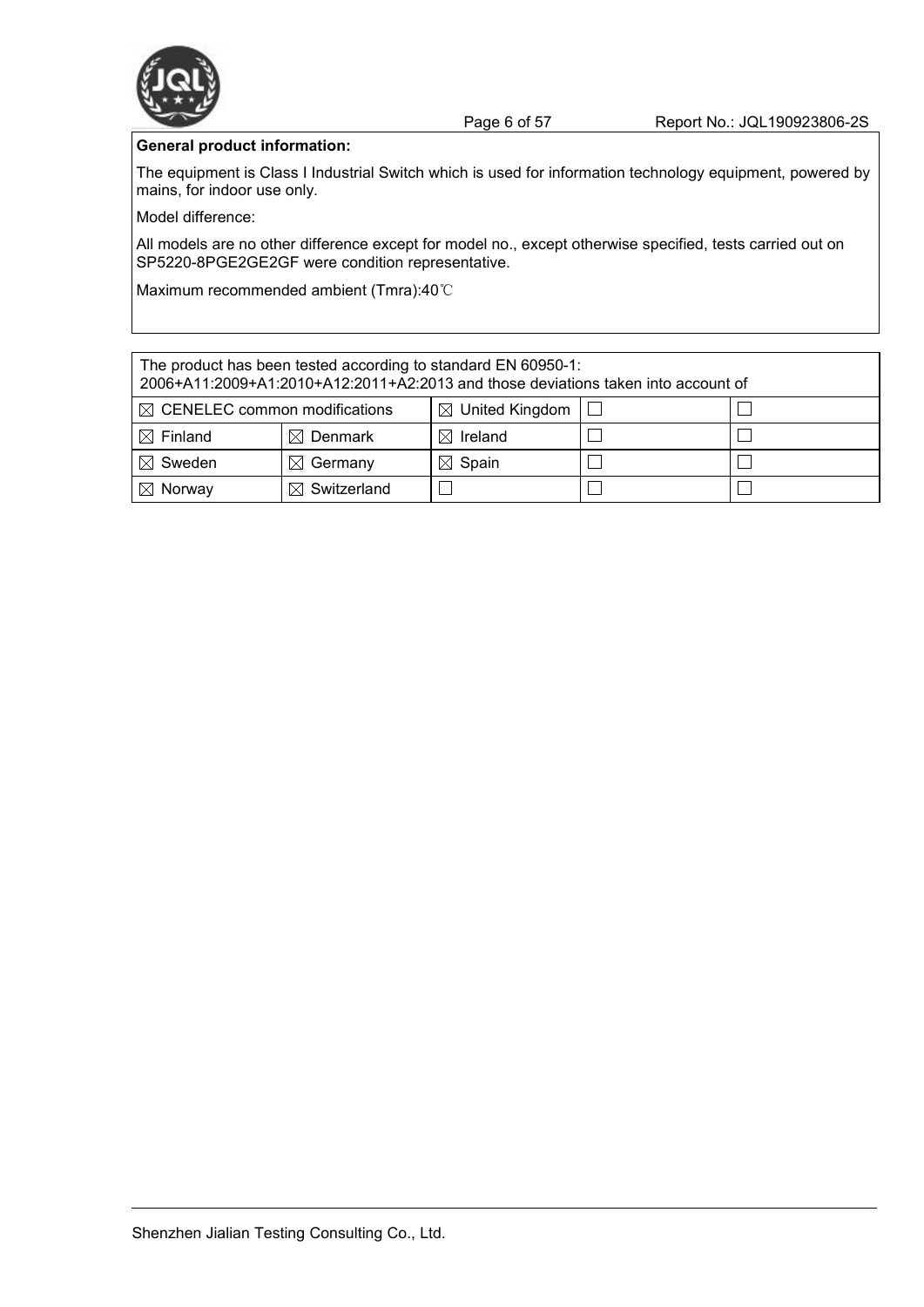

Page 7 of 57 Report No.: JQL190923806-2S

EN60950-1

Clause Requirement + Test Result - Result - Remark Verdict

**1 GENERAL** P

|  | w      |
|--|--------|
|  | I<br>_ |

| 1.5     | <b>Components</b>                                                                                     |                                                                                                                                                                                    | P            |
|---------|-------------------------------------------------------------------------------------------------------|------------------------------------------------------------------------------------------------------------------------------------------------------------------------------------|--------------|
| 1.5.1   | General                                                                                               |                                                                                                                                                                                    | $\mathsf{P}$ |
|         | Comply with IEC 60950-1 or relevant component<br>standard                                             | (see appended tables 1.5.1)                                                                                                                                                        | $\mathsf{P}$ |
| 1.5.2   | Evaluation and testing of components                                                                  | Components certified to IEC<br>standards and/or their<br>harmonized standards, are<br>used within their ratings and<br>are checked for correct<br>application                      | $\mathsf{P}$ |
| 1.5.3   | Thermal controls                                                                                      | No thermal controls                                                                                                                                                                | N/A          |
| 1.5.4   | <b>Transformers</b>                                                                                   | Transformers used are suitable<br>for their intended applications<br>and comply with relevant parts<br>of this standard and particularly<br>Annex C. See Annex C-<br>Transformers. | P            |
| 1.5.5   | Interconnecting cables                                                                                | Interconnecting cables comply<br>with the relevant requirements<br>of this standard.                                                                                               | P            |
| 1.5.6   | Capacitors bridging insulation                                                                        | No such capactors used                                                                                                                                                             | N/A          |
| 1.5.7   | Resistors bridging insulation                                                                         | No such resistors used                                                                                                                                                             | N/A          |
| 1.5.7.1 | Resistors bridging functional, basic or<br>supplementary insulation                                   |                                                                                                                                                                                    | N/A          |
| 1.5.7.2 | Resistors bridging double or reinforced insulation<br>between a.c. mains and other circuits           |                                                                                                                                                                                    | N/A          |
| 1.5.7.3 | Resistors bridging double or reinforced insulation<br>between a.c. mains and antenna or coaxial cable |                                                                                                                                                                                    | N/A          |
| 1.5.8   | Components in equipment for IT power systems                                                          |                                                                                                                                                                                    | N/A          |
| 1.5.9   | Surge suppressors                                                                                     |                                                                                                                                                                                    | N/A          |
| 1.5.9.1 | General                                                                                               |                                                                                                                                                                                    | N/A          |
| 1.5.9.2 | Protection of VDRs                                                                                    |                                                                                                                                                                                    | N/A          |
| 1.5.9.3 | Bridging of functional insulation by a VDR                                                            |                                                                                                                                                                                    | N/A          |
| 1.5.9.4 | Bridging of basic insulation by a VDR                                                                 |                                                                                                                                                                                    | N/A          |
| 1.5.9.5 | Bridging of supplementary, double or reinforced<br>insulation by a VDR                                |                                                                                                                                                                                    | N/A          |

| l Power interface |                                      | . .                                      |   |
|-------------------|--------------------------------------|------------------------------------------|---|
| , 1.6.1           | <b>AC power distribution systems</b> | TN power system                          |   |
| 1.6.2             | Input current                        | $\frac{1}{2}$ (see appended table 1.6.2) | − |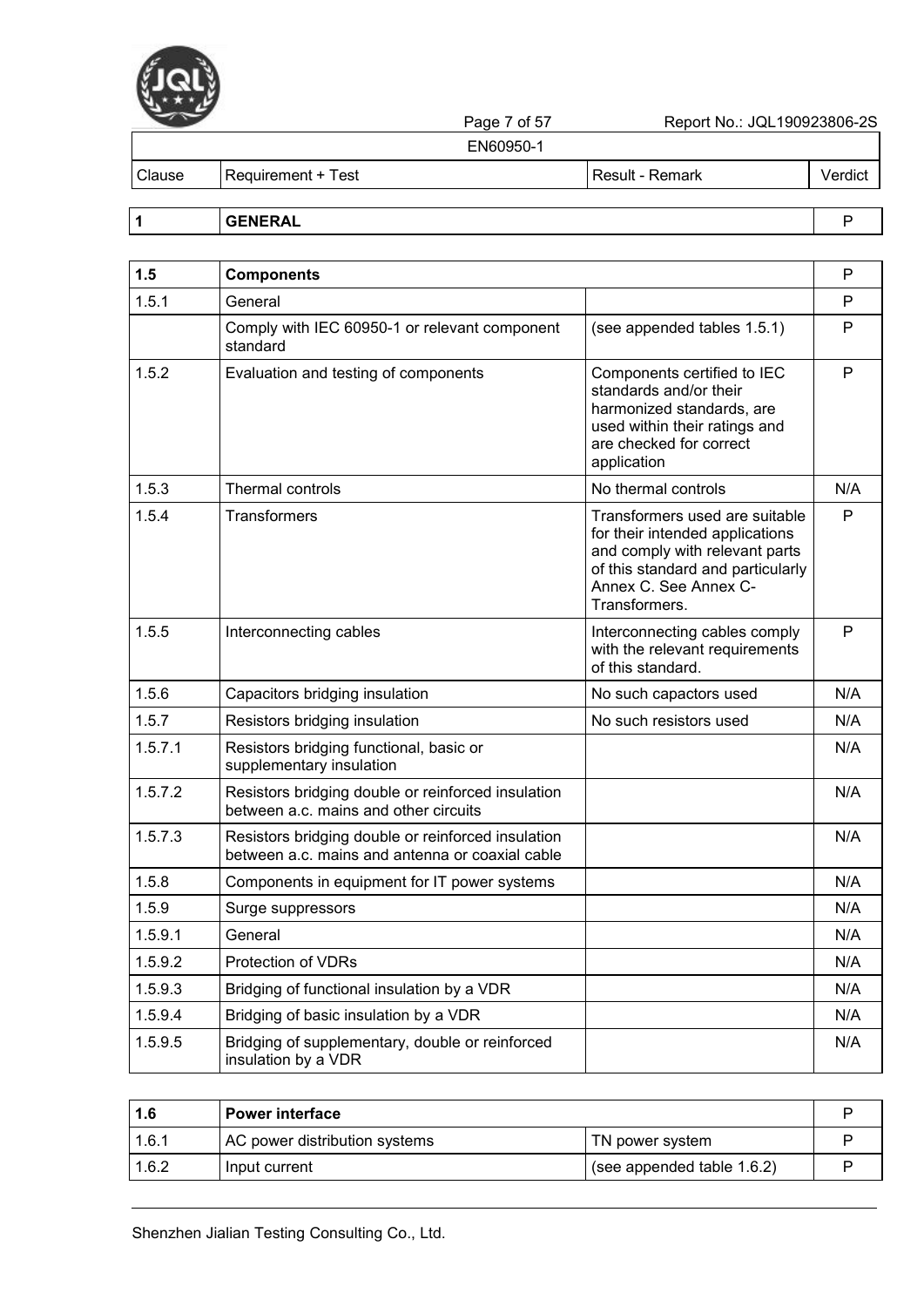

Page 8 of 57 Report No.: JQL190923806-2S

|        | EN60950-1                            |                                |         |
|--------|--------------------------------------|--------------------------------|---------|
| Clause | Requirement + Test                   | l Result - Remark              | Verdict |
|        |                                      |                                |         |
| 1.6.3  | Voltage limit of hand-held equipment |                                | N/A     |
| 1.6.4  | Neutral conductor                    | Neutral insulation is provided | D       |
|        |                                      | in the power supply            |         |

| 1.7     | <b>Marking and instructions</b>                                                   |                                                                                   |     |
|---------|-----------------------------------------------------------------------------------|-----------------------------------------------------------------------------------|-----|
| 1.7.1   | Power rating and identification markings                                          | Rating marking readily visible<br>to operator                                     | Ρ   |
| 1.7.1.1 | Power rating marking                                                              | See below                                                                         | P   |
|         | Multiple mains supply connections                                                 | Single power source                                                               | N/A |
|         | Rated voltage(s) or voltage range(s) (V)                                          | 100-240 Vac                                                                       | P   |
|         | Symbol for nature of supply, for d.c. only:                                       |                                                                                   | N/A |
|         | Rated frequency or rated frequency range (Hz) :                                   | 50/60 Hz                                                                          | P   |
|         |                                                                                   | 5A                                                                                | P   |
| 1.7.1.2 | Identification markings                                                           |                                                                                   | Ρ   |
|         | Manufacturer's name or trade-mark or identification                               | See rating marking                                                                | P   |
|         | Model identification or type reference                                            | See page 1                                                                        | P   |
|         | Symbol for Class II equipment only                                                | Class I equipment                                                                 | N/A |
|         |                                                                                   | Other markings and symbols<br>do not give rise to<br>misunderstanding             | P   |
| 1.7.1.3 | Use of graphical symbols                                                          |                                                                                   | P   |
| 1.7.2   | Safety instructions and marking                                                   | See below                                                                         | P   |
| 1.7.2.1 | General                                                                           | English version provided                                                          | Ρ   |
| 1.7.2.2 | Disconnect devices                                                                |                                                                                   | N/A |
| 1.7.2.3 | Overcurrent protective device                                                     |                                                                                   | N/A |
| 1.7.2.4 | IT power distribution systems                                                     |                                                                                   | N/A |
| 1.7.2.5 | Operator access with a tool                                                       | No operator accessible area<br>thar needs to be accessed by<br>the use of a tool. | N/A |
| 1.7.2.6 | Ozone                                                                             | Not such equipment                                                                | N/A |
| 1.7.3   | Short duty cycles                                                                 | Equipment is designed for<br>continuous operation                                 | N/A |
| 1.7.4   |                                                                                   | No voltage selector.                                                              | N/A |
|         | Methods and means of adjustment; reference to                                     |                                                                                   | N/A |
| 1.7.5   | Power outlets on the equipment                                                    | No Power outlets                                                                  | N/A |
| 1.7.6   | Fuse identification (marking, special fusing<br>characteristics, cross-reference) |                                                                                   | P   |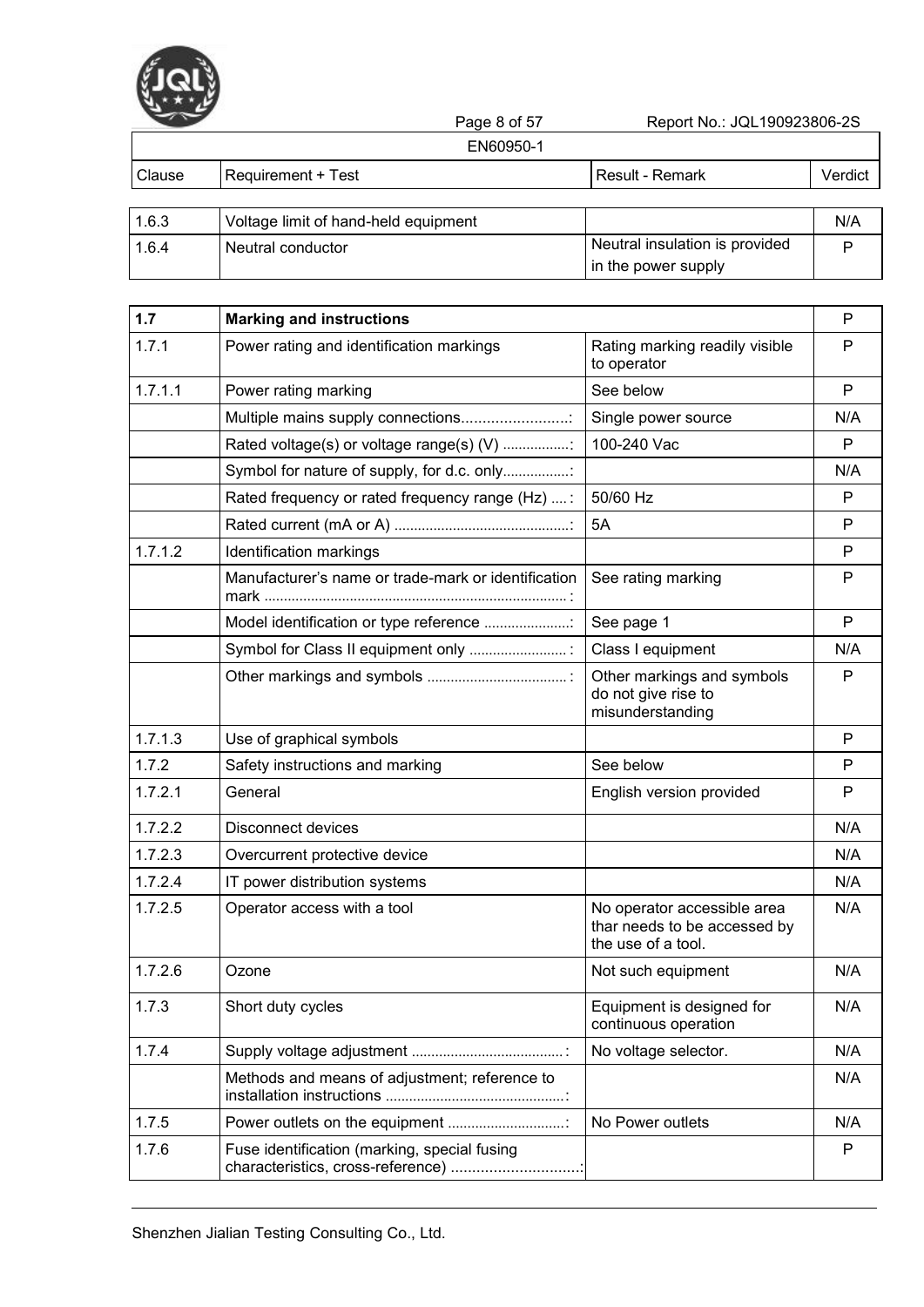

Page 9 of 57 Report No.: JQL190923806-2S EN60950-1 Clause Requirement + Test Result - Result - Remark Verdict 1.7.7 Wiring terminals See below N/A 1.7.7.1 Protective earthing and bonding terminals .............................. 1.7.7.2 Terminals for a.c. mains supply conductors Terminals of the N/A 1.7.7.3 Terminals for d.c. mains supply conductors Terminals of the N/A 1.7.8 Controls and indicators Controls or No safety relevant controls or indicators N/A 1.7.8.1 | Identification, location and marking .................................. 1.7.8.2 Colours ....................................................................: N/A 1.7.8.3 Symbols according to IEC 60417..............................: N/A 1.7.8.4 Markings using figures ..........................................: N/A 1.7.9 Isolation of multiple power sources ........................: Single power source N/A 1.7.10 Thermostats and other regulating devices ................ No such devices | N/A 1.7.11 Durability Durability Durability P permanence of marking test. The label was rubbed with cloth soaked with water for 15 sec. And then again for 15 sec. With the cloth soaked with petroleum spirit. After this test there was no damage to the label. The marking on the label did not fade. P | 1.7.12 Removable parts N/A 1.7.13 Replaceable batteries .............................................. : No batteries N/A Language(s) ...............................................................: 1.7.14 Equipment for restricted access locations................................. | Not intended for use in a restricted access location  $N/A$ 

|         | <b>PROTECTION FROM HAZARDS</b>                    |                                                                                                          |   |
|---------|---------------------------------------------------|----------------------------------------------------------------------------------------------------------|---|
| 2.1     | Protection from electric shock and energy hazards |                                                                                                          | P |
| 2.1.1   | Protection in operator access areas               | No access with test finger to<br>any parts with only basic<br>insulation to ELV or hazardous<br>voltage. | P |
|         |                                                   | The test pin can't touch<br>hazardous voltage.                                                           |   |
|         |                                                   | There are no openings within<br>the whole enclosure                                                      |   |
| 2.1.1.1 | Access to energized parts                         | Checked                                                                                                  | P |
|         |                                                   |                                                                                                          | P |
|         |                                                   |                                                                                                          | P |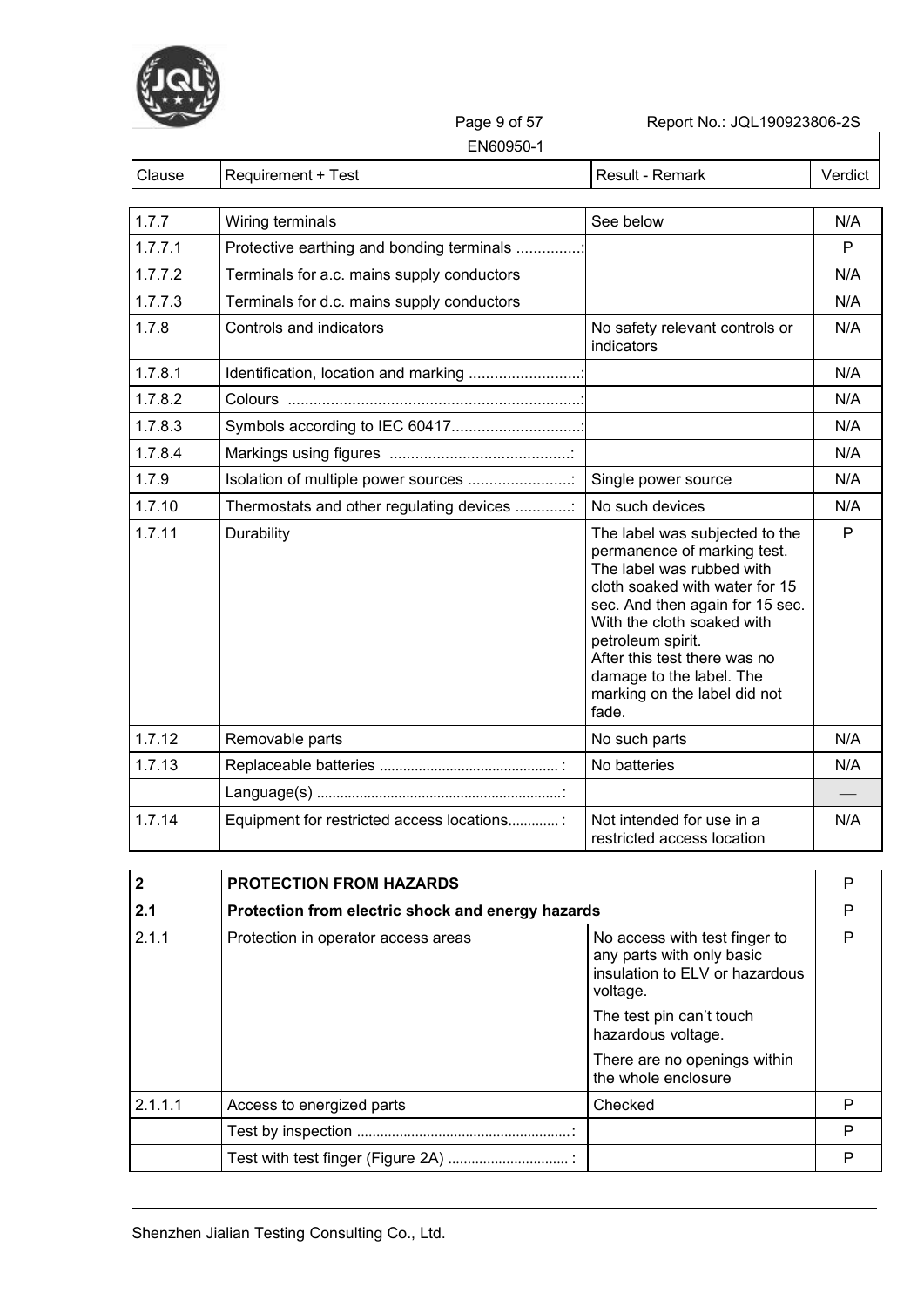

Page 10 of 57 Report No.: JQL190923806-2S

| Clause  | <b>Requirement + Test</b>                                                    | Result - Remark                               | Verdict |
|---------|------------------------------------------------------------------------------|-----------------------------------------------|---------|
|         |                                                                              |                                               |         |
|         |                                                                              | No TNV                                        | N/A     |
|         | Test with test probe (Figure 2C)                                             | No battery compartments                       | N/A     |
| 2.1.1.2 | Battery compartments                                                         | No ELV wiring in operator<br>accessible area  | N/A     |
| 2.1.1.3 | Access to ELV wiring                                                         |                                               |         |
|         | Working voltage (Vpeak or Vrms); minimum<br>distance through insulation (mm) | No such wiring in operator<br>accessible area | N/A     |
| 2.1.1.4 | Access to hazardous voltage circuit wiring                                   |                                               | N/A     |
| 2.1.1.5 |                                                                              | (see appended table 2.1.1.5)                  | P       |
| 2.1.1.6 | Manual controls                                                              | No manual controls                            | N/A     |
| 2.1.1.7 | Discharge of capacitors in equipment                                         | Not connected to mains supply.                | N/A     |
|         | Measured voltage (V); time-constant (s)                                      |                                               |         |
| 2.1.1.8 | Energy hazards - d.c. mains supply                                           | No connection to d.c. mains                   | N/A     |
|         | a) Capacitor connected to the d.c. mains supply :                            |                                               | N/A     |
|         | b) Internal battery connected to the d.c. mains<br>supply                    |                                               | N/A     |
| 2.1.1.9 |                                                                              | No audio amplifiers                           | N/A     |
| 2.1.2   | Protection in service access areas                                           |                                               | N/A     |
| 2.1.3   | Protection in restricted access locations                                    |                                               | N/A     |
|         |                                                                              |                                               |         |

EN60950-1

| 2.2   | <b>SELV circuits</b>                            |                                                                                                                                                                                                                                                                         | P |
|-------|-------------------------------------------------|-------------------------------------------------------------------------------------------------------------------------------------------------------------------------------------------------------------------------------------------------------------------------|---|
| 2.2.1 | General requirements                            | (see appended table 2.2)                                                                                                                                                                                                                                                | P |
| 2.2.2 | Voltages under normal conditions (V)            | 42.4 Vpeak or 60 Vdc are not<br>exceeded in SELV circuit under<br>normal condition                                                                                                                                                                                      | P |
| 2.2.3 | Voltages under fault conditions (V)             | Under fault conditions voltages<br>never exceed 71V peak and<br>120Vdc and do not exceed<br>42.4V peak or 60V dc for more<br>than 0.2 sec.                                                                                                                              | P |
| 2.2.4 | Connection of SELV circuits to other circuits : | SELV circuits are only<br>connected to other secondary<br>circuits. SELV circuit and all<br>interconnected circuits<br>separated from primary by<br>reinforced insulation. The<br>SELV circuit does not exceed<br>the SELV limits under normal<br>and fault conditions. | P |

| . പ<br>3.∟⁄     | <b>TNV</b><br>circuits<br>. IV v<br>. | .<br>N/A          |  |
|-----------------|---------------------------------------|-------------------|--|
| . ص<br>ا .د.∟ ا | Limits                                | <b>AIR</b><br>N/A |  |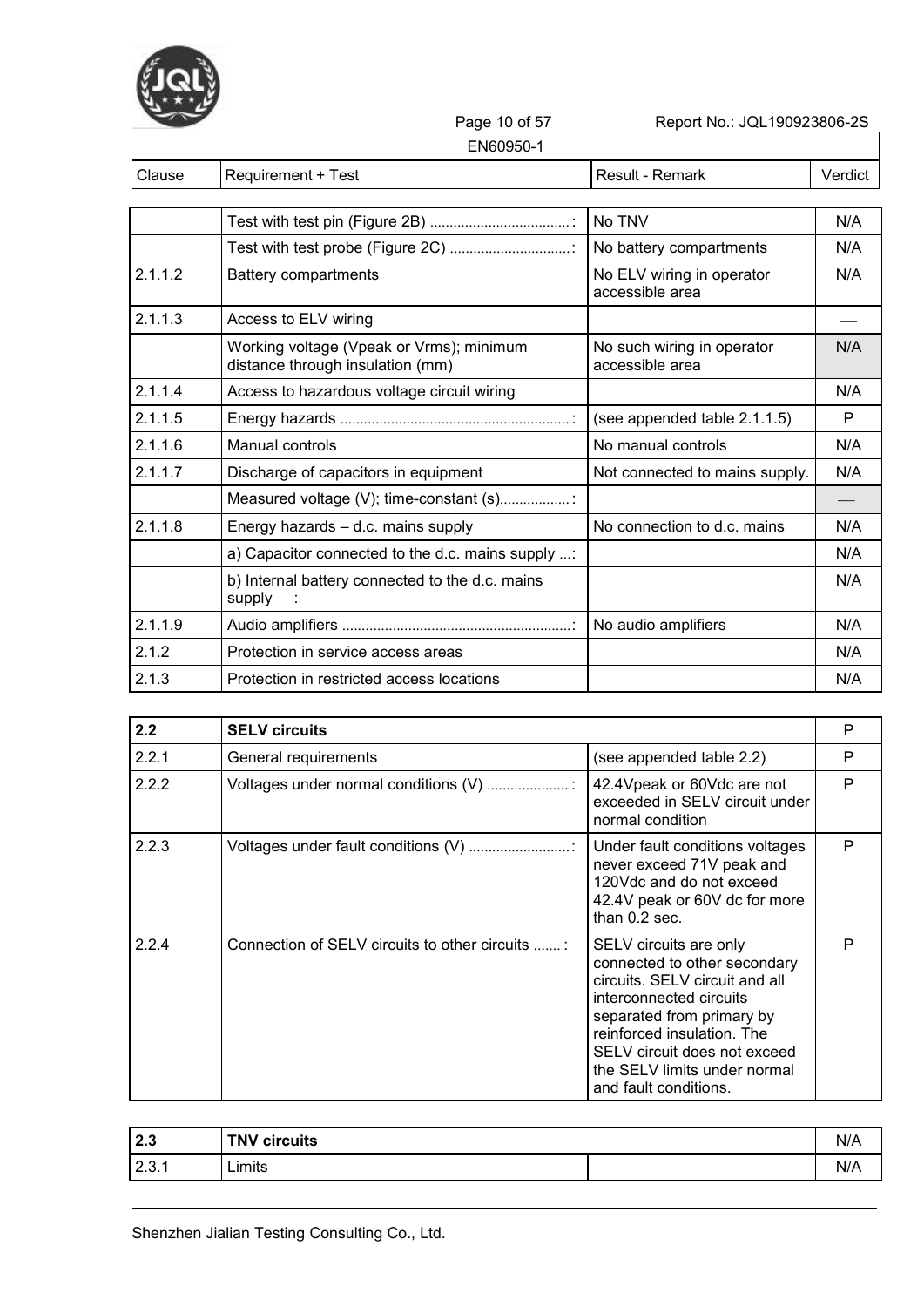

EN60950-1

Page 11 of 57 Report No.: JQL190923806-2S

| Clause  | <b>Requirement + Test</b>                                   | Result - Remark | Verdict |
|---------|-------------------------------------------------------------|-----------------|---------|
|         |                                                             |                 |         |
|         |                                                             |                 |         |
| 2.3.2   | Separation from other circuits and from accessible<br>parts |                 | N/A     |
| 2.3.2.1 | General requirements                                        |                 | N/A     |
| 2.3.2.2 | Protection by basic insulation                              |                 | N/A     |
| 2.3.2.3 | Protection by earthing                                      |                 | N/A     |
| 2.3.2.4 | Protection by other constructions                           |                 | N/A     |
| 2.3.3   | Separation from hazardous voltages                          |                 | N/A     |
|         |                                                             |                 |         |
| 2.3.4   | Connection of TNV circuits to other circuits                |                 | N/A     |
|         |                                                             |                 |         |
| 2.3.5   | Test for operating voltages generated externally            |                 | N/A     |

| $\vert$ 2.4 | <b>Limited current circuits</b>                             |                    | D   |
|-------------|-------------------------------------------------------------|--------------------|-----|
| 2.4.1       | General requirements                                        |                    | D   |
| 2.4.2       | Limit values                                                | 0.7 <sub>m</sub> A | Þ   |
|             |                                                             | 60Hz               |     |
|             |                                                             | $ 0.21$ m $A$      |     |
|             |                                                             | 0.42V              |     |
|             | Measured circuit capacitance (nF or µF)                     | 2200pF             |     |
| 2.4.3       | Connection of limited current circuits to other<br>circuits |                    | N/A |

| 2.5 | <b>Limited power sources</b>                                                                                       | N/A |
|-----|--------------------------------------------------------------------------------------------------------------------|-----|
|     | a) Inherently limited output                                                                                       | N/A |
|     | b) Impedance limited output                                                                                        | N/A |
|     | c) Regulating network or IC current limiter, limits<br>output under normal operating and single fault<br>condition | N/A |
|     | Use of integrated circuit (IC) current limiters                                                                    | N/A |
|     | d) Overcurrent protective device limited output                                                                    | N/A |
|     | Max. output voltage (V), max. output current (A),                                                                  |     |
|     | Current rating of overcurrent protective device (A) .:                                                             |     |

| ◠<br>4.           | Provisions for earthing and bonding |  |
|-------------------|-------------------------------------|--|
| $\Omega$<br>2. U. | rotective earthing                  |  |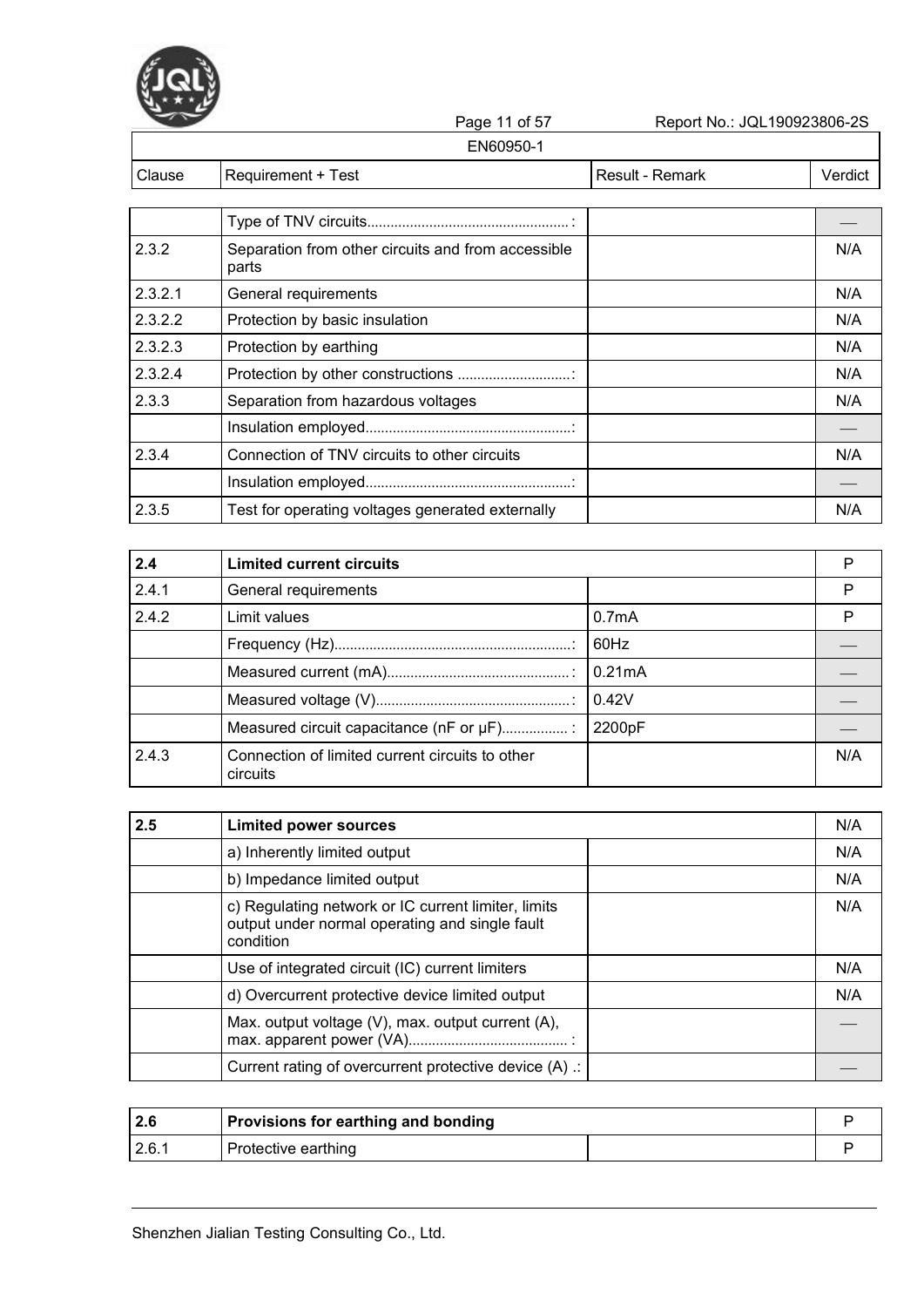

Page 12 of 57

Report No.: JQL190923806-2S

| 2.6.5.8 | Reliance on telecommunication network or cable<br>distribution system                                       |                 | N/A     |
|---------|-------------------------------------------------------------------------------------------------------------|-----------------|---------|
| 2.6.5.7 | Screws for protective bonding                                                                               |                 | N/A     |
| 2.6.5.6 | Corrosion resistance                                                                                        |                 | P       |
| 2.6.5.5 | Parts removed during servicing                                                                              |                 | P       |
| 2.6.5.4 | Parts that can be removed by an operator                                                                    |                 | P       |
| 2.6.5.3 | Disconnection of protective earth                                                                           |                 | P       |
| 2.6.5.2 | Components in protective earthing conductors and<br>protective bonding conductors                           |                 | P       |
| 2.6.5.1 | Interconnection of equipment                                                                                |                 | P       |
| 2.6.5   | Integrity of protective earthing                                                                            |                 | P       |
| 2.6.4.3 | Separation of the protective earthing conductor<br>from protective bonding conductors                       |                 | P       |
|         | Rated current (A), type, nominal thread diameter                                                            |                 |         |
| 2.6.4.2 | Protective earthing and bonding terminals                                                                   |                 |         |
| 2.6.4.1 | General                                                                                                     |                 | P<br>P  |
| 2.6.4   | <b>Terminals</b>                                                                                            |                 | P       |
| 2.6.3.5 |                                                                                                             | Green/yellow    | P       |
| 2.6.3.4 | Resistance of earthing conductors and their<br>terminations; resistance $(\Omega)$ , voltage drop (V), test | 32A, 0.12mΩ     | P       |
|         | Protective current rating (A), cross-sectional area                                                         |                 |         |
|         | Rated current (A), cross-sectional area (mm <sup>2</sup> ),                                                 |                 |         |
| 2.6.3.3 | Size of protective bonding conductors                                                                       |                 | N/A     |
|         | Rated current (A), cross-sectional area (mm <sup>2</sup> ),                                                 |                 |         |
| 2.6.3.2 | Size of protective earthing conductors                                                                      |                 | P       |
| 2.6.3.1 | General                                                                                                     |                 | P       |
| 2.6.3   | Protective earthing and protective bonding<br>conductors                                                    |                 | P       |
|         | Use of symbol for functional earthing                                                                       |                 | P       |
| 2.6.2   | Functional earthing                                                                                         |                 | P       |
| Clause  | Requirement + Test                                                                                          | Result - Remark | Verdict |

| 2.7   | Overcurrent and earth fault protection in primary circuits |                                                             |  |
|-------|------------------------------------------------------------|-------------------------------------------------------------|--|
| '2.7. | <b>Basic requirements</b>                                  | Protective device FUSE1 are<br>integrated in the equipment. |  |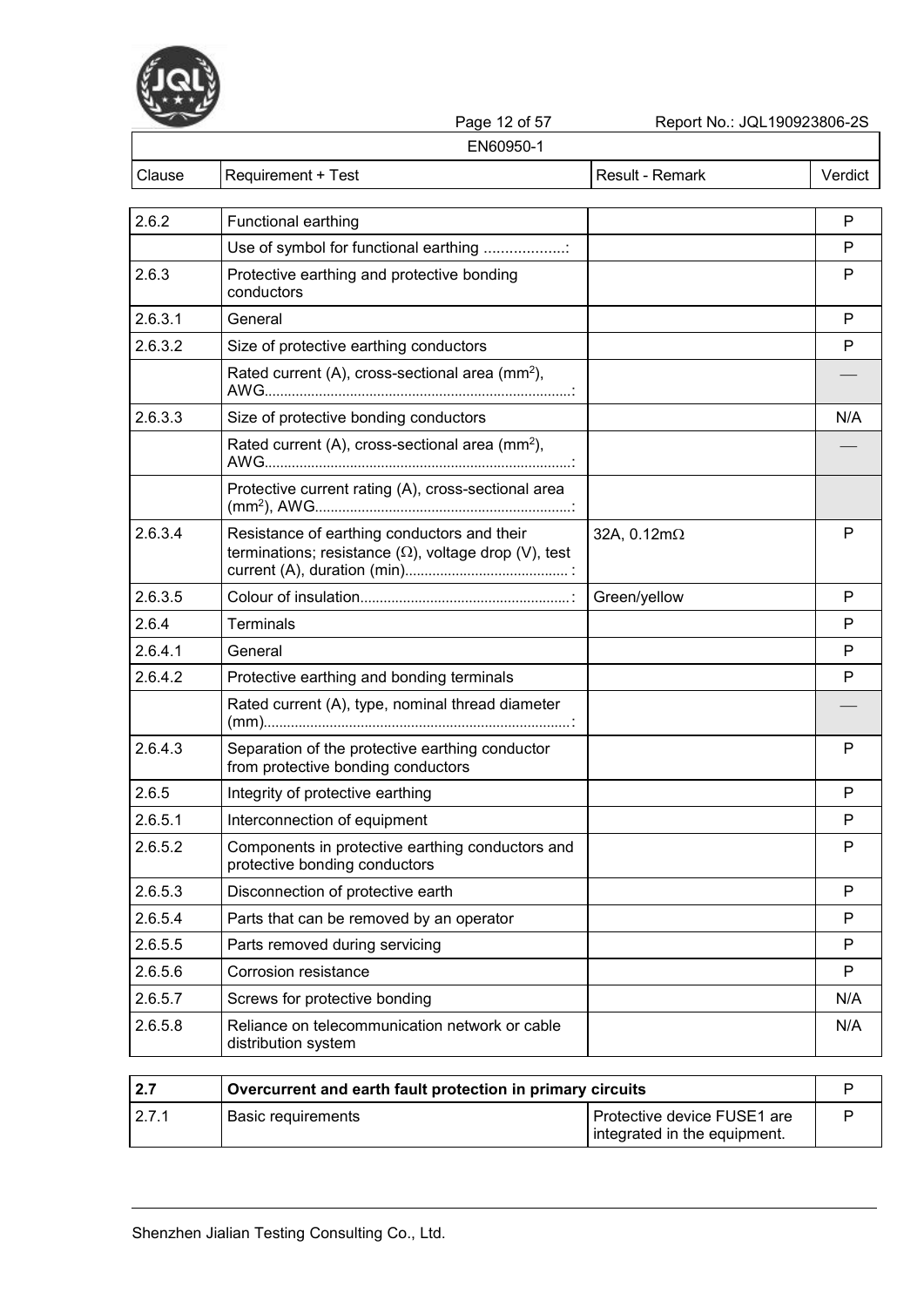

EN60950-1

Page 13 of 57 Report No.: JQL190923806-2S

| Clause | <b>Requirement + Test</b>                                       | Result - Remark                                                                              | Verdict |
|--------|-----------------------------------------------------------------|----------------------------------------------------------------------------------------------|---------|
|        |                                                                 |                                                                                              |         |
|        | Instructions when protection relies on building<br>installation | Pluggable equipment type A                                                                   | N/A     |
| 2.7.2  | Faults not simulated in 5.3.7                                   |                                                                                              | P       |
| 2.7.3  | Short-circuit backup protection                                 | The building installation is<br>considered as providing short-<br>circuit backup protection. | P       |
| 2.7.4  | Number and location of protective devices                       | One protective device in the<br>"LIVE" phase.                                                | P       |
| 2.7.5  | Protection by several devices                                   | Only one protective device.<br>See Sub-clause 2.7.4.                                         | N/A     |
| 2.7.6  |                                                                 |                                                                                              | N/A     |

| 2.8     | <b>Safety interlocks</b>                        |                      | N/A |
|---------|-------------------------------------------------|----------------------|-----|
| 2.8.1   | General principles                              | No safety interlocks | N/A |
| 2.8.2   | Protection requirements                         |                      | N/A |
| 2.8.3   | Inadvertent reactivation                        |                      | N/A |
| 2.8.4   | Fail-safe operation                             |                      | N/A |
|         | Protection against extreme hazard               |                      | N/A |
| 2.8.5   | Moving parts                                    |                      | N/A |
| 2.8.6   | Overriding                                      |                      | N/A |
| 2.8.7   | Switches, relays and their related circuits     |                      | N/A |
| 2.8.7.1 | Separation distances for contact gaps and their |                      | N/A |
| 2.8.7.2 | Overload test                                   |                      | N/A |
| 2.8.7.3 | Endurance test                                  |                      | N/A |
| 2.8.7.4 | Electric strength test                          |                      | N/A |
| 2.8.8   | Mechanical actuators                            |                      | N/A |

| 2.9   | <b>Electrical insulation</b>            |                                                                                                              | D |
|-------|-----------------------------------------|--------------------------------------------------------------------------------------------------------------|---|
| 2.9.1 | Properties of insulating materials      | Natural rubber, materials<br>containing asbestos and<br>hygroscopic materials are not<br>used as insulation. | D |
| 2.9.2 | Humidity conditioning                   | Tested for 120hrs                                                                                            | D |
|       | Relative humidity (%), temperature (°C) | 95%, 25°C                                                                                                    |   |
| 2.9.3 | Grade of insulation                     | No flash over or breakdown of<br>insulation.                                                                 | P |
| 2.9.4 | Separation from hazardous voltages      | See below                                                                                                    | Þ |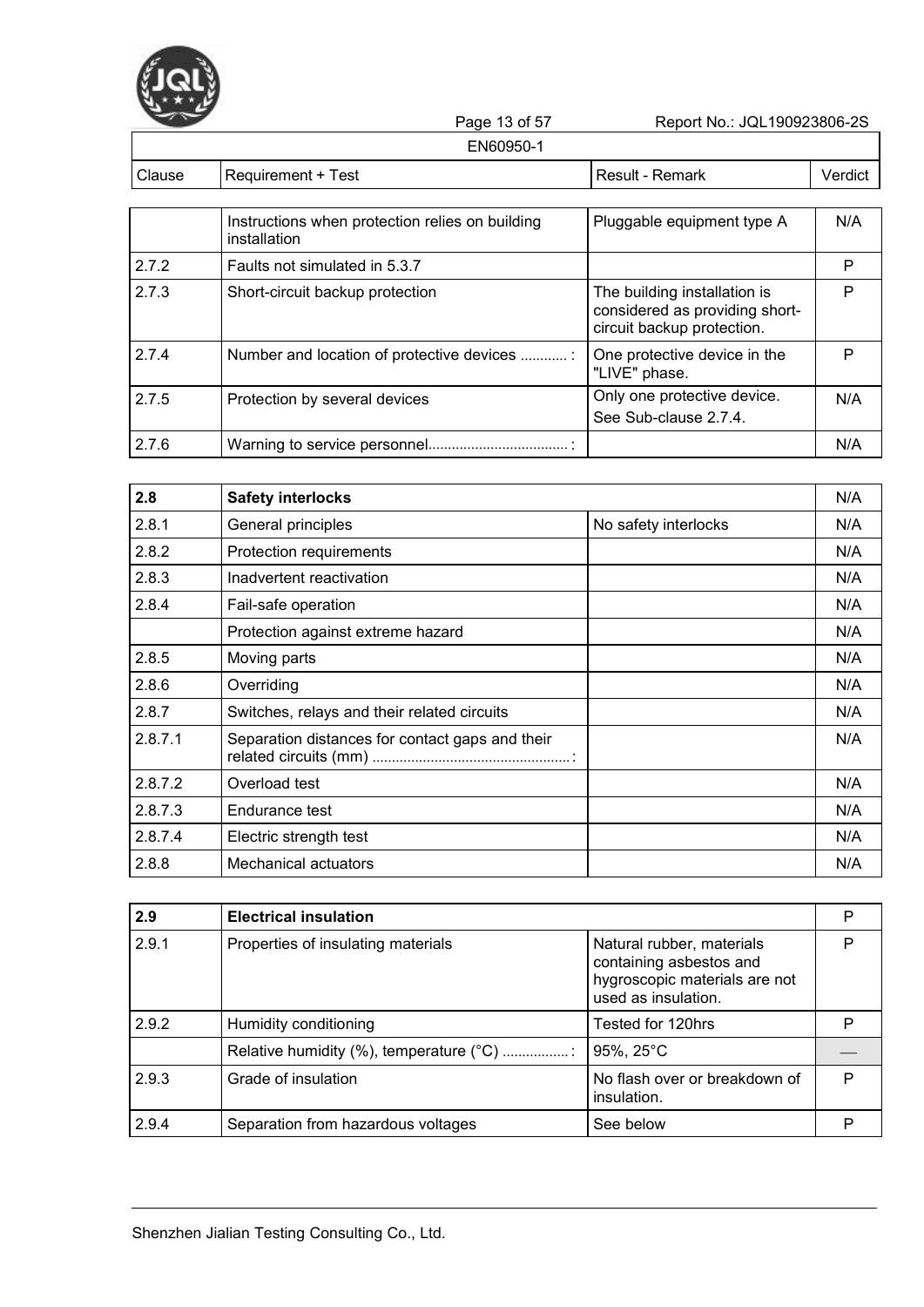

Page 14 of 57 Report No.: JQL190923806-2S EN60950-1 Clause Requirement + Test Result - Result - Remark Verdict Method(s) used ........................................................... : SELV separated from primary by reinforced or double **the set of the set of the set of the set of the set of the set of the set of the set o** SELV separated from primary  $\begin{vmatrix} - & \cdot & \cdot \\ \cdot & \cdot & \cdot \\ \cdot & \cdot & \cdot \\ \cdot & \cdot & \cdot \end{vmatrix}$  =  $\begin{vmatrix} - & \cdot & \cdot \\ \cdot & \cdot & \cdot \\ \cdot & \cdot & \cdot \end{vmatrix}$ 

| 2.10     | Clearances, creepage distances and distances through insulation |                                                                                                    | P   |
|----------|-----------------------------------------------------------------|----------------------------------------------------------------------------------------------------|-----|
| 2.10.1   | General                                                         |                                                                                                    | P   |
| 2.10.1.1 |                                                                 | Considered                                                                                         | P   |
| 2.10.1.2 |                                                                 | $\overline{2}$                                                                                     | P   |
| 2.10.1.3 | Reduced values for functional insulation                        | See 5.3.4                                                                                          | P   |
| 2.10.1.4 | Intervening unconnected conductive parts                        | No such parts                                                                                      | N/A |
| 2.10.1.5 | Insulation with varying dimensions                              |                                                                                                    | N/A |
| 2.10.1.6 | Special separation requirements                                 |                                                                                                    | N/A |
| 2.10.1.7 | Insulation in circuits generating starting pulses               |                                                                                                    | N/A |
| 2.10.2   | Determination of working voltage                                |                                                                                                    | P   |
| 2.10.2.1 | General                                                         | The rms and the peak voltage<br>were measured with unit<br>connected to a 240V TN power<br>systme. | P   |
|          |                                                                 | Pollution degree 2 and<br>overvoltage category II<br>considered                                    |     |
| 2.10.2.2 | RMS working voltage                                             | (see appended table 2.10.2)                                                                        | P   |
| 2.10.2.3 | Peak working voltage                                            | (see appended table 2.10.2)                                                                        | P   |
| 2.10.3   | Clearances                                                      | (see appended table 2.10.3<br>and 2.10.4)                                                          | P   |
| 2.10.3.1 | General                                                         |                                                                                                    | P   |
| 2.10.3.2 | Mains transient voltages                                        |                                                                                                    | P   |
|          |                                                                 |                                                                                                    | P   |
|          |                                                                 |                                                                                                    | N/A |
|          |                                                                 |                                                                                                    | N/A |
|          |                                                                 |                                                                                                    | N/A |
| 2.10.3.3 | Clearances in primary circuits                                  | (see appended table 2.10.3)<br>and 2.10.4)                                                         | P   |
| 2.10.3.4 | Clearances in secondary circuits                                | See sub-clause 5.3.4                                                                               | N/A |
| 2.10.3.5 | Clearances in circuits having starting pulses                   |                                                                                                    | N/A |
| 2.10.3.6 | Transients from a.c. mains supply                               | Normal transient voltage<br>considered (overvoltage<br>category II for primary circuit)            | N/A |
| 2.10.3.7 | Transients from d.c. mains supply                               |                                                                                                    | N/A |
|          |                                                                 |                                                                                                    |     |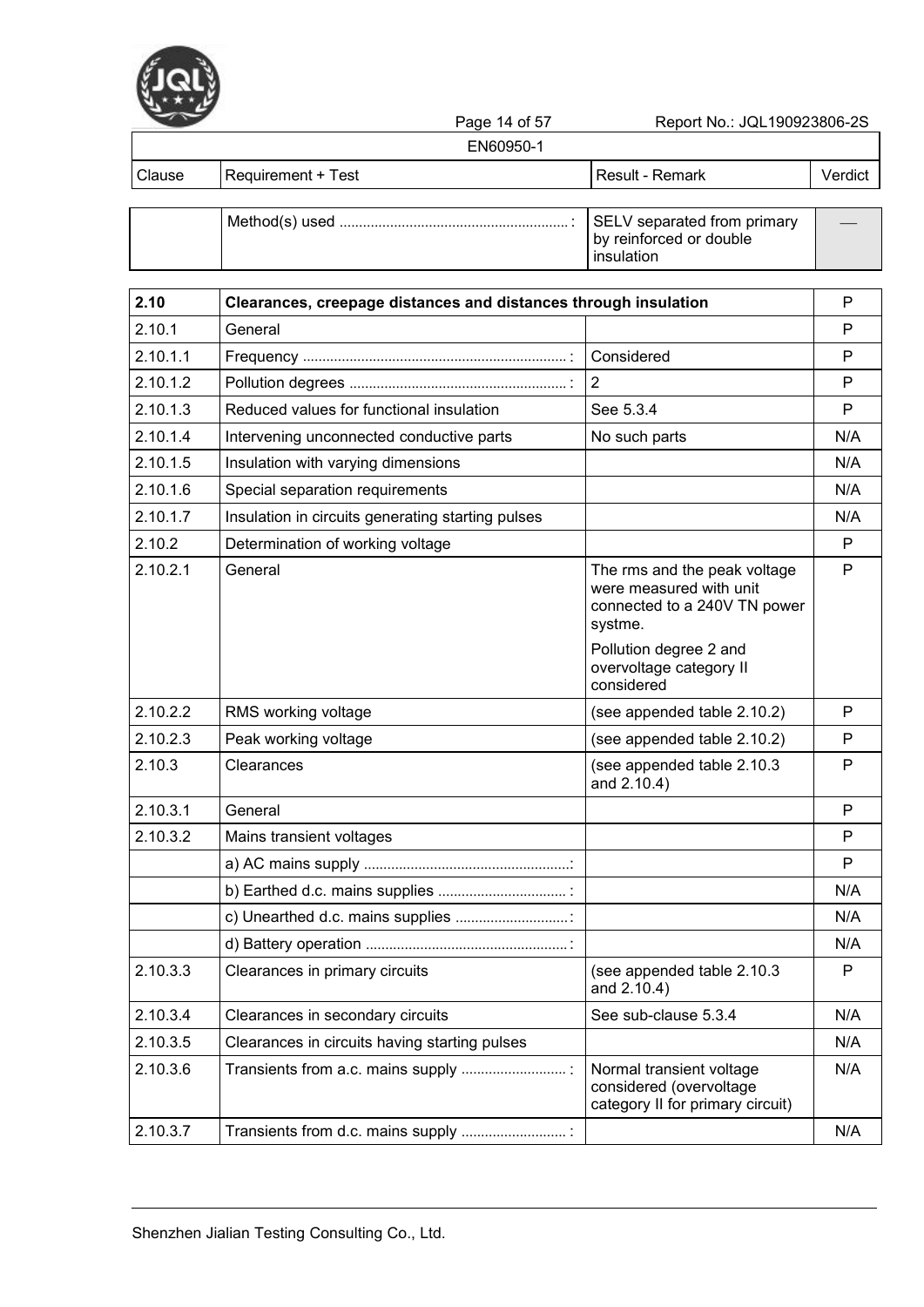

Clause Requirement + Test Result - Result - Remark Verdict 2.10.3.8 Transients from telecommunication networks and cable distribution systems ......................................... : N/A 2.10.3.9 Measurement of transient voltage levels Network N/A a) Transients from a mains supply  $\vert$  N/A For an a.c. mains supply ............................................: N/A For a d.c. mains supply ..............................................: N/A b) Transients from a telecommunication network :  $\parallel$  N/A 2.10.4 Creepage distances and the set of the set of the set of the set of the set of the set of the set of the set of the set of the set of the set of the set of the set of the set of the set of the set of the set of the s 2.10.4.1 General P 2.10.4.2 Material group and comparative tracking index  $\vert$ CTI tests........................................................................ : Material group IIIb is assumed to be used 2.10.4.3 Minimum creepage distances and in the seed of see appended table 2.10.3 P and 2.10.4) P | 2.10.5 Solid insulation Solid insulation Property and Property Solid insulation Property and Property Solid insulation 2.10.5.1 General P 2.10.5.2 Distances through insulation  $\sqrt{(see \text{ appended table } 2.10.5)}$  P 2.10.5.3 Insulating compound as solid insulation N/A 2.10.5.4 Semiconductor devices No such part N/A 2.10.5.5. Cemented joints Construction N/A 2.10.5.6  $|$  Thin sheet material – General  $|$ Two layers insulation tape  $|$  P used for outer wrap, underside core and insulation of primary winding and secondary winding, each of which complies with the required electric strength test. P | 2.10.5.7 Separable thin sheet material **P** Number oflayers (pcs)................................................: Reinforced Insulation - 2 Reinforced Insulation - 2 2.10.5.8 Non-separable thin sheet material N/A 2.10.5.9 Thin sheet material – standard test procedure Network N/A Electric strength test 2.10.5.10 Thin sheet material – alternative test procedure P Electric strength test  $\vert$  (see appended table 5.2) 2.10.5.11 | Insulation in wound components | Approved triple insulated wire | P used as secondary winding of T1 and the contract of the contract of the contract of the contract of the contract of the contract of the contract of the contract of the contract of the contract of the contract of the contract of the contract of the con P | 2.10.5.12 Wire in wound components **Participal EX** P

Working voltage ...........................................................: (see appended table 2.10.2) P

EN60950-1

Page 15 of 57 Report No.: JQL190923806-2S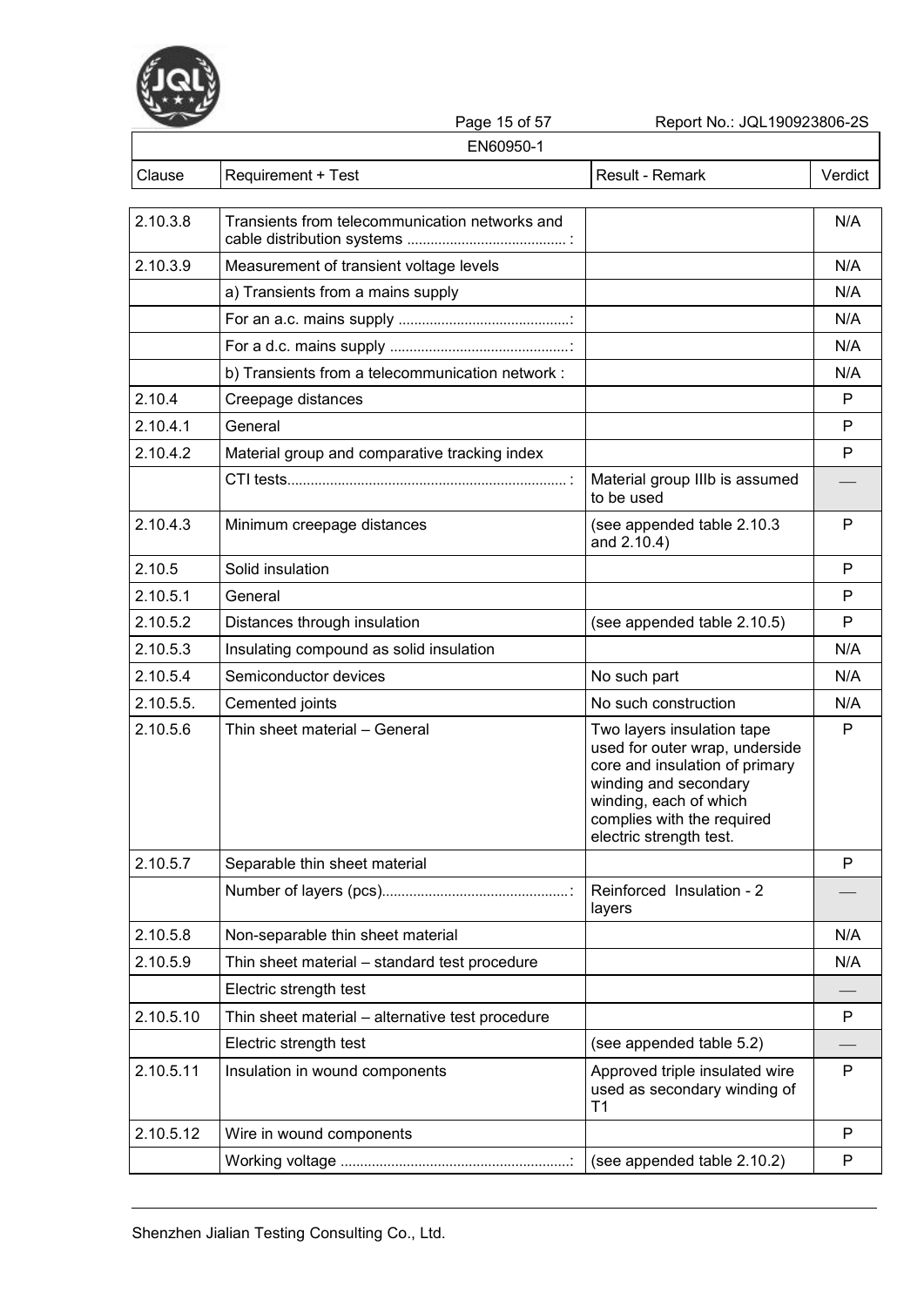

Page 16 of 57 Report No.: JQL190923806-2S

|           | EN60950-1                                                                     |                                                                    |         |
|-----------|-------------------------------------------------------------------------------|--------------------------------------------------------------------|---------|
| Clause    | <b>Requirement + Test</b>                                                     | Result - Remark                                                    | Verdict |
|           | a) Basic insulation not under stress                                          |                                                                    | N/A     |
|           | b) Basic, supplementary, reinforced insulation :                              | Reinforced insulation, three<br>layers extruded tube               | P       |
|           |                                                                               |                                                                    | N/A     |
|           | Two wires in contact inside wound component;                                  | Tubing used to relieve<br>mechanical stress at crossover<br>points | P       |
| 2.10.5.13 | Wire with solvent-based enamel in wound<br>components                         | Enamel wire considered as<br>bare                                  | N/A     |
|           | Electric strength test                                                        |                                                                    |         |
|           | Routine test                                                                  |                                                                    | N/A     |
| 2.10.5.14 | Additional insulation in wound components                                     |                                                                    | N/A     |
|           |                                                                               |                                                                    | N/A     |
|           | - Basic insulation not under stress                                           |                                                                    | N/A     |
|           | Supplementary, reinforced insulation                                          |                                                                    | N/A     |
| 2.10.6    | Construction of printed boards                                                |                                                                    | P       |
| 2.10.6.1  | Uncoated printed boards                                                       | (see appended table 2.10.3)<br>and 2.10.4)                         | P       |
| 2.10.6.2  | Coated printed boards                                                         | No coated printed boards                                           | N/A     |
| 2.10.6.3  | Insulation between conductors on the same inner<br>surface of a printed board | No multi-layer PCBs provided                                       | N/A     |
| 2.10.6.4  | Insulation between conductors on different layers of<br>a printed board       | No multi-layer PCBs provided                                       | N/A     |
|           | Distance through insulation                                                   |                                                                    | N/A     |
|           | Number of insulation layers (pcs)                                             | Single layer PCB                                                   | N/A     |
| 2.10.7    | Component external terminations                                               |                                                                    | N/A     |
| 2.10.8    | Tests on coated printed boards and coated<br>components                       | No such boards and<br>components                                   | N/A     |
| 2.10.8.1  | Sample preparation and preliminary inspection                                 |                                                                    | N/A     |
| 2.10.8.2  | Thermal conditioning                                                          |                                                                    | N/A     |
| 2.10.8.3  | Electric strength test                                                        |                                                                    | N/A     |
| 2.10.8.4  | Abrasion resistance test                                                      |                                                                    | N/A     |
| 2.10.9    | Thermal cycling                                                               |                                                                    | N/A     |
| 2.10.10   | Test for Pollution Degree 1 environment and<br>insulating compound            |                                                                    | N/A     |
| 2.10.11   | Tests for semiconductor devices and cemented<br>joints                        | No such components                                                 | N/A     |
| 2.10.12   | Enclosed and sealed parts                                                     |                                                                    | N/A     |
| 3         | <b>WIRING, CONNECTIONS AND SUPPLY</b>                                         |                                                                    | N/A     |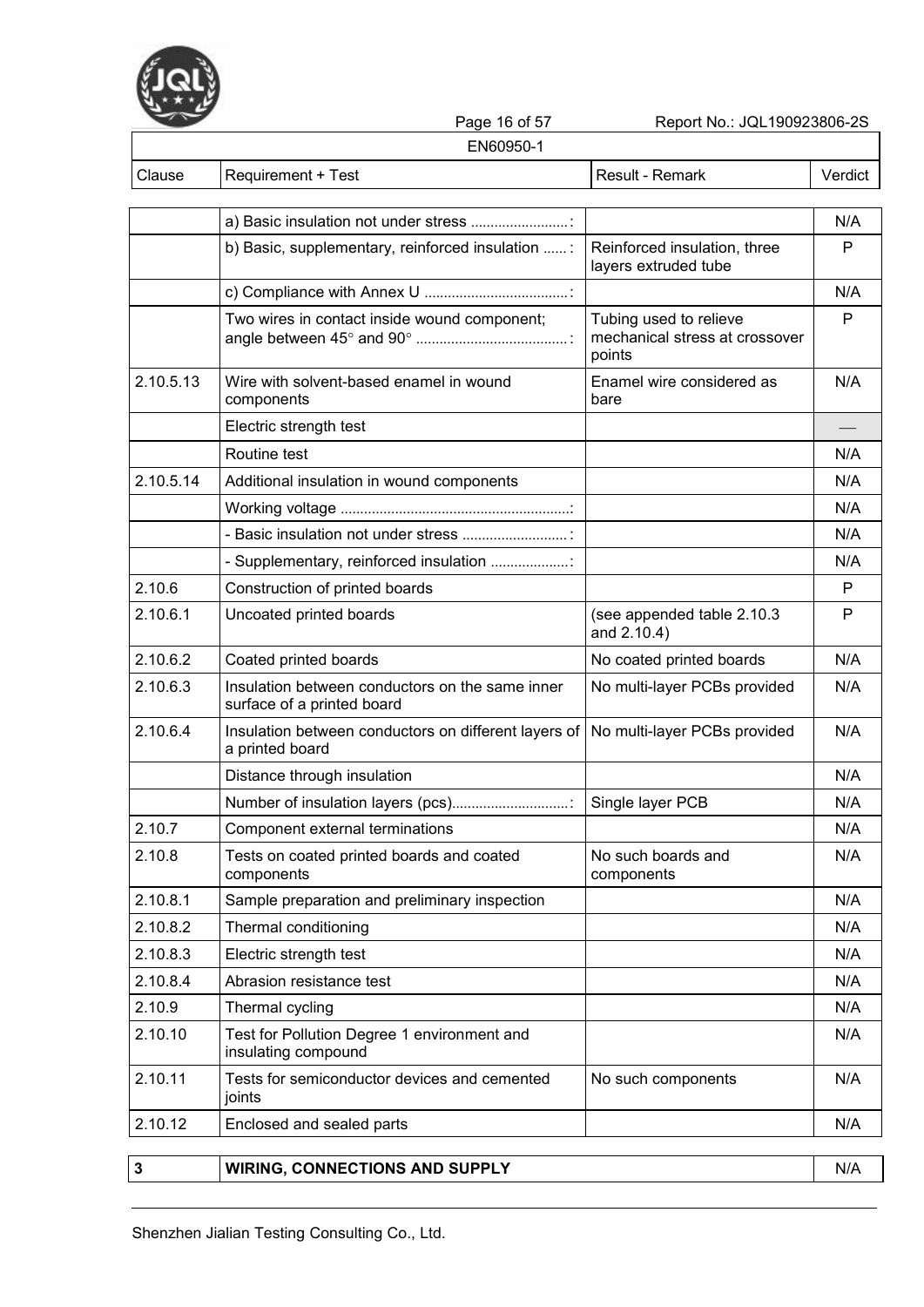

Page 17 of 57 Report No.: JQL190923806-2S

| EN60950-1                                                  |
|------------------------------------------------------------|
| Clause<br>Verdict<br>Result - Remark<br>Requirement + Test |

| 3.1    | General                                        |                                                     | N/A |
|--------|------------------------------------------------|-----------------------------------------------------|-----|
| 3.1.1  | Current rating and overcurrent protection      |                                                     | N/A |
| 3.1.2  | Protection against mechanical damage           | No such wiring.                                     | N/A |
| 3.1.3  | Securing of internal wiring                    | No such wiring.                                     | N/A |
| 3.1.4  | Insulation of conductors                       | No such wiring.                                     | N/A |
| 3.1.5  | Beads and ceramic insulators                   | Not used                                            | N/A |
| 3.1.6  | Screws for electrical contact pressure         |                                                     | N/A |
| 3.1.7  | Insulating materials in electrical connections |                                                     | N/A |
| 3.1.8  | Self-tapping and spaced thread screws          | No such screws                                      | N/A |
| 3.1.9  | Termination of conductors                      |                                                     | N/A |
|        | 10 N pull test                                 |                                                     | N/A |
| 3.1.10 | Sleeving on wiring                             | No sleeving is used as<br>supplementary insulation. | N/A |

| 3.2     | <b>Connection to a mains supply</b>                         |                                           | P   |
|---------|-------------------------------------------------------------|-------------------------------------------|-----|
| 3.2.1   | Means of connection                                         |                                           | P   |
| 3.2.1.1 | Connection to an a.c. mains supply                          |                                           | P   |
| 3.2.1.2 | Connection to a d.c. mains supply                           |                                           | N/A |
| 3.2.2   | Multiple supply connections                                 | Only one connection with<br>power supply. | N/A |
| 3.2.3   | Permanently connected equipment                             | Pluggable equipment type A                | N/A |
|         | Number of conductors, diameter of cable and                 |                                           |     |
| 3.2.4   | Appliance inlets                                            |                                           | N/A |
| 3.2.5   | Power supply cords                                          |                                           | N/A |
| 3.2.5.1 | AC power supply cords                                       |                                           | N/A |
|         |                                                             |                                           |     |
|         | Rated current (A), cross-sectional area (mm <sup>2</sup> ), |                                           |     |
| 3.2.5.2 | DC power supply cords                                       |                                           | N/A |
| 3.2.6   | Cord anchorages and strain relief                           |                                           | N/A |
|         |                                                             |                                           |     |
|         |                                                             |                                           |     |
| 3.2.7   | Protection against mechanical damage                        |                                           | N/A |
| 3.2.8   | Cord guards                                                 |                                           | N/A |
|         | Diameter or minor dimension D (mm); test mass (g)           |                                           |     |
|         | Radius of curvature of cord (mm)                            |                                           |     |
|         |                                                             |                                           |     |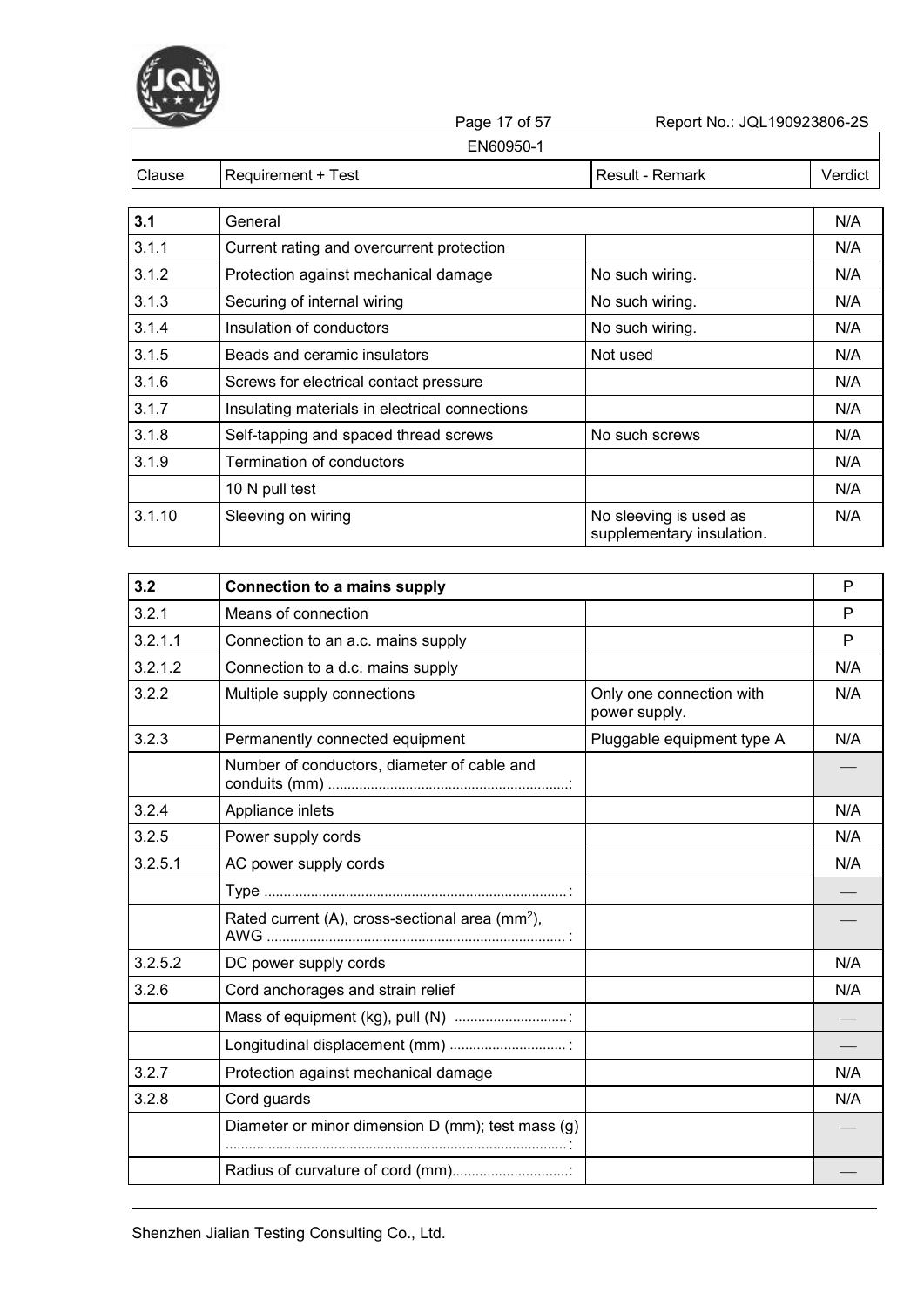

|        |                     | Page 18 of 57 |                 | Report No.: JQL190923806-2S |
|--------|---------------------|---------------|-----------------|-----------------------------|
|        |                     | EN60950-1     |                 |                             |
| Clause | Requirement + Test  |               | Result - Remark | Verdict                     |
|        |                     |               |                 |                             |
| 3.2.9  | Supply wiring space |               |                 | N/A                         |

| 3.3   | Wiring terminals for connection of external conductors |                     | N/A |
|-------|--------------------------------------------------------|---------------------|-----|
| 3.3.1 | Wiring terminals                                       | No wiring terminals | N/A |
| 3.3.2 | Connection of non-detachable power supply cords        |                     | N/A |
| 3.3.3 | Screw terminals                                        |                     | N/A |
| 3.3.4 | Conductor sizes to be connected                        |                     | N/A |
|       | Rated current (A), cord/cable type, cross-sectional    |                     |     |
| 3.3.5 | Wiring terminal sizes                                  |                     | N/A |
|       | Rated current (A), type, nominal thread diameter       |                     |     |
| 3.3.6 | Wiring terminal design                                 |                     | N/A |
| 3.3.7 | Grouping of wiring terminals                           |                     | N/A |
| 3.3.8 | Stranded wire                                          |                     | N/A |

| 3.4    | Disconnection from the mains supply                  |                        | P   |
|--------|------------------------------------------------------|------------------------|-----|
| 3.4.1  | General requirement                                  | Terminal               | P   |
| 3.4.2  | Disconnect devices                                   | Terminal               | N/A |
| 3.4.3  | Permanently connected equipment                      |                        | P   |
| 3.4.4  | Parts which remain energized                         |                        | N/A |
| 3.4.5  | Switches in flexible cords                           | No switches            | N/A |
| 3.4.6  | Number of poles - single-phase and d.c.<br>equipment |                        | P   |
| 3.4.7  | Number of poles - three-phase equipment              | Single-phase equipment | N/A |
| 3.4.8  | Switches as disconnect devices                       |                        | N/A |
| 3.4.9  | Plugs as disconnect devices                          |                        | N/A |
| 3.4.10 | Interconnected equipment                             |                        | N/A |
| 3.4.11 | Multiple power sources                               |                        | N/A |

| 3.5   | Interconnection of equipment             |                        | D   |
|-------|------------------------------------------|------------------------|-----|
| 3.5.1 | General requirements                     |                        | D   |
| 3.5.2 | Types of interconnection circuits        | <b>SELV</b> circuits   | D   |
| 3.5.3 | ELV circuits as interconnection circuits | No ELV interconnection | N/A |
| 3.5.4 | Data ports for additional equipment      | No such ports          | N/A |

| 4   | <b>REQUIREMENTS</b><br>PHYSICAL |     |
|-----|---------------------------------|-----|
| 4.1 | .                               | N/A |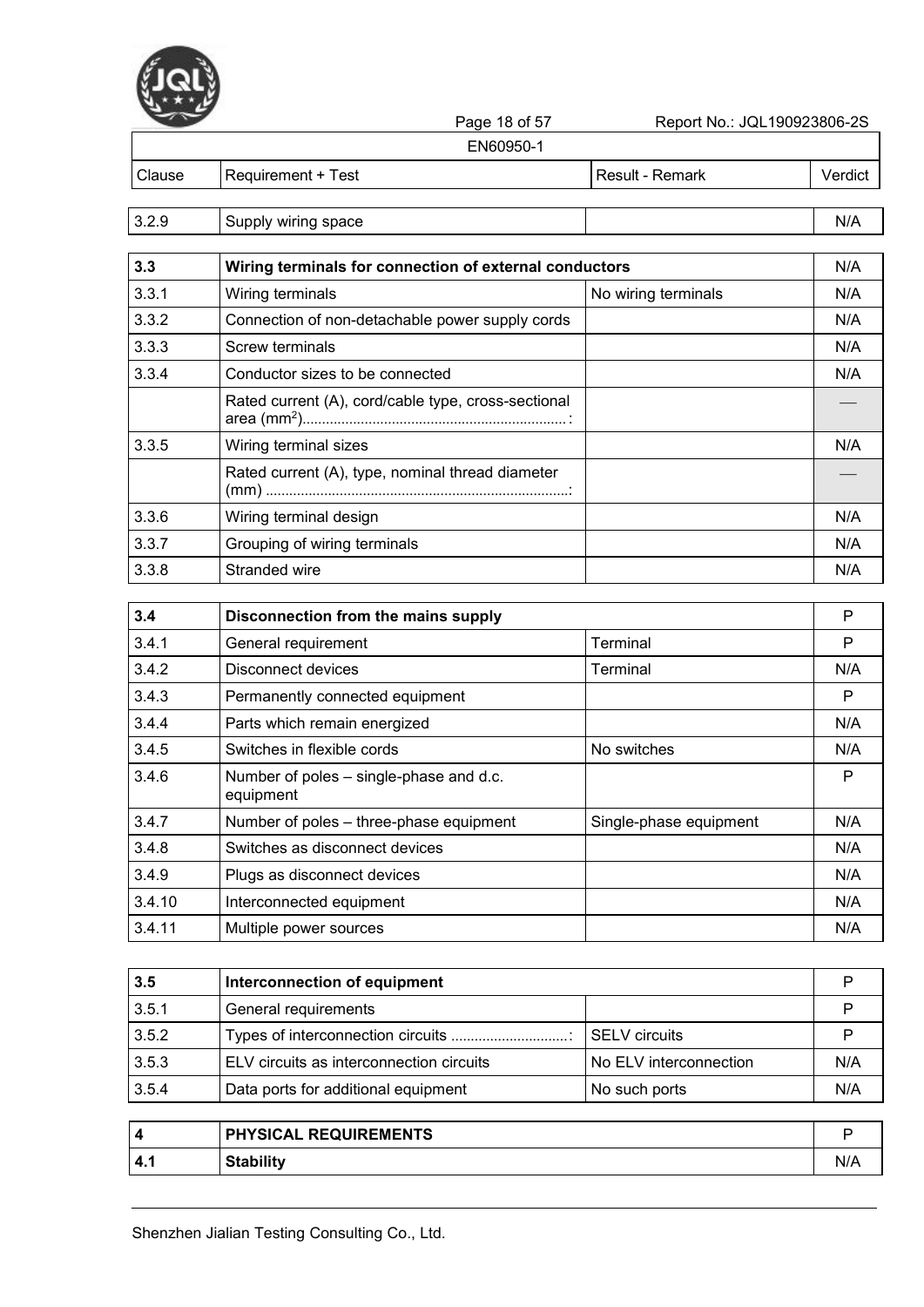

|        | Page 19 of 57      | Report No.: JQL190923806-2S |         |
|--------|--------------------|-----------------------------|---------|
|        | EN60950-1          |                             |         |
| Clause | Requirement + Test | Result - Remark             | Verdict |
|        |                    |                             |         |
|        | Angle of 10°       |                             | N/A     |
|        |                    |                             | N/A     |

| 4.2    | <b>Mechanical strength</b>                     |                       | P   |
|--------|------------------------------------------------|-----------------------|-----|
| 4.2.1  | General                                        |                       | P   |
|        | Rack-mounted equipment.                        | Not such equipment    | N/A |
| 4.2.2  | Steady force test, 10 N                        |                       | P   |
| 4.2.3  | Steady force test, 30 N                        | No internal enclosure | N/A |
| 4.2.4  | Steady force test, 250 N                       |                       | P   |
| 4.2.5  | Impact test                                    |                       | N/A |
|        | <b>Fall test</b>                               |                       | N/A |
|        | Swing test                                     |                       | N/A |
| 4.2.6  |                                                |                       | N/A |
| 4.2.7  | Stress relief test                             |                       | N/A |
| 4.2.8  | Cathode ray tubes                              |                       | N/A |
|        |                                                |                       | N/A |
| 4.2.9  | High pressure lamps                            |                       | N/A |
| 4.2.10 | Wall or ceiling mounted equipment; force (N) : |                       | N/A |

| 4.3   | <b>Design and construction</b>           |                                                                                                     | P   |
|-------|------------------------------------------|-----------------------------------------------------------------------------------------------------|-----|
| 4.3.1 | Edges and corners                        | All edges and corners are<br>rounded and smooth                                                     | P   |
| 4.3.2 | Handles and manual controls; force (N)   |                                                                                                     | N/A |
| 4.3.3 | Adjustable controls                      |                                                                                                     | N/A |
| 4.3.4 | Securing of parts                        | Electrical and mechanical<br>connections can be expected<br>to withstand usual mechanical<br>stress | P   |
| 4.3.5 | Connection by plugs and sockets          | No mismating of connectors,<br>plugs or sockets possible.                                           | P   |
| 4.3.6 | Direct plug-in equipment                 |                                                                                                     | N/A |
|       |                                          |                                                                                                     |     |
|       | Compliance with the relevant mains plug  |                                                                                                     | N/A |
| 4.3.7 | Heating elements in earthed equipment    | No heating elements                                                                                 | N/A |
| 4.3.8 | <b>Batteries</b>                         | No batteries                                                                                        | N/A |
|       | - Overcharging of a rechargeable battery |                                                                                                     | N/A |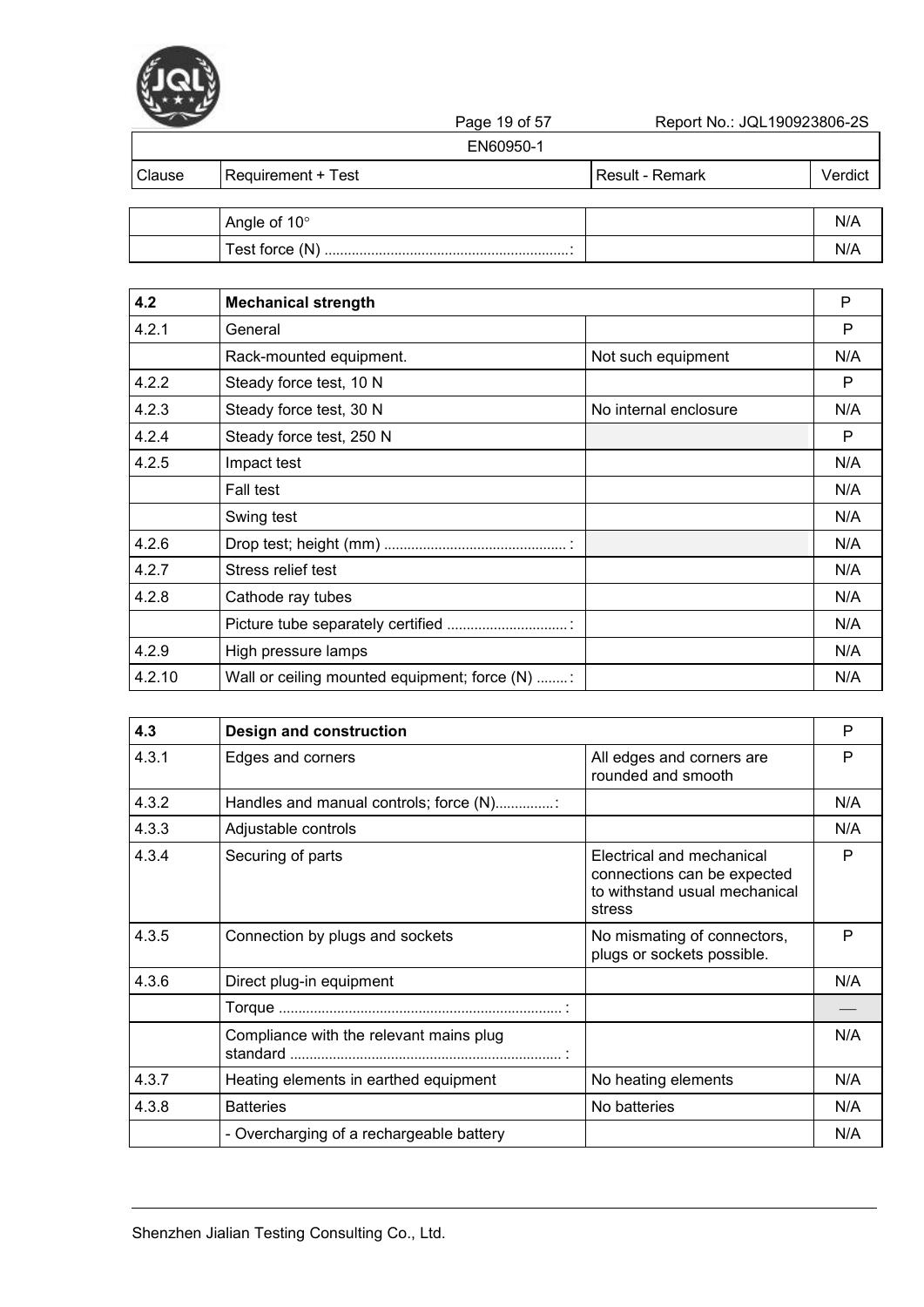

Page 20 of 57 Report No.: JQL190923806-2S

|            | EN60950-1                                                 |                                                                                |         |
|------------|-----------------------------------------------------------|--------------------------------------------------------------------------------|---------|
| Clause     | Requirement + Test                                        | Result - Remark                                                                | Verdict |
|            | - Unintentional charging of a non-rechargeable<br>battery |                                                                                | N/A     |
|            | - Reverse charging of a rechargeable battery              |                                                                                | N/A     |
|            | - Excessive discharging rate for any battery              |                                                                                | N/A     |
| 4.3.9      | Oil and grease                                            | No Oil and grease                                                              | N/A     |
| 4.3.10     | Dust, powders, liquids and gases                          | The equipment does not<br>produce dust or employ<br>powders, liquids or gases. | N/A     |
| 4.3.11     | Containers for liquids or gases                           | No container for liquids or<br>gases                                           | N/A     |
| 4.3.12     |                                                           | No flammable liquids                                                           | N/A     |
|            |                                                           |                                                                                | N/A     |
|            |                                                           |                                                                                | N/A     |
| 4.3.13     | Radiation                                                 | No Radiation                                                                   | N/A     |
| 4.3.13.1   | General                                                   |                                                                                | N/A     |
| 4.3.13.2   | Ionizing radiation                                        |                                                                                | N/A     |
|            |                                                           |                                                                                |         |
|            |                                                           |                                                                                |         |
|            |                                                           |                                                                                |         |
|            |                                                           |                                                                                |         |
| 4.3.13.3   | Effect of ultraviolet (UV) radiation on materials         |                                                                                | N/A     |
|            | Part, property, retention after test, flammability        |                                                                                | N/A     |
| 4.3.13.4   | Human exposure to ultraviolet (UV) radiation :            |                                                                                | N/A     |
| 4.3.13.5   | Lasers (including laser diodes) and LEDs                  |                                                                                | N/A     |
| 4.3.13.5.1 | Lasers (including laser diodes)                           |                                                                                | N/A     |
|            |                                                           |                                                                                |         |
| 4.3.13.5.2 | Light emitting diodes (LEDs)                              |                                                                                | N/A     |
| 4.3.13.6   |                                                           |                                                                                | N/A     |

| 4.4   | Protection against hazardous moving parts             |                           | N/A |
|-------|-------------------------------------------------------|---------------------------|-----|
| 4.4.1 | General                                               | No hazardous moving parts | N/A |
| 4.4.2 | Protection in operator access areas                   |                           | N/A |
|       | Household and home/office document/media<br>shredders |                           | N/A |
| 4.4.3 | Protection in restricted access locations             |                           | N/A |
| 4.4.4 | Protection in service access areas                    |                           | N/A |
| 4.4.5 | Protection against moving fan blades                  |                           | N/A |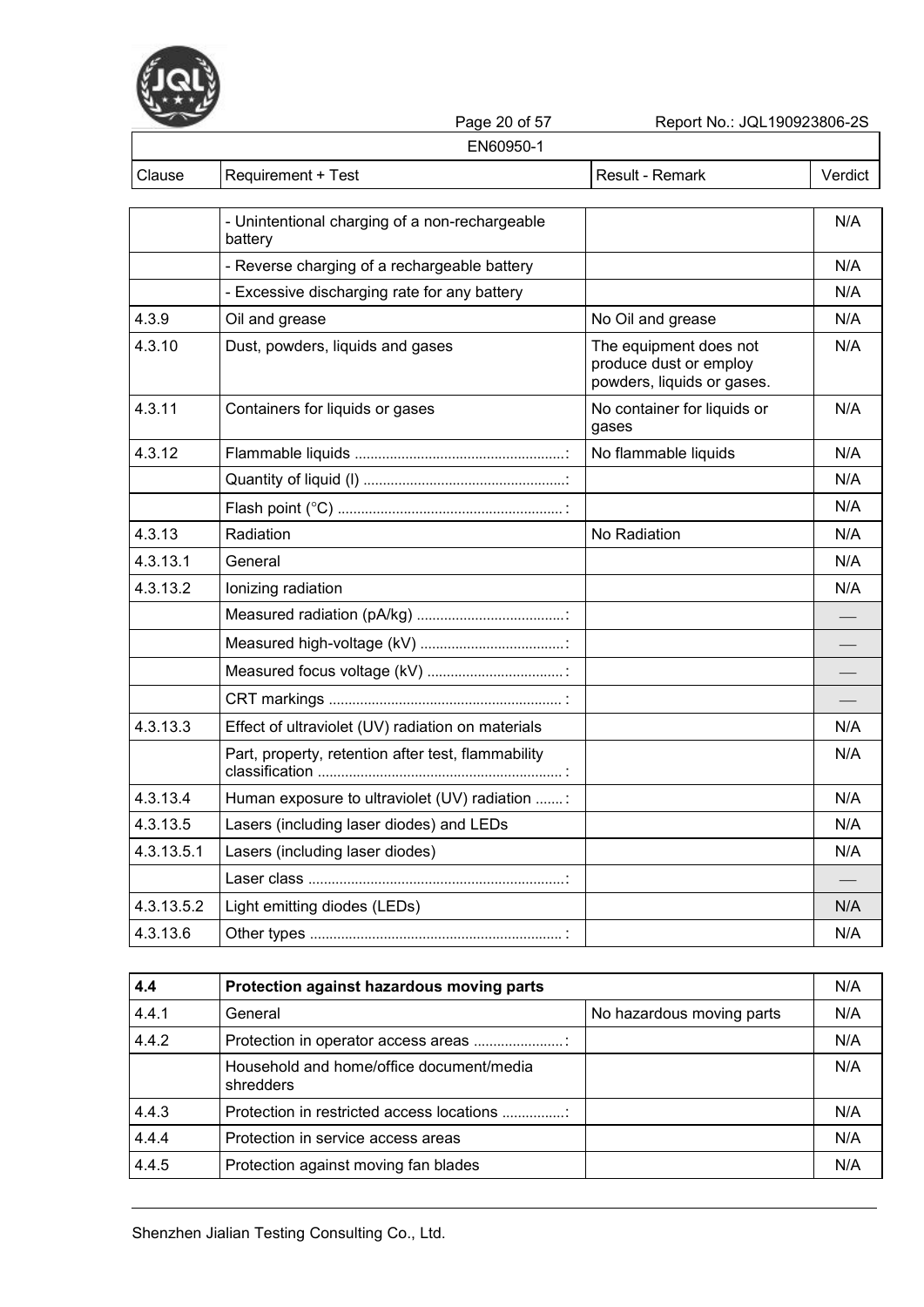

Page 21 of 57 Report No.: JQL190923806-2S

| EN60950-1 |                                                  |                 |         |  |
|-----------|--------------------------------------------------|-----------------|---------|--|
| Clause    | <b>Requirement + Test</b>                        | Result - Remark | Verdict |  |
|           |                                                  |                 |         |  |
| 4.4.5.1   | General                                          |                 | N/A     |  |
|           | Not considered to cause pain or injury. A)       |                 | N/A     |  |
|           | Is considered to cause pain, not injury.<br>B) : |                 | N/A     |  |
|           | Considered to cause injury.                      |                 | N/A     |  |
| 4.4.5.2   | Protection for users                             |                 | N/A     |  |
|           |                                                  |                 | N/A     |  |
| 4.4.5.3   | Protection for service persons                   |                 | N/A     |  |
|           |                                                  |                 | N/A     |  |

| 4.5   | <b>Thermal requirements</b>         |                                                                                                                                        | P |
|-------|-------------------------------------|----------------------------------------------------------------------------------------------------------------------------------------|---|
| 4.5.1 | General                             |                                                                                                                                        | P |
| 4.5.2 | Temperature tests                   | The equipment and its<br>component parts did not attain<br>excessive temperatures during<br>normal operation.                          | P |
|       |                                     | (see appended table 4.5)                                                                                                               |   |
|       | Normal load condition per Annex L : | Operated in the most<br>unfavorable way of operation<br>given in the operating<br>instructions until steady<br>conditions established. |   |
| 4.5.3 | Temperature limits for materials    | (see appended table 4.5)                                                                                                               | P |
| 4.5.4 | Touch temperature limits            | (see appended table 4.5)                                                                                                               | P |
| 4.5.5 | Resistance to abnormal heat         | (see appended table 4.5.5)                                                                                                             | P |

| 4.6     | <b>Openings in enclosures</b>                  |                                           | P   |
|---------|------------------------------------------------|-------------------------------------------|-----|
| 4.6.1   | Top and side openings                          | No openings within the whole<br>enclosure | P   |
|         |                                                |                                           |     |
| 4.6.2   | Bottoms of fire enclosures                     | No openings within the whole<br>enclosure | P   |
|         | Construction of the bottomm, dimensions (mm) : |                                           |     |
| 4.6.3   | Doors or covers in fire enclosures             | No doors or covers                        | N/A |
| 4.6.4   | Openings in transportable equipment            | No openings within the whole<br>enclosure | P   |
| 4.6.4.1 | Constructional design measures                 |                                           | N/A |
|         |                                                |                                           |     |
| 4.6.4.2 | Evaluation measures for larger openings        |                                           | N/A |
| 4.6.4.3 | Use of metallized parts                        |                                           | N/A |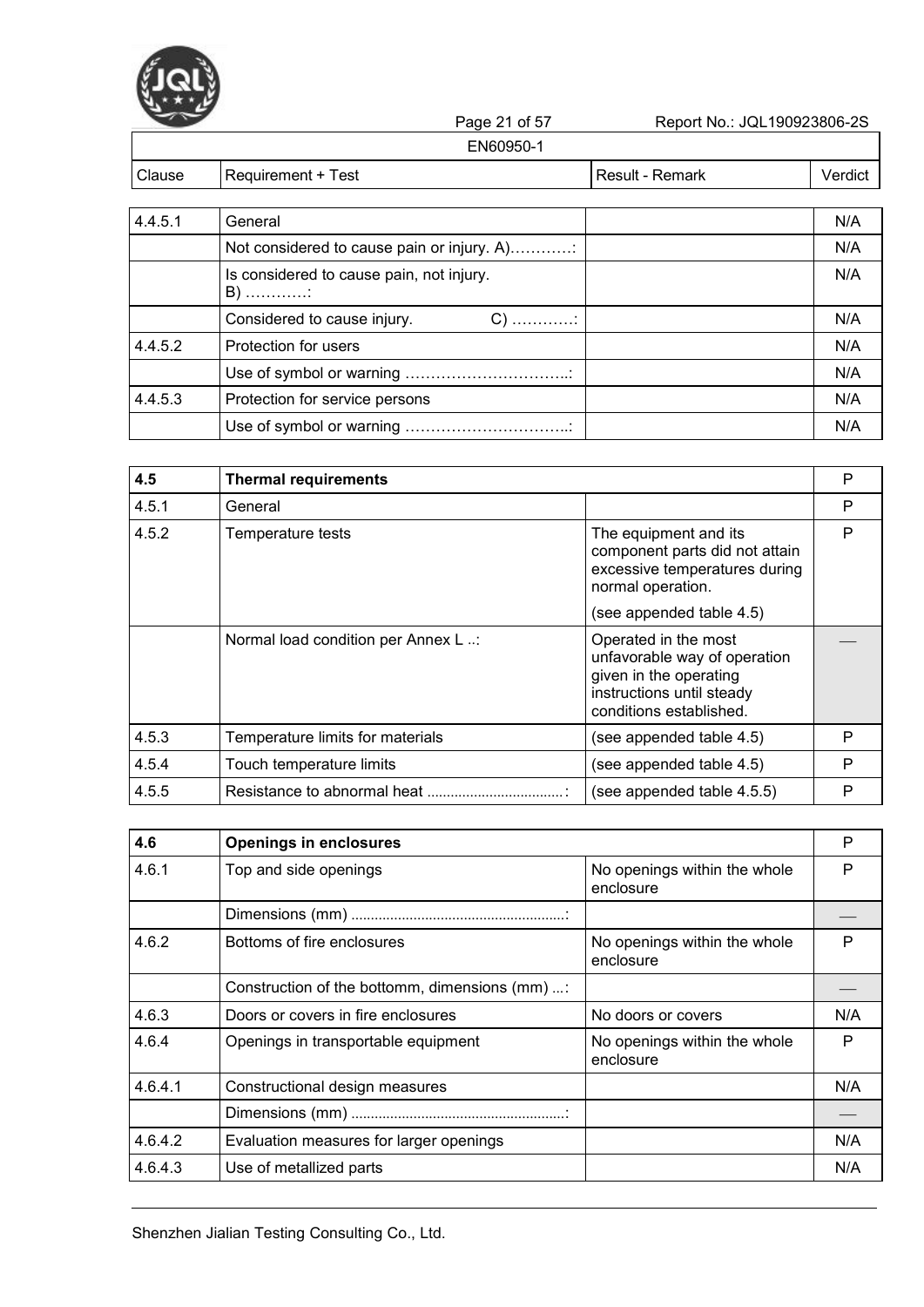

Page 22 of 57 Report No.: JQL190923806-2S

|        | EN60950-1                                   |                 |         |
|--------|---------------------------------------------|-----------------|---------|
| Clause | Requirement + Test                          | Result - Remark | Verdict |
|        |                                             |                 |         |
| 4.6.5  | Adhesives for constructional purposes       |                 | N/A     |
|        | Conditioning temperature (°C), time (weeks) |                 |         |

| 4.7     | <b>Resistance to fire</b>                                                 |                                                                                                   | P   |
|---------|---------------------------------------------------------------------------|---------------------------------------------------------------------------------------------------|-----|
| 4.7.1   | Reducing the risk of ignition and spread of flame                         |                                                                                                   | P   |
|         | Method 1, selection and application of components<br>wiring and materials | (see appended table 4.7)                                                                          | P   |
|         | Method 2, application of all of simulated fault<br>condition tests        |                                                                                                   | N/A |
| 4.7.2   | Conditions for a fire enclosure                                           |                                                                                                   | P   |
| 4.7.2.1 | Parts requiring a fire enclosure                                          | A fire enclosure cover all parts                                                                  | P   |
| 4.7.2.2 | Parts not requiring a fire enclosure                                      |                                                                                                   | N/A |
| 4.7.3   | <b>Materials</b>                                                          |                                                                                                   | P   |
| 4.7.3.1 | General                                                                   | See below                                                                                         | P   |
| 4.7.3.2 | Materials for fire enclosures                                             | V-0 material used                                                                                 | P   |
| 4.7.3.3 | Materials for components and other parts outside<br>fire enclosures       |                                                                                                   | P   |
| 4.7.3.4 | Materials for components and other parts inside fire<br>enclosures        | All internal materials are rated<br>V-2 or better or are mounted<br>on a PWB rated V-1 or better. | P   |
| 4.7.3.5 | Materials for air filter assemblies                                       | No air filter assemblies                                                                          | N/A |
| 4.7.3.6 | Materials used in high-voltage components                                 | No high voltage components                                                                        | N/A |

| 5       | ELECTRICAL REQUIREMENTS AND SIMULATED ABNORMAL CONDITIONS<br>Not directly connected mains. |                                             | P   |
|---------|--------------------------------------------------------------------------------------------|---------------------------------------------|-----|
| 5.1     | Touch current and protective conductor current                                             |                                             | P   |
| 5.1.1   | General                                                                                    | (see appended Table 5.1)                    | P   |
| 5.1.2   | Configuration of equipment under test (EUT)                                                |                                             | P   |
| 5.1.2.1 | Single connection to an a.c. mains supply                                                  |                                             | P   |
| 5.1.2.2 | Redundant multiple connections to an a.c. mains<br>supply                                  |                                             | N/A |
| 5.1.2.3 | Simultaneous multiple connections to an a.c. mains<br>supply                               |                                             | N/A |
| 5.1.3   | Test circuit                                                                               | Test circuit in Figure 5A used              | P   |
| 5.1.4   | Application of measuring instrument                                                        | Measuring instruments as in<br>annex D used | P   |
| 5.1.5   | Test procedure                                                                             |                                             | P   |
| 5.1.6   | Test measurements                                                                          | (see appended table 5.1)                    | P   |
|         |                                                                                            |                                             |     |
|         |                                                                                            |                                             |     |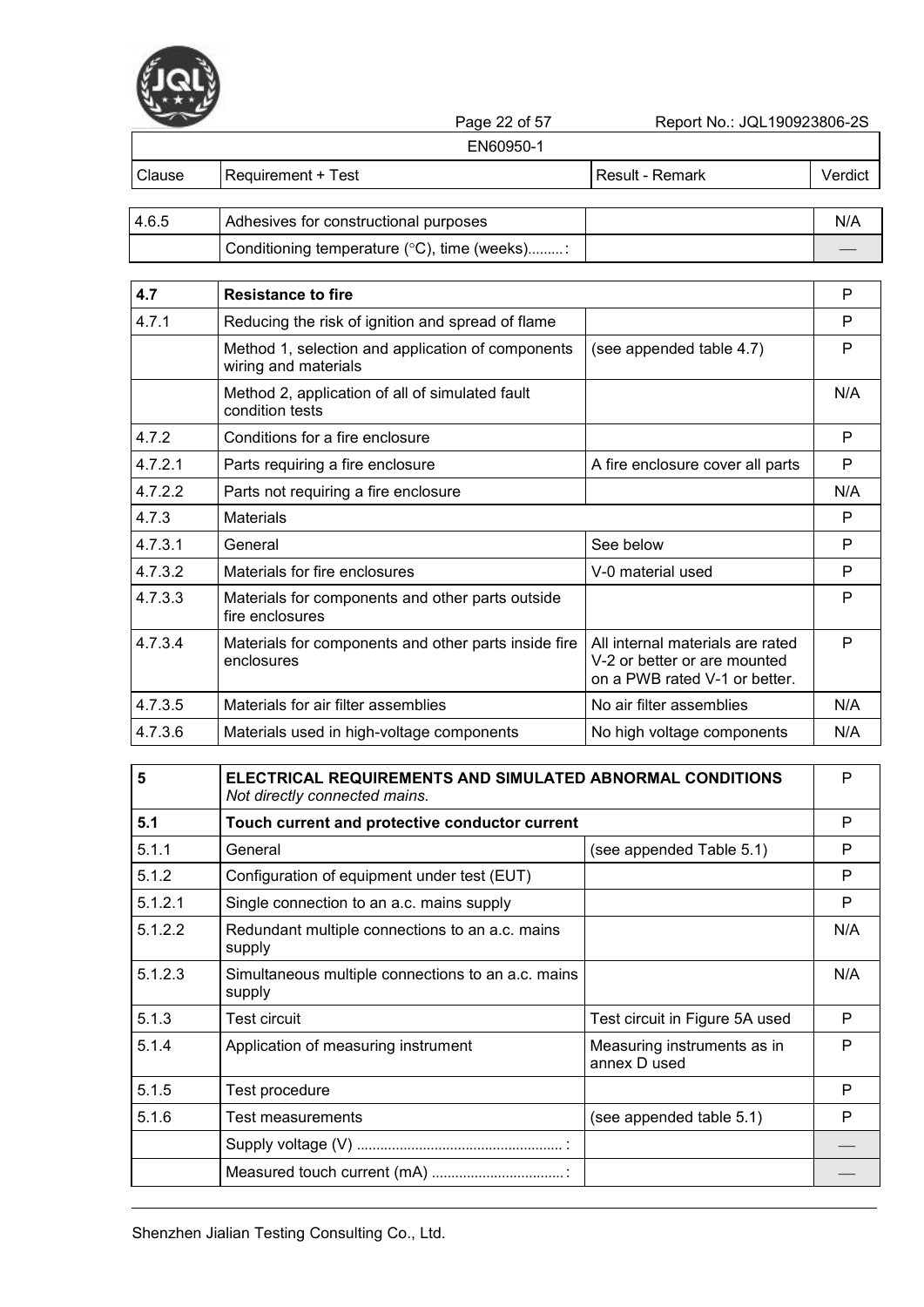

Page 23 of 57 Report No.: JQL190923806-2S

|         | EN60950-1                                                                                                             |                 |         |
|---------|-----------------------------------------------------------------------------------------------------------------------|-----------------|---------|
| Clause  | Requirement + Test                                                                                                    | Result - Remark | Verdict |
|         |                                                                                                                       |                 |         |
|         | Max. allowed touch current (mA)                                                                                       |                 |         |
|         | Measured protective conductor current (mA) :                                                                          |                 |         |
|         | Max. allowed protective conductor current (mA) :                                                                      |                 |         |
| 5.1.7   | Equipment with touch current exceeding 3,5 mA                                                                         |                 | N/A     |
| 5.1.7.1 |                                                                                                                       |                 | N/A     |
| 5.1.7.2 | Simultaneous multiple connections to the supply                                                                       |                 | N/A     |
| 5.1.8   | Touch currents to telecommunication networks and<br>cable distribution systems and from<br>telecommunication networks | No TNV          | N/A     |
| 5.1.8.1 | Limitation of the touch current to a<br>telecommunication network or to a cable<br>distribution system                |                 | N/A     |
|         |                                                                                                                       |                 |         |
|         |                                                                                                                       |                 |         |
|         | Max. allowed touch current (mA)                                                                                       |                 |         |
| 5.1.8.2 | Summation of touch currents from<br>telecommunication networks                                                        |                 | N/A     |
|         | a) EUT with earthed telecommunication ports :                                                                         |                 | N/A     |
|         | b) EUT whose telecommunication ports have no<br>reference to protective earth                                         |                 | N/A     |

| 5.2   | Electric strength |                                     |  |
|-------|-------------------|-------------------------------------|--|
| 5.2.1 | General           | $(see \, appended \, table \, 5.2)$ |  |
| 5.2.2 | Test procedure    | (see appended table 5.2)            |  |

| 5.3   | Abnormal operating and fault conditions                            |                                                  | P   |
|-------|--------------------------------------------------------------------|--------------------------------------------------|-----|
| 5.3.1 | Protection against overload and abnormal<br>operation              | (see appended table 5.3)                         | P   |
| 5.3.2 | Motors                                                             | No motors used                                   | N/A |
| 5.3.3 | <b>Transformers</b>                                                | (see appended Annex C)                           | P   |
| 5.3.4 |                                                                    |                                                  | P   |
| 5.3.5 | Electromechanical components                                       | No Electromechanical<br>components               | N/A |
| 5.3.6 |                                                                    | No Audio amplifers                               | N/A |
| 5.3.7 | Simulation of faults                                               |                                                  | P   |
| 5.3.8 | Unattended equipment                                               | Equipment is not intended for<br>unattended use. | N/A |
| 5.3.9 | Compliance criteria for abnormal operating and<br>fault conditions |                                                  | P   |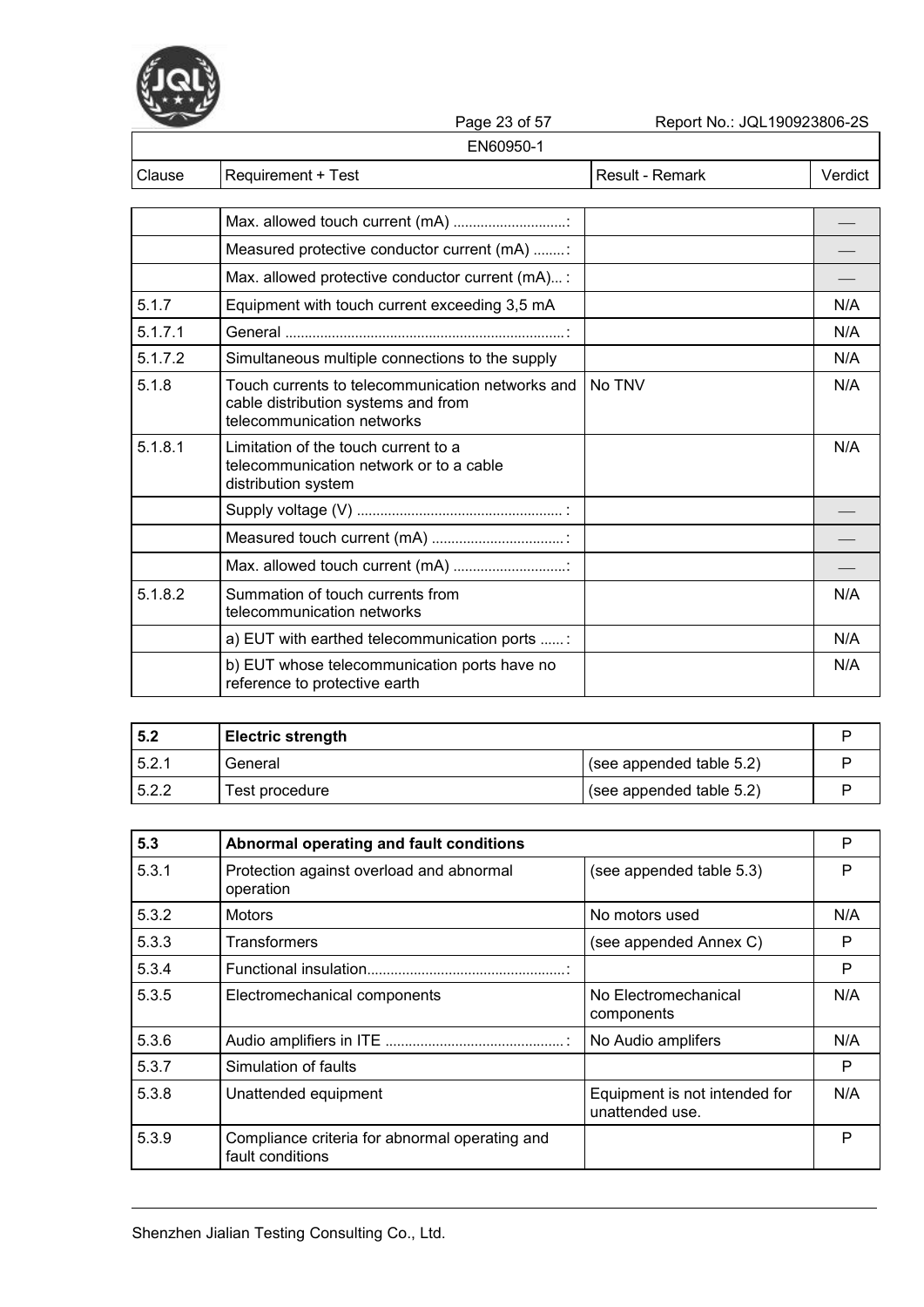

| <b>Contract Contract Contract Contract</b> |                           | Page 24 of 57 | Report No.: JQL190923806-2S                                                                  |         |
|--------------------------------------------|---------------------------|---------------|----------------------------------------------------------------------------------------------|---------|
|                                            |                           | EN60950-1     |                                                                                              |         |
| Clause                                     | <b>Requirement + Test</b> |               | Result - Remark                                                                              | Verdict |
| 5.3.9.1                                    | During the tests          |               | No fire or molten metal was<br>emitted. No overheating of the<br>transformer was encountered | P       |
| 5.3.9.2                                    | After the tests           |               | <b>Electric Strength tests</b><br>performed after abnormal and<br>fault tests.               | Þ       |

| 6       | <b>CONNECTION TO TELECOMMUNICATION NETWORKS</b>                                                                                                  |     |
|---------|--------------------------------------------------------------------------------------------------------------------------------------------------|-----|
| 6.1     | Protection of telecommunication network service persons, and users of other<br>equipment connected to the network, from hazards in the equipment |     |
| 6.1.1   | Protection from hazardous voltages                                                                                                               |     |
| 6.1.2   | Separation of the telecommunication network from earth                                                                                           |     |
| 6.1.2.1 | Requirements                                                                                                                                     | N/A |
|         |                                                                                                                                                  |     |
|         |                                                                                                                                                  |     |
| 6.1.2.2 | Exclusions.                                                                                                                                      | N/A |

| 6.2<br>Protection of equipment users from overvoltages on telecommunication<br>networks |                                  | N/A |
|-----------------------------------------------------------------------------------------|----------------------------------|-----|
| 6.2.1                                                                                   | Separation requirements          | N/A |
| 6.2.2                                                                                   | Electric strength test procedure | N/A |
| 6.2.2.1                                                                                 | Impulse test                     | N/A |
| 6.2.2.2                                                                                 | Steady-state test                | N/A |
| 6.2.2.3                                                                                 | Compliance criteria              | N/A |

| 6.3<br>Protection of the telecommunication wiring system from overheating | N/A |
|---------------------------------------------------------------------------|-----|
| Max. output current (A).                                                  |     |
| Current limiting method.                                                  |     |

|       | <b>CONNECTION TO CABLE DISTRIBUTION SYSTEMS</b>                                                                                                                  | N/A |
|-------|------------------------------------------------------------------------------------------------------------------------------------------------------------------|-----|
| 7.1   | General                                                                                                                                                          | N/A |
| 7.2   | Protection of cable distribution system service<br>persons, and users of other equipment connected<br>to the system, from hazardous voltages in the<br>equipment | N/A |
| 7.3   | Protection of equipment users from overvoltages<br>on the cable distribution system                                                                              | N/A |
| 7.4   | Insulation between primary circuits and cable<br>distribution systems                                                                                            | N/A |
| 7.4.1 | General                                                                                                                                                          | N/A |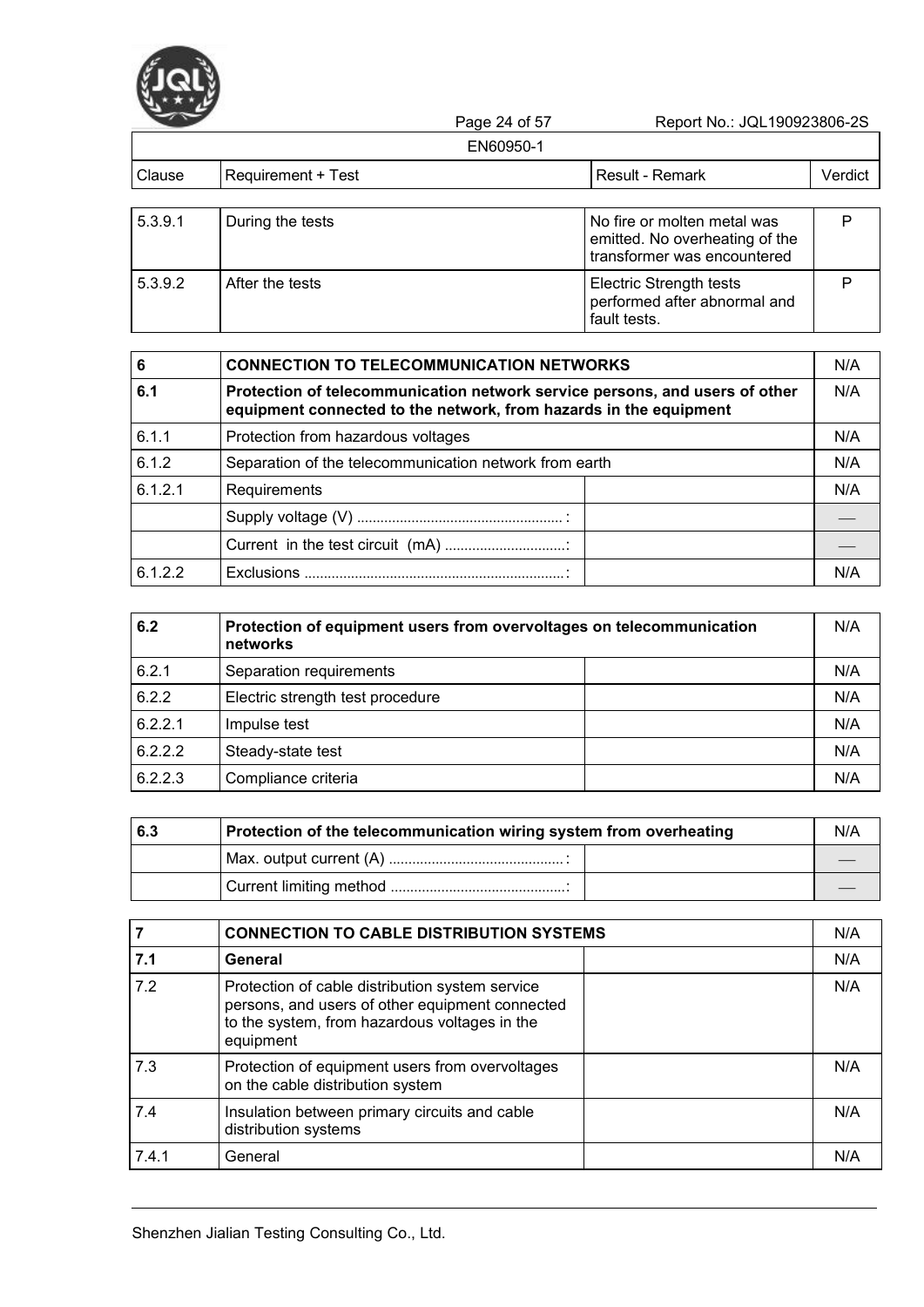

Page 25 of 57 Report No.: JQL190923806-2S EN60950-1 Clause Requirement + Test Result - Result - Remark Verdict

| 7.4.2 | Voltage surge test | N/A |  |
|-------|--------------------|-----|--|
| 7.4.3 | Impulse test       | N/A |  |
|       |                    |     |  |

| $\blacktriangle$ | ANNEX A, TESTS FOR RESISTANCE TO HEAT AND FIRE                                                                                                                                                     | N/A |
|------------------|----------------------------------------------------------------------------------------------------------------------------------------------------------------------------------------------------|-----|
| A.1              | Flammability test for fire enclosures of movable<br>equipment having a total mass exceeding<br>18 kg, and of stationary equipment (see 4.7.3.2)                                                    | N/A |
| A.1.1            |                                                                                                                                                                                                    |     |
|                  |                                                                                                                                                                                                    |     |
| A.1.2            | Conditioning of samples; temperature (°C) :                                                                                                                                                        | N/A |
| A.1.3            |                                                                                                                                                                                                    | N/A |
| A.1.4            | Test flame (see IEC 60695-11-3)                                                                                                                                                                    | N/A |
|                  |                                                                                                                                                                                                    |     |
| A.1.5            | Test procedure                                                                                                                                                                                     | N/A |
| A.1.6            | Compliance criteria                                                                                                                                                                                | N/A |
|                  |                                                                                                                                                                                                    |     |
|                  |                                                                                                                                                                                                    |     |
|                  |                                                                                                                                                                                                    |     |
| A.2              | Flammability test for fire enclosures of movable equipment having a total<br>mass not exceeding 18 kg, and for material and components located inside<br>fire enclosures (see 4.7.3.2 and 4.7.3.4) | N/A |
| A.2.1            |                                                                                                                                                                                                    |     |
|                  |                                                                                                                                                                                                    |     |
| A.2.2            | Conditioning of samples; temperature (°C) :                                                                                                                                                        | N/A |
| A.2.3            |                                                                                                                                                                                                    | N/A |
| A.2.4            | Test flame (see IEC 60695-11-4)                                                                                                                                                                    | N/A |
|                  |                                                                                                                                                                                                    |     |
| A.2.5            | Test procedure                                                                                                                                                                                     | N/A |
| A.2.6            | Compliance criteria                                                                                                                                                                                | N/A |
|                  |                                                                                                                                                                                                    |     |
|                  |                                                                                                                                                                                                    |     |
|                  |                                                                                                                                                                                                    |     |
| A.2.7            | Alternative test acc. To IEC 60695-11-5, cl. 5 and 9                                                                                                                                               | N/A |
|                  |                                                                                                                                                                                                    |     |
|                  |                                                                                                                                                                                                    |     |
|                  |                                                                                                                                                                                                    |     |
| A.3              | Hot flaming oil test (see 4.6.2)                                                                                                                                                                   | N/A |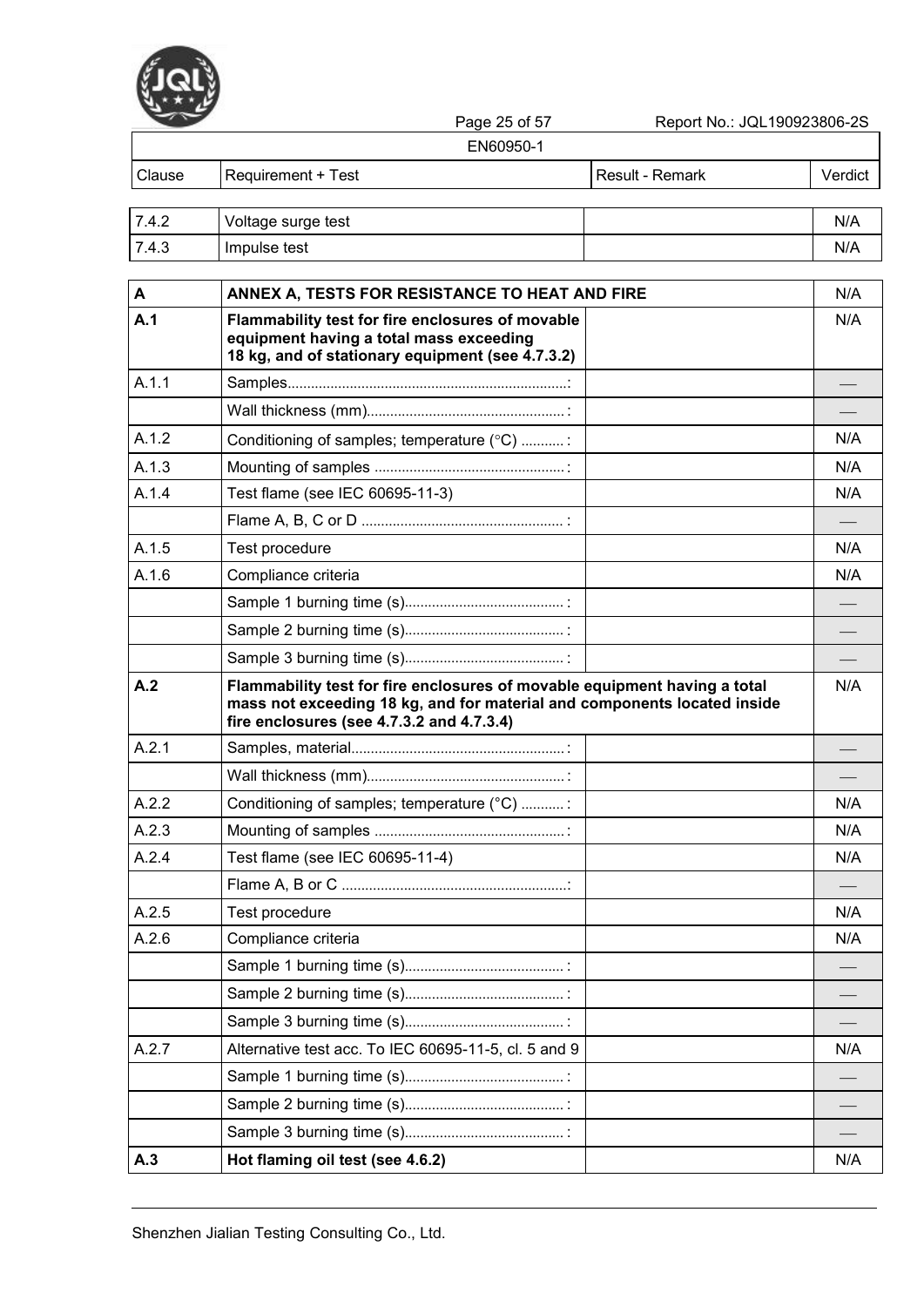

Page 26 of 57 Report No.: JQL190923806-2S EN60950-1 Clause Requirement + Test Result - Result - Remark Verdict A.3.1 Mounting of samples N/A A.3.2 Test procedure N/A A.3.3 Compliance criterion N/A

| B            | ANNEX B, MOTOR TESTS UNDER ABNORMAL CONDITIONS (see 4.7.2.2 and<br>5.3.2) |           | N/A |
|--------------|---------------------------------------------------------------------------|-----------|-----|
| B.1          | <b>General requirements</b>                                               | No motors | N/A |
|              |                                                                           |           |     |
|              |                                                                           |           |     |
|              |                                                                           |           |     |
|              |                                                                           |           |     |
| B.2          | <b>Test conditions</b>                                                    |           | N/A |
| <b>B.3</b>   | <b>Maximum temperatures</b>                                               |           | N/A |
| B.4          | <b>Running overload test</b>                                              |           | N/A |
| B.5          | Locked-rotor overload test                                                |           | N/A |
|              |                                                                           |           |     |
|              | Electric strength test: test voltage (V)                                  |           |     |
| <b>B.6</b>   | Running overload test for d.c. motors in<br>secondary circuits            |           | N/A |
| <b>B.6.1</b> | General                                                                   |           | N/A |
| B.6.2        | Test procedure                                                            |           | N/A |
| <b>B.6.3</b> | Alternative test procedure                                                |           | N/A |
| <b>B.6.4</b> | Electric strength test; test voltage (V)                                  |           | N/A |
| B.7          | Locked-rotor overload test for d.c. motors in<br>secondary circuits       |           | N/A |
| B.7.1        | General                                                                   |           | N/A |
| <b>B.7.2</b> | Test procedure                                                            |           | N/A |
| <b>B.7.3</b> | Alternative test procedure                                                |           | N/A |
| <b>B.7.4</b> | Electric strength test; test voltage (V)                                  |           | N/A |
| <b>B.8</b>   | Test for motors with capacitors                                           |           | N/A |
| <b>B.9</b>   | Test for three-phase motors                                               |           | N/A |
| <b>B.10</b>  | <b>Test for series motors</b>                                             |           | N/A |
|              |                                                                           |           |     |

| C | ANNEX C, TRANSFORMERS (see 1.5.4 and 5.3.3) |                            |     |
|---|---------------------------------------------|----------------------------|-----|
|   | Position                                    |                            | ___ |
|   | Manufacturer                                | (see appended table 1.5.1) |     |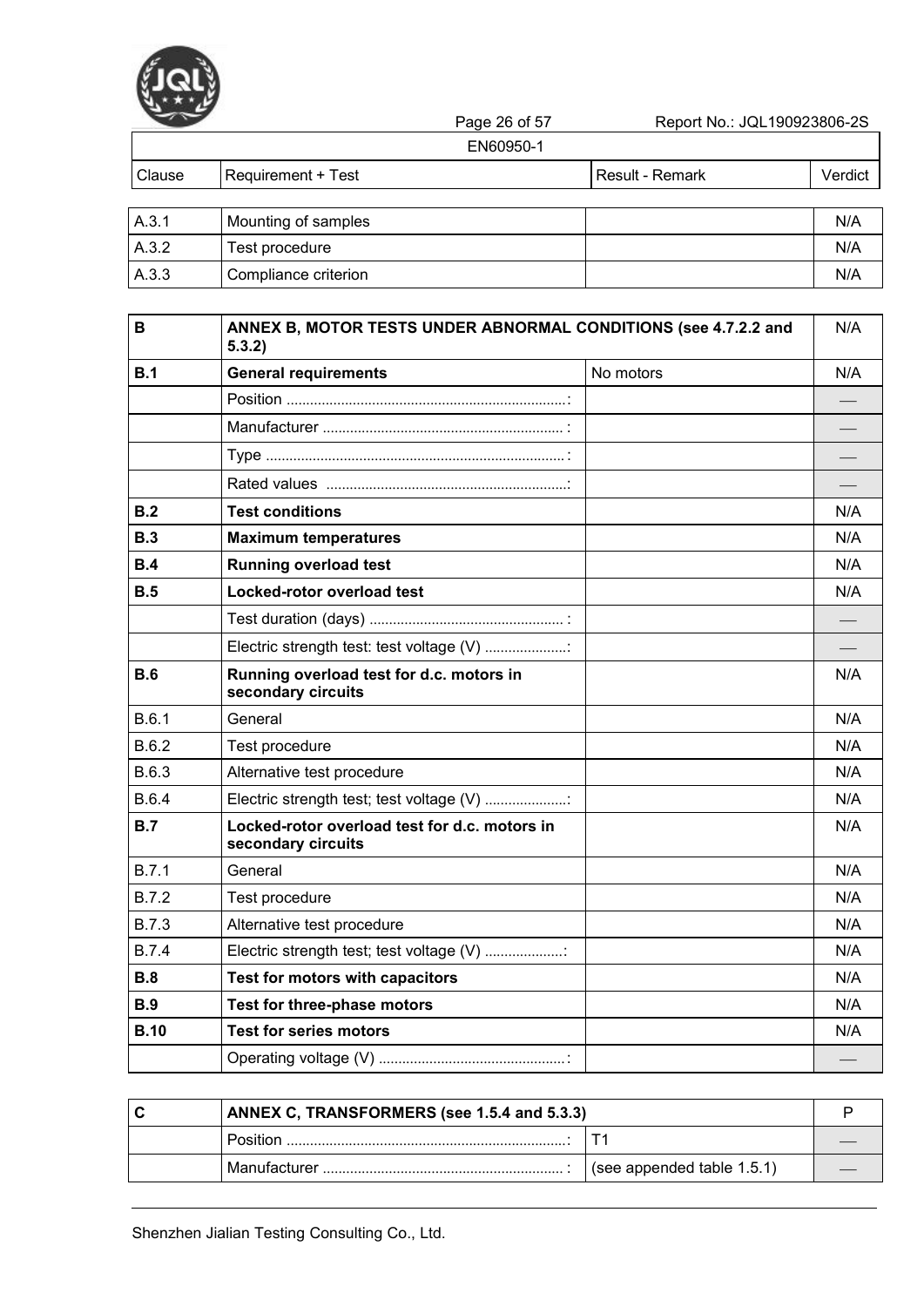

Page 27 of 57 Report No.: JQL190923806-2S EN60950-1 Clause Requirement + Test Result - Result - Remark Verdict

|     |                                          | (see appended table 1.5.1)          |   |  |
|-----|------------------------------------------|-------------------------------------|---|--|
|     | Rated values                             | Overcurrent protection              |   |  |
|     |                                          | Overcurrent protection              |   |  |
| C.1 | Overload test                            | (see appended table 5.3)            |   |  |
| C.2 | Insulation                               | (see appended tables 5.2 and<br>C2` | D |  |
|     | Protection from displacement of windings | Triple insulated wire used          |   |  |

|     | <b>ANNEX D, MEASURING INSTRUMENTS FOR TOUCH-CURRENT TESTS</b><br>(see 5.1.4) |                               |     |
|-----|------------------------------------------------------------------------------|-------------------------------|-----|
| D.1 | <b>Measuring instrument</b>                                                  | Measuring instrument D.1 used | Þ   |
| D.2 | Alternative measuring instrument                                             |                               | N/A |

| <b>ANNEX E, TEMPERATURE RISE OF A WINDING (see 1.4.13)</b> | N/A |  |
|------------------------------------------------------------|-----|--|
|------------------------------------------------------------|-----|--|

| ANNEX F. MEASUREMENT OF CLEARANCES AND CREEPAGE DISTANCES |  |
|-----------------------------------------------------------|--|
| $\frac{1}{2}$ (see 2.10 and Annex G)                      |  |

| G     | ANNEX G, ALTERNATIVE METHOD FOR DETERMINING MINIMUM<br><b>CLEARANCES</b> | N/A |
|-------|--------------------------------------------------------------------------|-----|
| G.1   | <b>Clearances</b>                                                        | N/A |
| G.1.1 | General                                                                  | N/A |
| G.1.2 | Summary of the procedure for determining<br>minimum clearances           | N/A |
| G.2   | Determination of mains transient voltage (V)                             | N/A |
| G.2.1 |                                                                          | N/A |
| G.2.2 |                                                                          | N/A |
| G.2.3 |                                                                          | N/A |
| G.2.4 |                                                                          | N/A |
| G.3   | Determination of telecommunication network                               | N/A |
| G.4   | Determination of required withstand voltage (V)                          | N/A |
| G.4.1 | Mains transients and internal repetitive peaks :                         | N/A |
| G.4.2 | Transients from telecommunication networks                               | N/A |
| G.4.3 | Combination of transients                                                | N/A |
| G.4.4 | Transients from cable distribution systems                               | N/A |
| G.5   | Measurement of transient voltages (V)                                    | N/A |
|       | a) Transients from a mains supply                                        | N/A |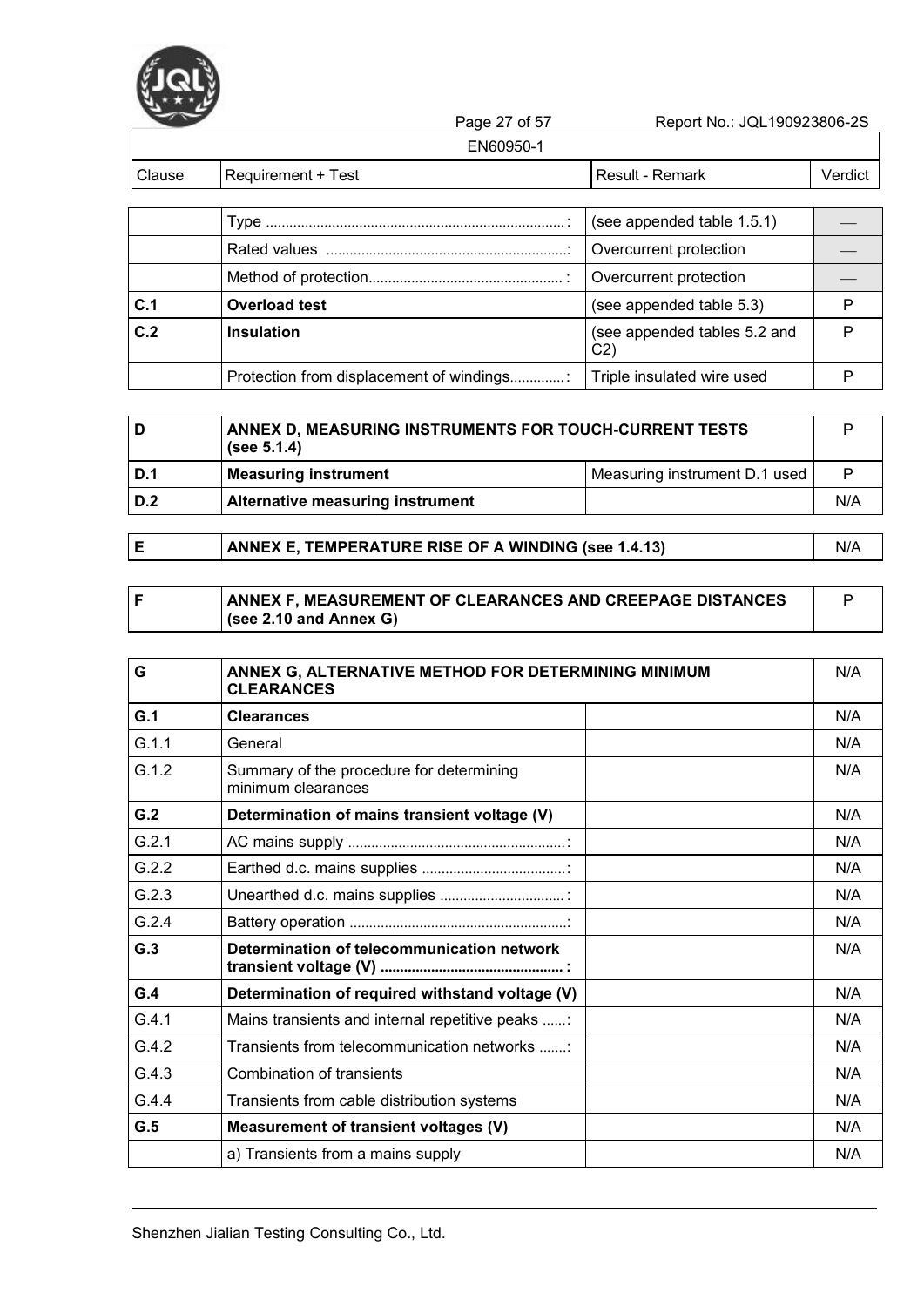

Page 28 of 57 Report No.: JQL190923806-2S EN60950-1 Clause | Requirement + Test | Network | Result - Remark | Verdict For an a.c. mains supply N/A For a d.c. mains supply N/A b) Transients from a telecommunication network  $\vert$  N/A

**G.6 Determination of minimum clearances ............. :** N/A

**H ANNEX H, IONIZING RADIATION (see 4.3.13)** N/A

| TABLE OF ELECTROCHEMICAL POTENTIALS (see 2.6.5.6)<br><b>ANNE</b> | N/A |
|------------------------------------------------------------------|-----|
| usec<br>Metal(s                                                  |     |

| K   | ANNEX K, THERMAL CONTROLS (see 1.5.3 and 5.3.8)             |                          | N/A |
|-----|-------------------------------------------------------------|--------------------------|-----|
| K.1 | Making and breaking capacity                                |                          | N/A |
| K.2 | Thermostat reliability; operating voltage (V) :             |                          | N/A |
| K.3 | Thermostat endurance test; operating voltage<br>(V)         |                          | N/A |
| K.4 | Temperature limiter endurance; operating voltage<br>$(V)$ . |                          | N/A |
| K.5 | Thermal cut-out reliability                                 |                          | N/A |
| K.6 | Stability of operation                                      | (see appended table 5.3) | N/A |

|         | ANNEX L, NORMAL LOAD CONDITIONS FOR SOME TYPES OF ELECTRICAL<br>BUSINESS EQUIPMENT (see 1.2.2.1 and 4.5.2) | P   |
|---------|------------------------------------------------------------------------------------------------------------|-----|
| L.1     | <b>Typewriters</b>                                                                                         | N/A |
| L.2     | Adding machines and cash registers                                                                         | N/A |
| L.3     | Erasers                                                                                                    | N/A |
| L.4     | Pencil sharpeners                                                                                          | N/A |
| L.5     | Duplicators and copy machines                                                                              | N/A |
| L.6     | Motor-operated files                                                                                       | N/A |
| L.7     | Other business equipment                                                                                   | P   |
| M       | ANNEX M, CRITERIA FOR TELEPHONE RINGING SIGNALS (see 2.3.1)                                                | N/A |
| M.1     | Introduction                                                                                               | N/A |
| M.2     | Method A                                                                                                   | N/A |
| M.3     | Method B                                                                                                   | N/A |
| M.3.1   | Ringing signal                                                                                             | N/A |
| M.3.1.1 |                                                                                                            |     |
| M.3.1.2 |                                                                                                            |     |
| M.3.1.3 |                                                                                                            |     |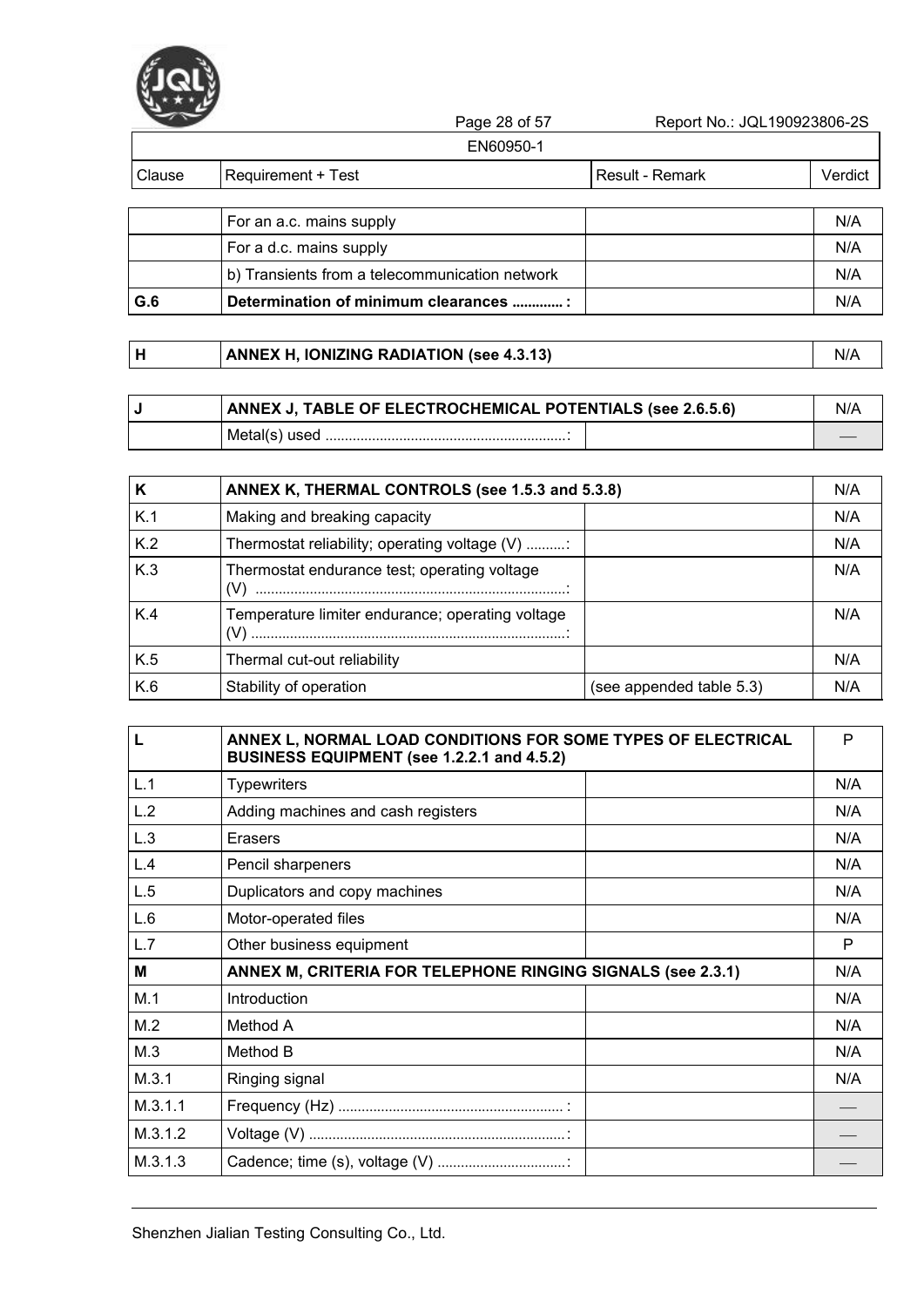

Page 29 of 57 Report No.: JQL190923806-2S

|         | EN60950-1                                                          |                 |         |
|---------|--------------------------------------------------------------------|-----------------|---------|
| Clause  | <b>Requirement + Test</b>                                          | Result - Remark | Verdict |
|         |                                                                    |                 |         |
| M.3.1.4 |                                                                    |                 |         |
| M.3.2   | Tripping device and monitoring voltage :                           |                 | N/A     |
| M.3.2.1 | Conditions for use of a tripping device or a<br>monitoring voltage |                 | N/A     |
| M.3.2.2 | Tripping device                                                    |                 | N/A     |
| M.3.2.3 |                                                                    |                 | N/A     |

| $\mathbf N$ | ANNEX N, IMPULSE TEST GENERATORS (see 1.5.7.2, 1.5.7.3, 2.10.3.9, 6.2.2.1,<br>$ 7.3.2, 7.4.3$ and Clause G.5) | N/A |
|-------------|---------------------------------------------------------------------------------------------------------------|-----|
| IN.1        | ITU-T impulse test generators                                                                                 | N/A |
| N.2         | IEC 60065 impulse test generator                                                                              | N/A |

| Р | <b>ANNEX P, NORMATIVE REFERENCES</b>                         |     |
|---|--------------------------------------------------------------|-----|
| Q | ANNEX Q, Voltage dependent resistors (VDRs) (see 1.5.9.1)    | N/A |
|   |                                                              | N/A |
|   | - Maximum continuous voltage                                 | N/A |
|   |                                                              | N/A |
|   | Body of the VDR                                              | N/A |
|   | Body of the VDR.<br>Flammability class of material (min V-1) | N/A |

| R   | ANNEX R, EXAMPLES OF REQUIREMENTS FOR QUALITY CONTROL<br><b>PROGRAMMES</b>           | N/A |
|-----|--------------------------------------------------------------------------------------|-----|
| R.1 | Minimum separation distances for unpopulated<br>coated printed boards (see 2.10.6.2) | N/A |
| R.2 | Reduced clearances (see 2.10.3)                                                      | N/A |

| ۱S                      | <b>ANNEX S, PROCEDURE FOR IMPULSE TESTING (see 6.2.2.3)</b> | N/A |
|-------------------------|-------------------------------------------------------------|-----|
| l S.1                   | Test equipment                                              | N/A |
| $\mathsf{S}.\mathsf{2}$ | Test procedure                                              | N/A |
| $\mathsf{S}.3$          | Examples of waveforms during impulse testing                | N/A |

| <b>ANNEX T, GUIDANCE ON PROTECTION AGAINST INGRESS OF WATER</b><br>(see 1.1.2)                         | N/A |  |
|--------------------------------------------------------------------------------------------------------|-----|--|
| See separate test report                                                                               |     |  |
| IJ<br>ANNEX U, INSULATED WINDING WIRES FOR USE WITHOUT INTERLEAVED<br><b>INSULATION (see 2.10.5.4)</b> |     |  |

**INSULATION (see 2.10.5.4)**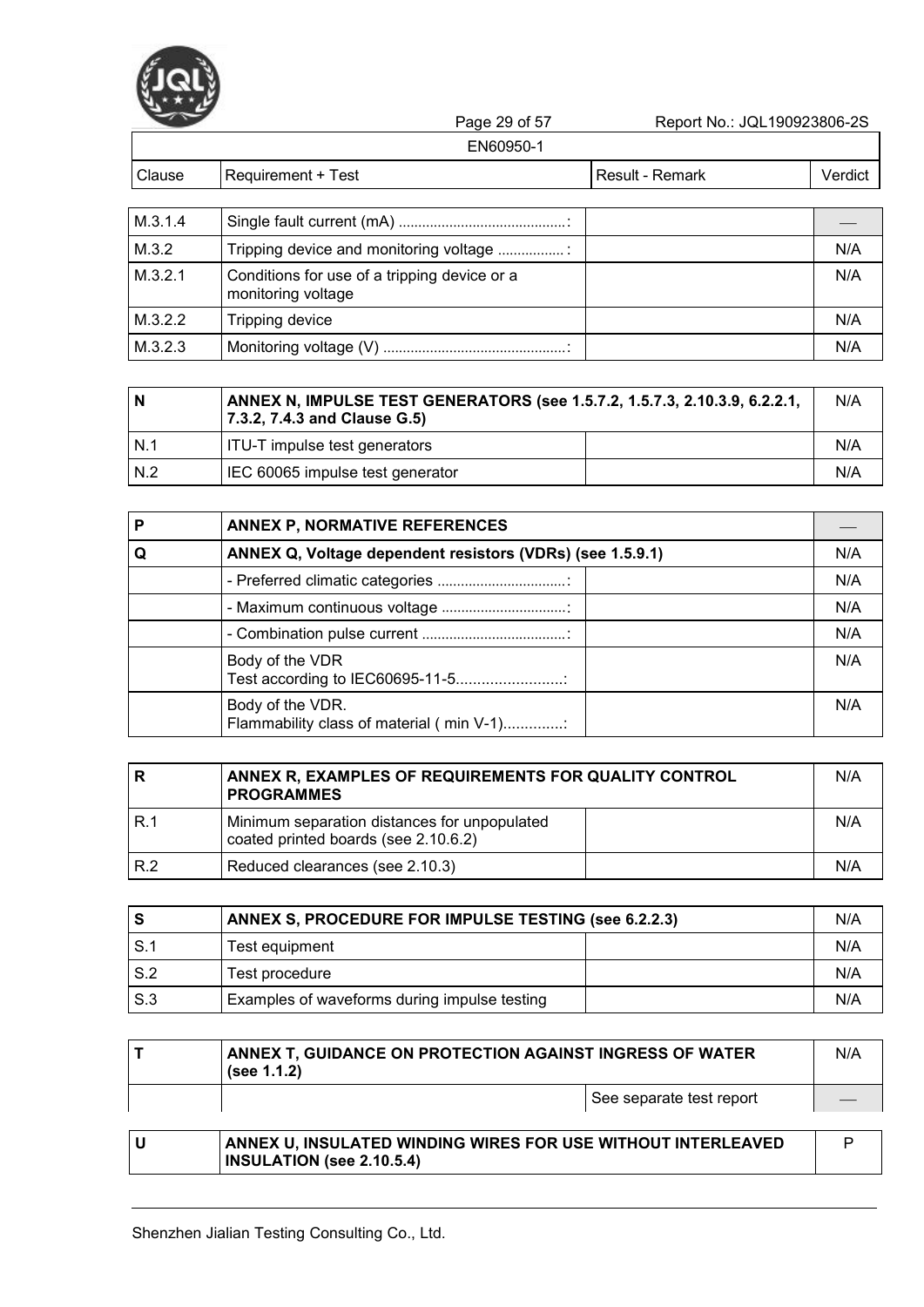

Page 30 of 57 Report No.: JQL190923806-2S EN60950-1 Clause Requirement + Test Result - Result - Remark Verdict See separate test report

|     | ANNEX V, AC POWER DISTRIBUTION SYSTEMS (see 1.6.1) |  |
|-----|----------------------------------------------------|--|
|     | Introduction                                       |  |
| V.2 | TN power distribution systems                      |  |

| W     | ANNEX W, SUMMATION OF TOUCH CURRENTS                                    |     |  |  |
|-------|-------------------------------------------------------------------------|-----|--|--|
| W.1   | Touch current from electronic circuits                                  | N/A |  |  |
| W.1.1 | Floating circuits                                                       | N/A |  |  |
| W.1.2 | Earthed circuits                                                        | N/A |  |  |
| W.2   | Interconnection of several equipments                                   | N/A |  |  |
| W.2.1 | <b>Isolation</b>                                                        | N/A |  |  |
| W.2.2 | Common return, isolated from earth                                      | N/A |  |  |
| W.2.3 | Common return, connected to protective earth                            | N/A |  |  |
| X     | ANNEX X, MAXIMUM HEATING EFFECT IN TRANSFORMER TESTS (see clause<br>C.1 | N/A |  |  |
| X.1   | Determination of maximum input current                                  | N/A |  |  |
| X.2   | Overload test procedure                                                 | N/A |  |  |

|     | ANNEX Y, ULTRAVIOLET LIGHT CONDITIONING TEST (see 4.3.13.3) | N/A |
|-----|-------------------------------------------------------------|-----|
| Y.1 |                                                             | N/A |
| Y.2 |                                                             | N/A |
| Y.3 | Carbon-arc light-exposure apparatus                         | N/A |
| Y.4 | Xenon-arc light exposure apparatus                          | N/A |

|      | <b>ANNEX Z, OVERVOLTAGE CATEGORIES (see 2.10.3.2 and Clause G.2)</b> |  |  |
|------|----------------------------------------------------------------------|--|--|
| ∣ AA | <b>ANNEX AA, MANDREL TEST (see 2.10.5.8)</b>                         |  |  |

| cc                | ANNEX CC, Evaluation of integrated circuit (IC) current limiters | N/A |
|-------------------|------------------------------------------------------------------|-----|
| CC.1              | General                                                          | N/A |
| $\overline{CC.2}$ |                                                                  | N/A |
| CC.3              |                                                                  | N/A |
| CC.4              |                                                                  | N/A |
| CC.5              |                                                                  | N/A |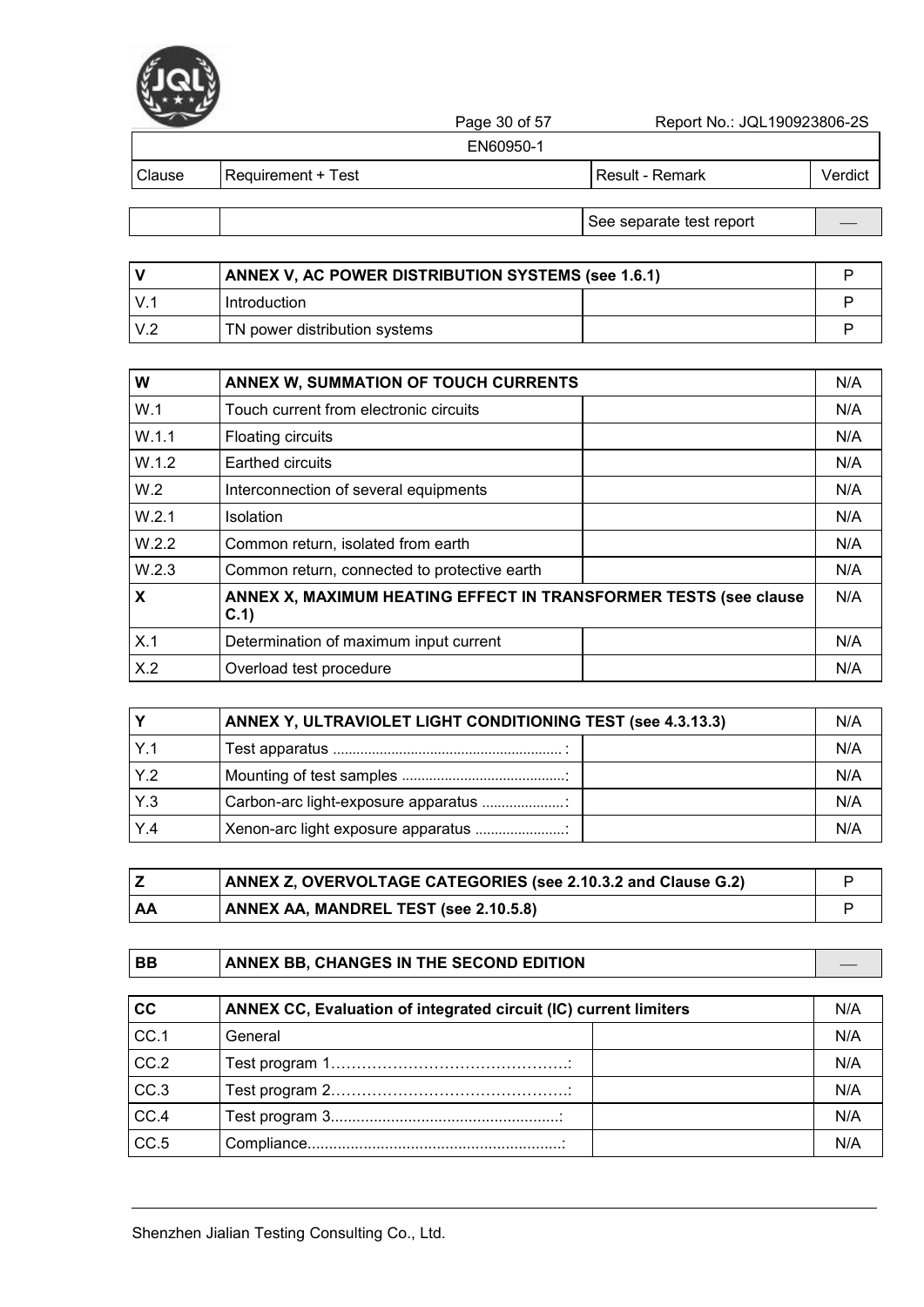

Page 31 of 57 Report No.: JQL190923806-2S

| l DD   | equipment                                     | ANNEX DD, Requirements for the mounting means of rack-mounted |     |  |
|--------|-----------------------------------------------|---------------------------------------------------------------|-----|--|
| l DD.1 | General                                       |                                                               | N/A |  |
| DD.2   |                                               |                                                               | N/A |  |
| DD.3   | Mechanical strength test, 250N, including end |                                                               | N/A |  |
| I DD.4 |                                               |                                                               | N/A |  |

| EE   | ANNEX EE, Household and home/office document/media shredders |     |  |  |
|------|--------------------------------------------------------------|-----|--|--|
| EE.1 | General                                                      | N/A |  |  |
| EE.2 | Markings and instructions                                    | N/A |  |  |
|      |                                                              | N/A |  |  |
|      | Information of user instructions, maintenance and/or         | N/A |  |  |
| EE.3 |                                                              | N/A |  |  |
| EE.4 | Disconnection of power to hazardous moving parts:            | N/A |  |  |
|      |                                                              | N/A |  |  |
| EE.5 | Protection against hazardous moving parts                    | N/A |  |  |
|      |                                                              | N/A |  |  |
|      | Test with wedge probe (Figure EE1 and EE2)                   | N/A |  |  |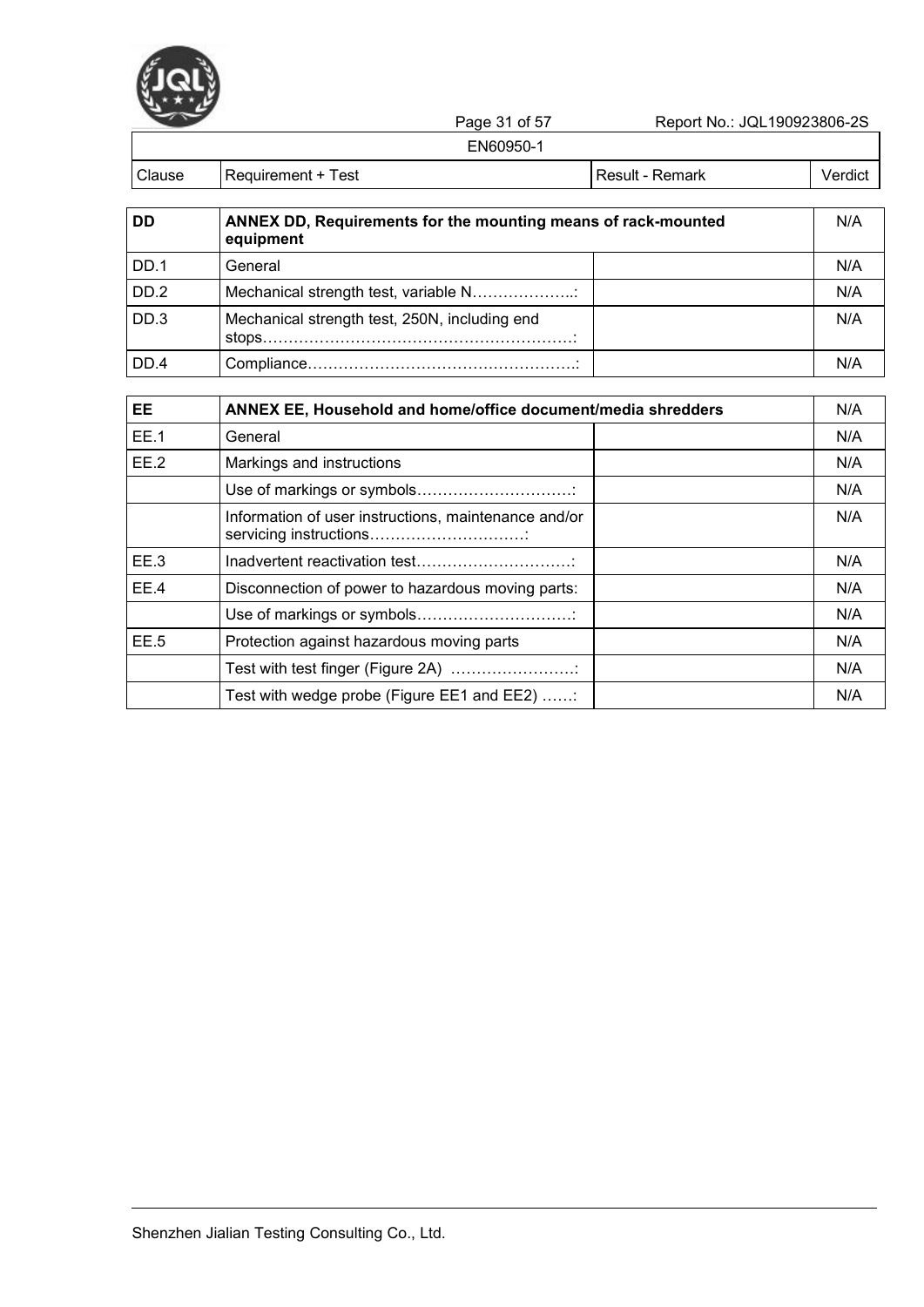

Page 32 of 57 Report No.: JQL190923806-2S

EN60950-1

Clause | Requirement + Test Result - Result - Remark | Verdict

# **ATTACHMENT TO TEST REPORT IEC 60950-1 EUROPEAN GROUP DIFFERENCES AND NATIONAL DIFFERENCES**

Information technology equipment – Safety –

PART 1: GENERAL REQUIREMENTS

| Differences according to                           | EN 60950-1:2006/A11:2009/A1:2010/A12:2011/A2:2013                                            |
|----------------------------------------------------|----------------------------------------------------------------------------------------------|
|                                                    | EU GD IEC60950 1F                                                                            |
|                                                    |                                                                                              |
| Master Attachment                                  | Date 2014-02                                                                                 |
|                                                    | Copyright © 2014 IEC System for Conformity Testing and Certification of Electrical Equipment |
| (IECEE), Geneva, Switzerland. All rights reserved. |                                                                                              |

#### **EN 60950-1:2006/A11:2009/A1:2010/A12:2011/A2:2013 – CENELEC COMMON MODIFICATIONS**

|                      |                                                                                                                                                                                                                                                                           |                                                                                                                   |                                                                                                                                      |                                                                                                      | IEC 60950-1, GROUP DIFFERENCES (CENELEC common modifications EN)                                                                                   |     |
|----------------------|---------------------------------------------------------------------------------------------------------------------------------------------------------------------------------------------------------------------------------------------------------------------------|-------------------------------------------------------------------------------------------------------------------|--------------------------------------------------------------------------------------------------------------------------------------|------------------------------------------------------------------------------------------------------|----------------------------------------------------------------------------------------------------------------------------------------------------|-----|
| Clause               | <b>Requirement + Test</b><br>Result - Remark                                                                                                                                                                                                                              |                                                                                                                   | Verdict                                                                                                                              |                                                                                                      |                                                                                                                                                    |     |
|                      | Clauses, subclauses, notes, tables and figures which are additional to those in<br>IEC60950-1 and it's amendmets are prefixed "Z"                                                                                                                                         |                                                                                                                   |                                                                                                                                      |                                                                                                      |                                                                                                                                                    |     |
| Contents             | Add the following annexes:                                                                                                                                                                                                                                                |                                                                                                                   |                                                                                                                                      |                                                                                                      |                                                                                                                                                    |     |
|                      | Annex ZA (normative)                                                                                                                                                                                                                                                      |                                                                                                                   | publications                                                                                                                         |                                                                                                      | Normative references to international<br>publications with their corresponding European                                                            |     |
| (A2:2013)            | Annex ZB (normative)<br>Annex ZD (informative)                                                                                                                                                                                                                            |                                                                                                                   |                                                                                                                                      | Special national conditions<br>IEC and CENELEC code designations for<br>flexible cords               |                                                                                                                                                    |     |
| General              | Delete all the "country" notes in the reference document (IEC 60950-1:2005)<br>according to the following list:                                                                                                                                                           |                                                                                                                   |                                                                                                                                      |                                                                                                      |                                                                                                                                                    | $-$ |
| General              | 1.4.8 Note 2<br>1.5.8 Note 2<br>2.2.3 Note<br>2.3.2.1 Note 2<br>2.7.1 Note<br>3.2.1.1 Note<br>4.3.6 Note 1 & 2<br>4.7.3.1Note 2<br>Note 2 & 5<br>6<br>6.2.2 Note<br>7.1<br>Note 3<br>G.2.1 Note 2<br>Delete all the "country" notes in the reference document (IEC 60950- | 1.5.1<br>1.5.9.4<br>2.2.4<br>2.3.4<br>2.10.3.2<br>3.2.4<br>4.7<br>5.1.7.1<br>6.1.2.1<br>6.2.2.1<br>7.2<br>Annex H | Note 2 & 3<br>Note<br>Note<br>Note 2<br>Note 2<br>Note 3.<br>Note 4<br>Note 3 & 4 5.3.7<br>Note 2<br>Note 2<br><b>Note</b><br>Note 2 | 1.5.7.1<br>1.7.2.1<br>2.3.2<br>2.6.3.3<br>2.10.5.13<br>2.5.1<br>4.7.2.2<br>6.1.2.2<br>6.2.2.2<br>7.3 | <b>Note</b><br>Note 4, 5 & 6<br><b>Note</b><br>Note 2 & 3<br>Note 3<br>Note 2<br><b>Note</b><br>Note 1<br><b>Note</b><br><b>Note</b><br>Note 1 & 2 |     |
| (A1:2010)            | 1:2005/A1:2010) according to the following list:<br>1.5.7.1<br><b>Note</b><br>6.2.2.1<br>Note 2                                                                                                                                                                           |                                                                                                                   | 6.1.2.1<br>EE.3                                                                                                                      | Note 2<br><b>Note</b>                                                                                |                                                                                                                                                    |     |
| General<br>(A2:2013) | Delete all the "country" notes in the reference document (IEC 60950-<br>1:2005/A2:2013) according to the following list:<br>Note *<br>2.7.1<br>2.10.3.1<br>Note 2                                                                                                         |                                                                                                                   | --                                                                                                                                   |                                                                                                      |                                                                                                                                                    |     |
|                      | 6.2.2.<br><b>Note</b><br>* Note of secretary: Text of Common Modification remains unchanged.                                                                                                                                                                              |                                                                                                                   |                                                                                                                                      |                                                                                                      |                                                                                                                                                    |     |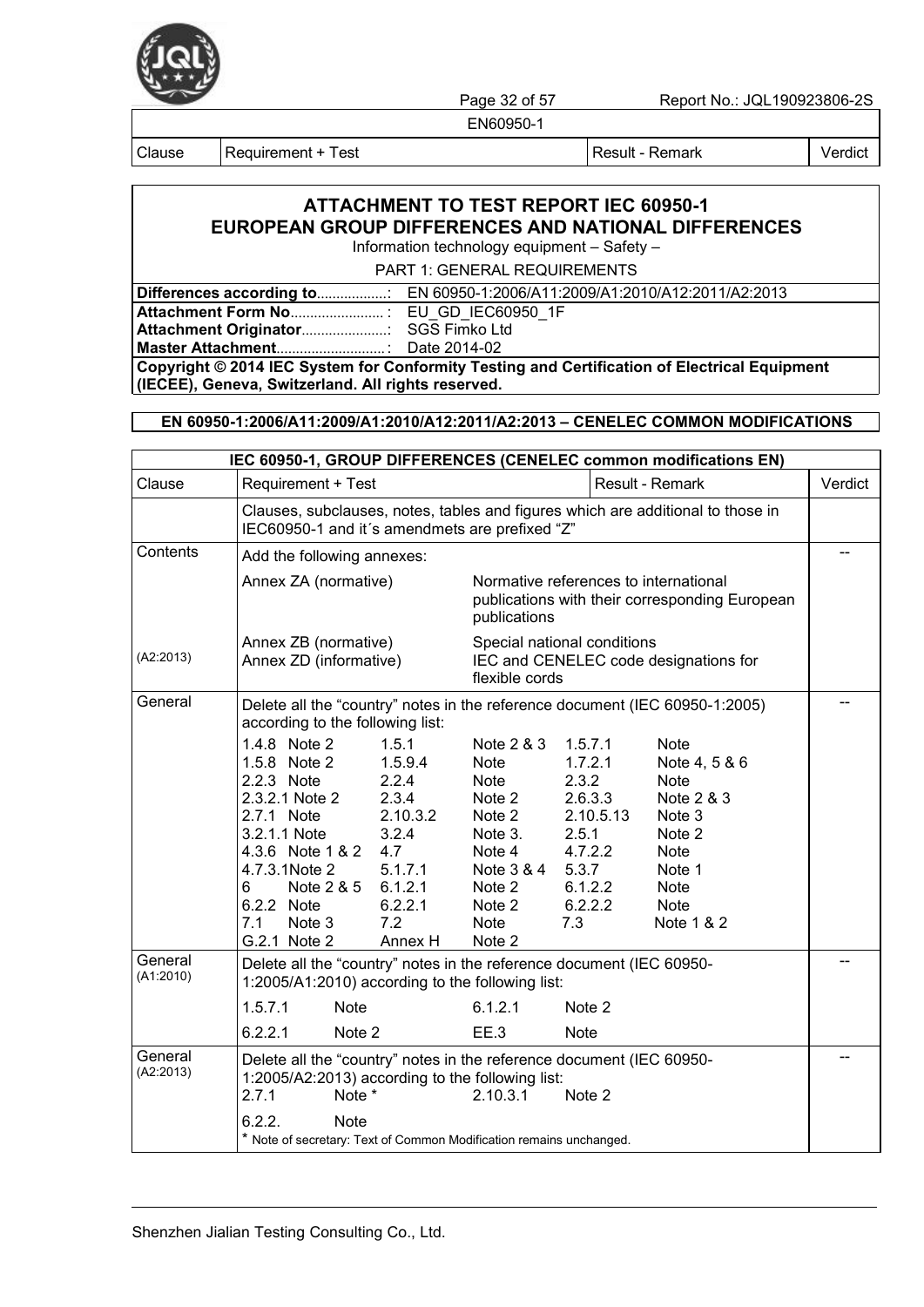

Page 33 of 57 Report No.: JQL190923806-2S

EN60950-1

| Clause                 | <b>Requirement + Test</b>                                                                                                                                                                                                                                                                                                                                                                                                                                                                                                                                                                                                 | Result - Remark | Verdict |
|------------------------|---------------------------------------------------------------------------------------------------------------------------------------------------------------------------------------------------------------------------------------------------------------------------------------------------------------------------------------------------------------------------------------------------------------------------------------------------------------------------------------------------------------------------------------------------------------------------------------------------------------------------|-----------------|---------|
| 1.1.1<br>(A1:2010)     | <b>Replace</b> the text of NOTE 3 by the following.<br>NOTE 3 The requirements of EN 60065 may also be used to meet safety requirements for multimedia<br>equipment. See IEC Guide 112, Guide on the safety of multimedia equipment. For television sets EN<br>60065 applies.                                                                                                                                                                                                                                                                                                                                             |                 |         |
| 1.3.Z1                 | Add the following subclause:                                                                                                                                                                                                                                                                                                                                                                                                                                                                                                                                                                                              |                 | N/A     |
|                        | 1.3.Z1 Exposure to excessive sound pressure                                                                                                                                                                                                                                                                                                                                                                                                                                                                                                                                                                               |                 |         |
|                        | The apparatus shall be so designed and<br>constructed as to present no danger when used<br>for its intended purpose, either in normal<br>operating conditions or under fault conditions,<br>particularly providing protection against exposure<br>to excessive sound pressures from headphones<br>or earphones.                                                                                                                                                                                                                                                                                                           |                 |         |
|                        | NOTE Z1 A new method of measurement is described<br>in EN 50332-1, Sound system equipment:<br>Headphones and earphones associated with portable<br>audio equipment - Maximum sound pressure level<br>measurement methodology and limit considerations -<br>Part 1: General method for "one package equipment",<br>and in EN 50332-2, Sound system equipment:<br>Headphones and earphones associated with portable<br>audio equipment - Maximum sound pressure level<br>measurement methodology and limit considerations -<br>Part 2: Guidelines to associate sets with headphones<br>coming from different manufacturers. |                 |         |
| (A12:2011)             | In EN 60950-1:2006/A12:2011                                                                                                                                                                                                                                                                                                                                                                                                                                                                                                                                                                                               |                 |         |
|                        | Delete the addition of 1.3.Z1 / EN 60950-1:2006                                                                                                                                                                                                                                                                                                                                                                                                                                                                                                                                                                           |                 |         |
|                        | Delete the definition 1.2.3.Z1 / EN 60950-1:2006<br>/A1:2010                                                                                                                                                                                                                                                                                                                                                                                                                                                                                                                                                              |                 |         |
| 1.5.1<br>(Added info*) | Add the following NOTE:<br>NOTE Z1 The use of certain substances in electrical<br>and electronic equipment is restricted within the EU:<br>see Directive 2002/95/EC.<br>New Directive 2011/65/11 *                                                                                                                                                                                                                                                                                                                                                                                                                        |                 |         |
| 1.7.2.1<br>(A1:2010)   | In addition, for a PORTABLE SOUND SYSTEM,<br>the instructions shall include a warning that<br>excessive sound pressure from earphones and<br>headphones can cause hearing loss.                                                                                                                                                                                                                                                                                                                                                                                                                                           |                 | N/A     |
| 1.7.2.1                | In EN 60950-1:2006/A12:2011                                                                                                                                                                                                                                                                                                                                                                                                                                                                                                                                                                                               |                 | N/A     |
| (A12.2011)             | Delete NOTE Z1 and the addition for Portable<br>Sound System.<br>Add the following clause and annex to the existing<br>standard and amendments.                                                                                                                                                                                                                                                                                                                                                                                                                                                                           |                 |         |
|                        | Zx Protection against excessive sound pressure from personal music                                                                                                                                                                                                                                                                                                                                                                                                                                                                                                                                                        |                 |         |
|                        | players                                                                                                                                                                                                                                                                                                                                                                                                                                                                                                                                                                                                                   |                 |         |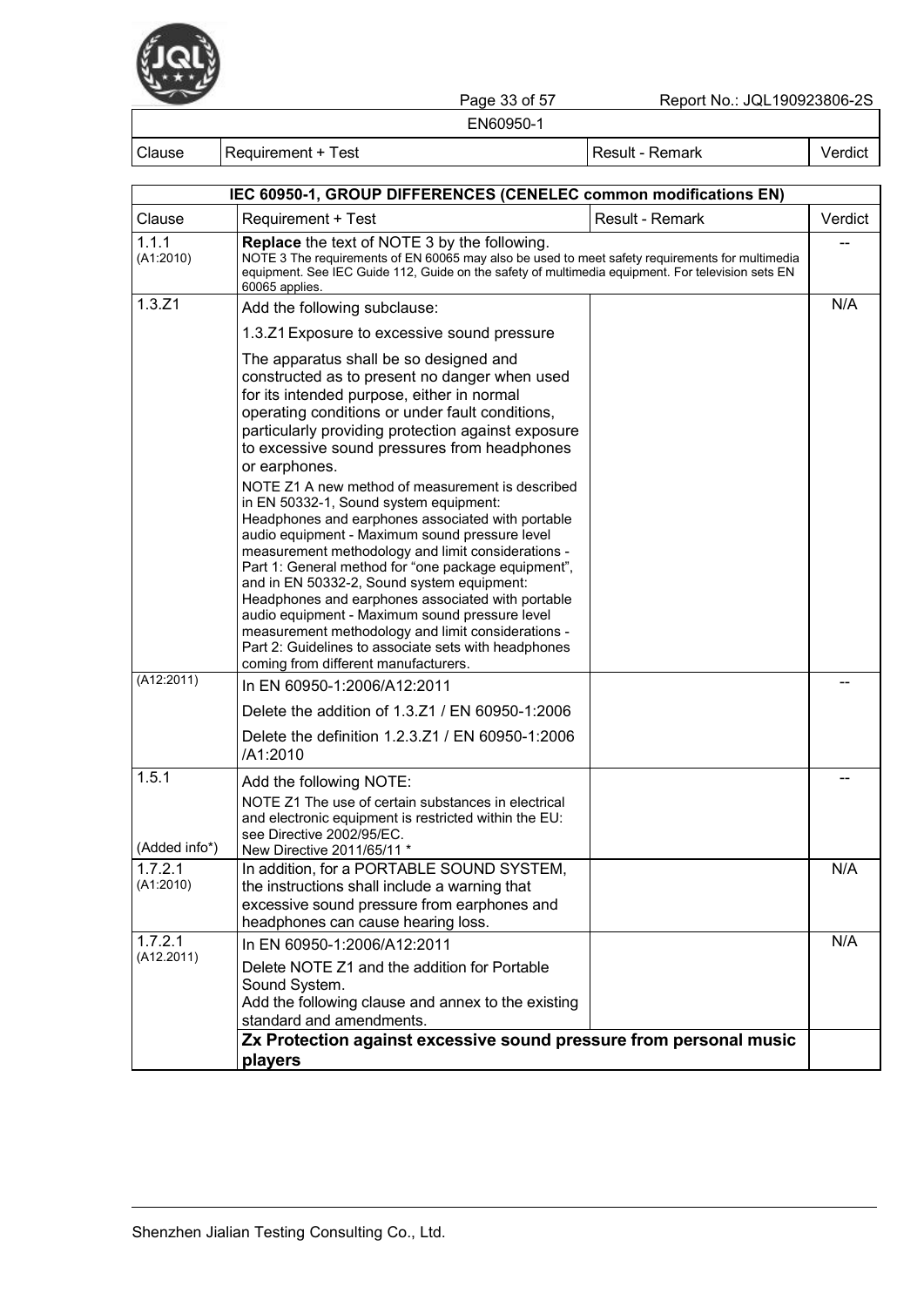

Page 34 of 57 Report No.: JQL190923806-2S

EN60950-1

| Clause | IEC 60950-1, GROUP DIFFERENCES (CENELEC common modifications EN)<br><b>Requirement + Test</b>                                                                                                                                                                                                                                                                                                                                                                                            | Result - Remark | Verdict |
|--------|------------------------------------------------------------------------------------------------------------------------------------------------------------------------------------------------------------------------------------------------------------------------------------------------------------------------------------------------------------------------------------------------------------------------------------------------------------------------------------------|-----------------|---------|
|        |                                                                                                                                                                                                                                                                                                                                                                                                                                                                                          |                 | N/A     |
|        | <b>Zx.1 General</b><br>This sub-clause specifies requirements for<br>protection against excessive sound pressure from<br>personal music players that are closely coupled<br>to the ear. It also specifies requirements for<br>earphones and headphones intended for use with<br>personal music players.                                                                                                                                                                                  |                 |         |
|        | A personal music player is a portable<br>equipment for personal use, that:<br>- is designed to allow the user to listen to<br>recorded or broadcast sound or video; and<br>- primarily uses headphones or earphones that<br>can be worn in or on or around the ears; and<br>- allows the user to walk around while in use.<br>NOTE 1 Examples are hand-held or body-worn portable CD<br>players, MP3 audio players, mobile phones with MP3 type<br>features, PDA's or similar equipment. |                 |         |
|        | A personal music player and earphones or<br>headphones intended to be used with personal<br>music players shall comply with the requirements<br>of this sub-clause.                                                                                                                                                                                                                                                                                                                      |                 |         |
|        | The requirements in this sub-clause are valid for<br>music or video mode only.                                                                                                                                                                                                                                                                                                                                                                                                           |                 |         |
|        | The requirements do not apply:<br>- while the personal music player is connected to<br>an external amplifier; or<br>- while the headphones or earphones are not<br>used.<br>NOTE 2 An external amplifier is an amplifier which is not part<br>of the personal music player or the listening device, but which<br>is intended to play the music as a standalone music player.                                                                                                             |                 |         |
|        | The requirements do not apply to:<br>- hearing aid equipment and professional<br>equipment;<br>NOTE 3 Professional equipment is equipment sold through<br>special sales channels. All products sold through normal<br>electronics stores are considered not to be professional<br>equipment.                                                                                                                                                                                             |                 |         |
|        | - analogue personal music players (personal<br>music players without any kind of digital<br>processing of the sound signal) that are brought<br>to the market before the end of 2015.<br>NOTE 4 This exemption has been allowed because this<br>technology is falling out of use and it is expected that within a<br>few years it will no longer exist. This exemption will not be<br>extended to other technologies.                                                                    |                 | N/A     |
|        | For equipment which is clearly designed or<br>intended for use by young children, the limits of<br>EN 71-1 apply.                                                                                                                                                                                                                                                                                                                                                                        |                 |         |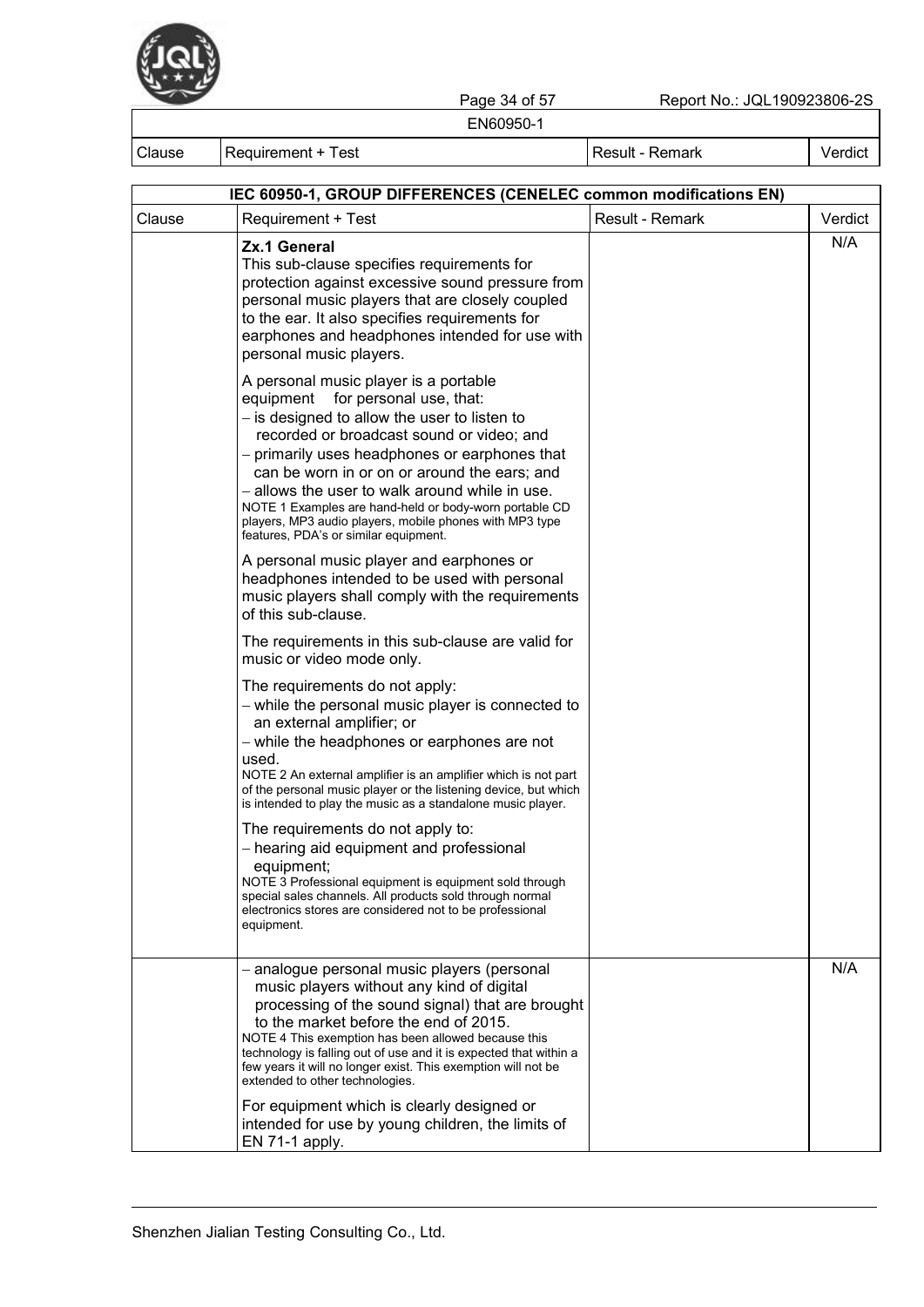

Page 35 of 57 Report No.: JQL190923806-2S

EN60950-1

| Clause | Requirement + Test                                                                                                                                                                                                                                                                                                                                                                                                                                                                                                                                                                                                                                                                                                                                                                                                                                                                                                                                                                                                                                                                                                                                                                                                  | Result - Remark | Verdict |
|--------|---------------------------------------------------------------------------------------------------------------------------------------------------------------------------------------------------------------------------------------------------------------------------------------------------------------------------------------------------------------------------------------------------------------------------------------------------------------------------------------------------------------------------------------------------------------------------------------------------------------------------------------------------------------------------------------------------------------------------------------------------------------------------------------------------------------------------------------------------------------------------------------------------------------------------------------------------------------------------------------------------------------------------------------------------------------------------------------------------------------------------------------------------------------------------------------------------------------------|-----------------|---------|
|        | <b>Zx.2 Equipment requirements</b><br>No safety provision is required for equipment that<br>complies with the following:<br>- equipment provided as a package (personal<br>music player with its listening device), where<br>the acoustic output $\text{L}_\text{Aeq,T}$ is $\leq 85$ dBA measured<br>while playing the fixed "programme simulation<br>noise" as described in EN 50332-1; and<br>- a personal music player provided with an<br>analogue electrical output socket for a listening<br>device, where the electrical output is $\leq$ 27 mV<br>measured as described in EN 50332-2, while<br>playing the fixed "programme simulation noise"<br>as described in EN 50332-1.<br>NOTE 1 Wherever the term acoustic output is used in this<br>clause, the 30 s A-weighted equivalent sound pressure level<br>LAeg.T is meant. See also Zx.5 and Annex Zx.<br>All other equipment shall:<br>a) protect the user from unintentional acoustic<br>outputs exceeding those mentioned above; and<br>b) have a standard acoustic output level not<br>exceeding those mentioned above, and<br>automatically return to an output level not<br>exceeding those mentioned above when the<br>power is switched off; and |                 | N/A     |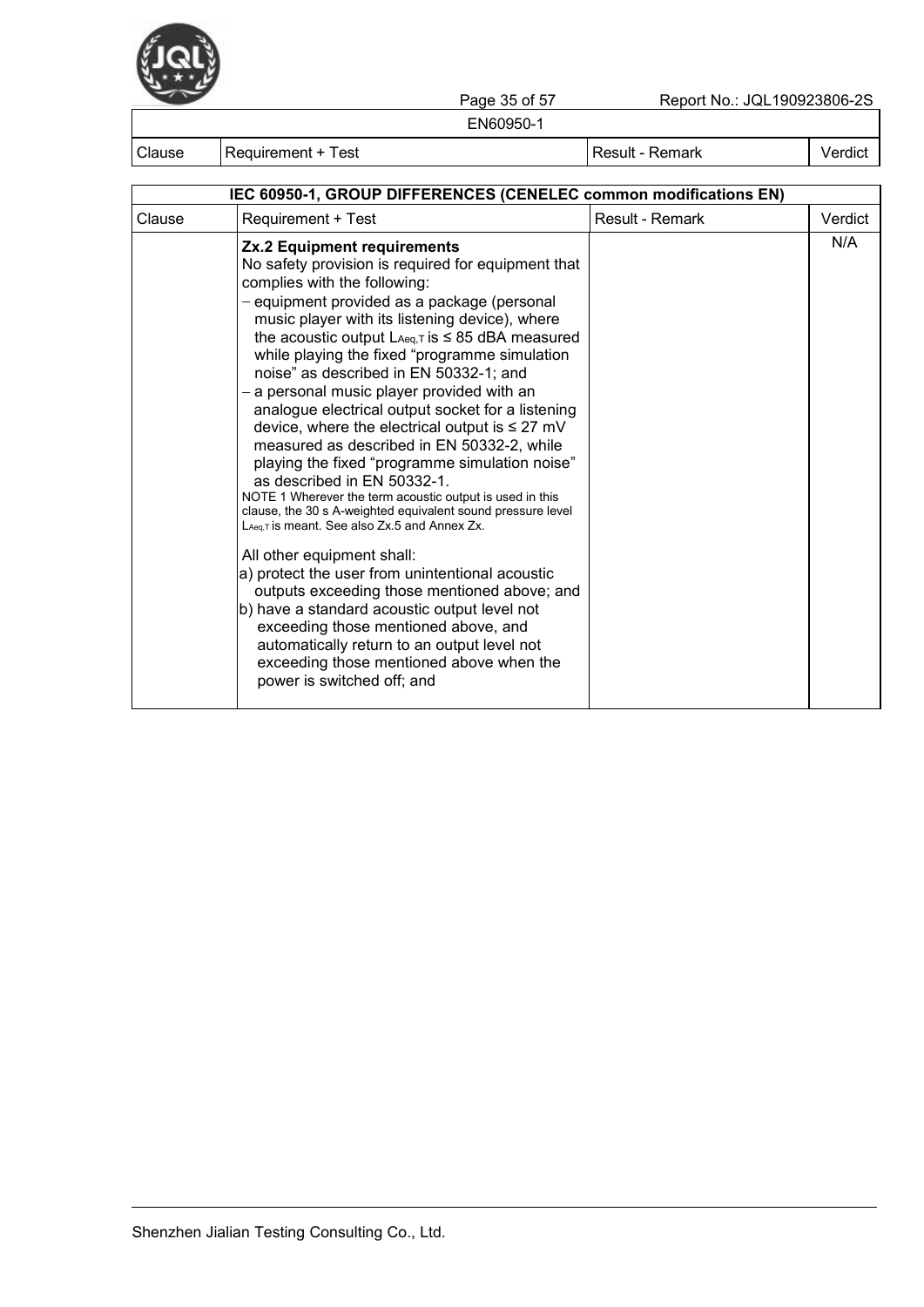Page 36 of 57 Report No.: JQL190923806-2S

EN60950-1

| Clause | Requirement + Test Result - Result - Remark | Verdict | Verdict

|        | IEC 60950-1, GROUP DIFFERENCES (CENELEC common modifications EN)                                                                                                                                                                                                                                                                                                                                                                                                                                                                                                                                                                                                                                                                                                                                                                                                                                                                                                                                                                                                                                                                                                                                                                                                                                                                                          |                 |         |
|--------|-----------------------------------------------------------------------------------------------------------------------------------------------------------------------------------------------------------------------------------------------------------------------------------------------------------------------------------------------------------------------------------------------------------------------------------------------------------------------------------------------------------------------------------------------------------------------------------------------------------------------------------------------------------------------------------------------------------------------------------------------------------------------------------------------------------------------------------------------------------------------------------------------------------------------------------------------------------------------------------------------------------------------------------------------------------------------------------------------------------------------------------------------------------------------------------------------------------------------------------------------------------------------------------------------------------------------------------------------------------|-----------------|---------|
| Clause | Requirement + Test                                                                                                                                                                                                                                                                                                                                                                                                                                                                                                                                                                                                                                                                                                                                                                                                                                                                                                                                                                                                                                                                                                                                                                                                                                                                                                                                        | Result - Remark | Verdict |
|        | c) provide a means to actively inform the user of<br>the increased sound pressure when the<br>equipment is operated with an acoustic output<br>exceeding those mentioned above. Any means<br>used shall be acknowledged by the user before<br>activating a mode of operation which allows for an<br>acoustic output exceeding those mentioned<br>above. The acknowledgement does not need to<br>be repeated more than once every 20 h of<br>cumulative listening time; and<br>NOTE 2 Examples of means include visual or audible signals.<br>Action from the user is always required.<br>NOTE 3 The 20 h listening time is the accumulative listening<br>time, independent how often and how long the personal music<br>player has been switched off.<br>d) have a warning as specified in Zx.3; and<br>e) not exceed the following:<br>1) equipment provided as a package (player<br>with Its listening device), the acoustic output<br>shall be $\leq$ 100 dBA measured while playing the<br>fixed "programme simulation noise" described<br>in EN 50332-1; and<br>2) a personal music player provided with an<br>analogue electrical output socket for a listening<br>device, the electrical output shall be $\leq$ 150 mV<br>measured as described in EN 50332-2, while<br>playing the fixed "programme simulation noise"<br>described in EN 50332-1. |                 | N/A     |
|        | For music where the average sound pressure<br>(long term LAeq, T) measured over the duration of<br>the song is lower than the average produced by<br>the programme simulation noise, the warning<br>does not need to be given as long as the average<br>sound pressure of the song is below the basic<br>limit of 85 dBA. In this case T becomes the<br>duration of the song.<br>NOTE 4 Classical music typically has an average sound<br>pressure (long term LAeq,T) which is much lower than the<br>average programme simulation noise. Therefore, if the player<br>is capable to analyse the song and compare it with the<br>programme simulation noise, the warning does not need to be<br>given as long as the average sound pressure of the song is<br>below the basic limit of 85 dBA.<br>For example, if the player is set with the programme<br>simulation noise to 85 dBA, but the average music level of the<br>song is only 65 dBA, there is no need to give a warning or ask<br>an acknowledgement as long as the average sound level of<br>the song is not above the basic limit of 85 dBA.                                                                                                                                                                                                                                                 |                 |         |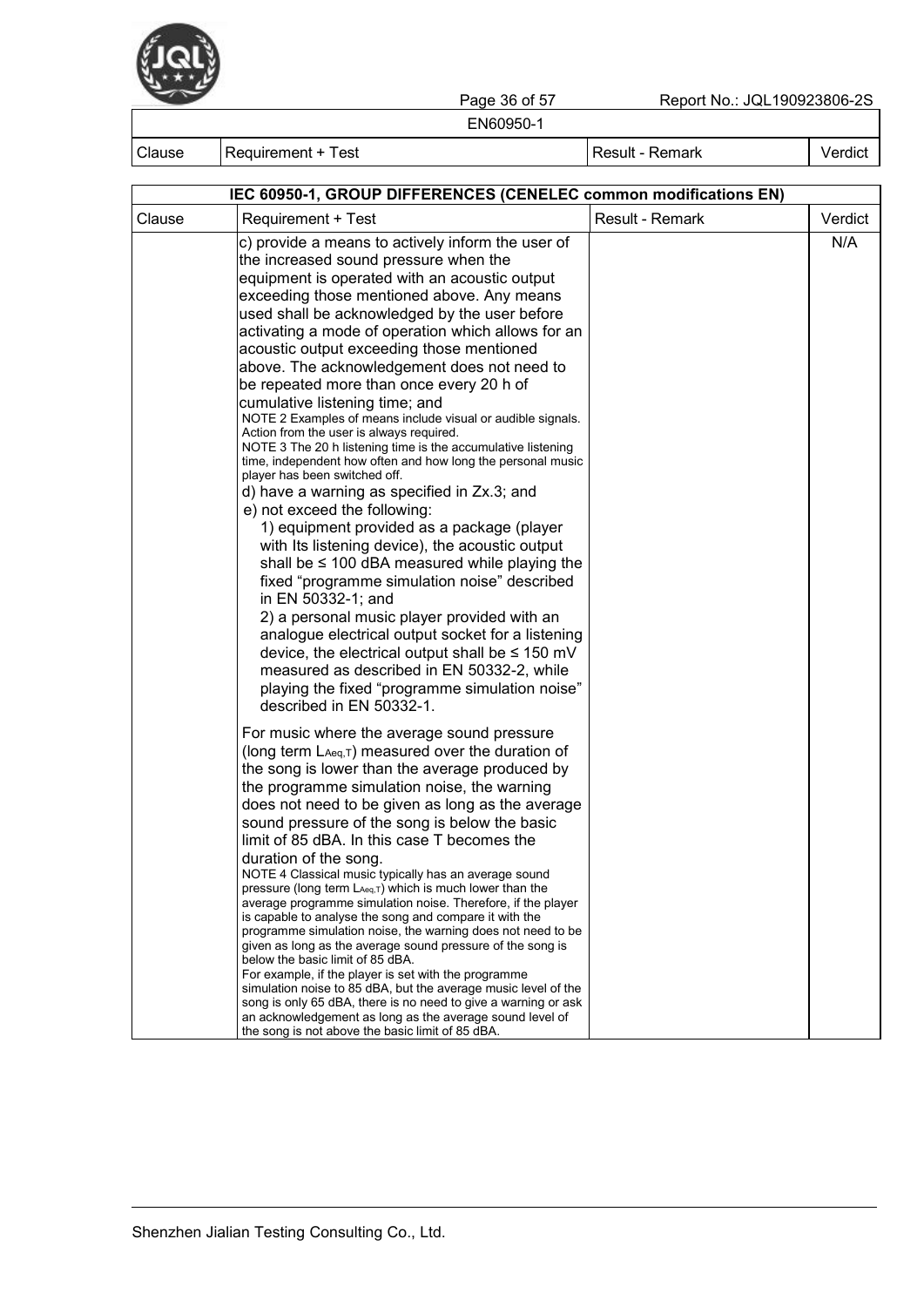

Page 37 of 57 Report No.: JQL190923806-2S

EN60950-1

| Clause | Requirement + Test                                                                                                                                                                                                                                                                                                     | Result - Remark | Verdict |
|--------|------------------------------------------------------------------------------------------------------------------------------------------------------------------------------------------------------------------------------------------------------------------------------------------------------------------------|-----------------|---------|
|        | Zx.3 Warning<br>The warning shall be placed on the equipment, or<br>on the packaging, or in the instruction manual<br>and shall consist of the following:<br>- the symbol of Figure 1 with a minimum height<br>5 mm; and<br>of<br>- the following wording, or similar:                                                 |                 | N/A     |
|        | "To prevent possible hearing damage, do not<br>listen at high volume levels for long periods."<br>Figure 1 - Warning label (IEC 60417-6044)<br>Alternatively, the entire warning may be given<br>through the equipment display during use, when<br>the user is asked to acknowledge activation of<br>the higher level. |                 |         |
|        | Zx.4 Requirements for listening devices (headphones and earphones)                                                                                                                                                                                                                                                     |                 | N/A     |
|        | Zx.4.1 Wired listening devices with analogue<br>input<br>With 94 dBA sound pressure output LAeq, T, the<br>input voltage of the fixed "programme simulation<br>noise" described in EN 50332-2 shall be ≥ 75 mV.<br>This requirement is applicable in any mode where                                                    |                 | N/A     |
|        | the headphones can operate (active or<br>passive), including any available setting (for<br>example built-in volume level control).<br>NOTE The values of 94 dBA - 75 mV correspond with<br>85dBA - 27 mV and 100 dBA - 150 mV.                                                                                         |                 |         |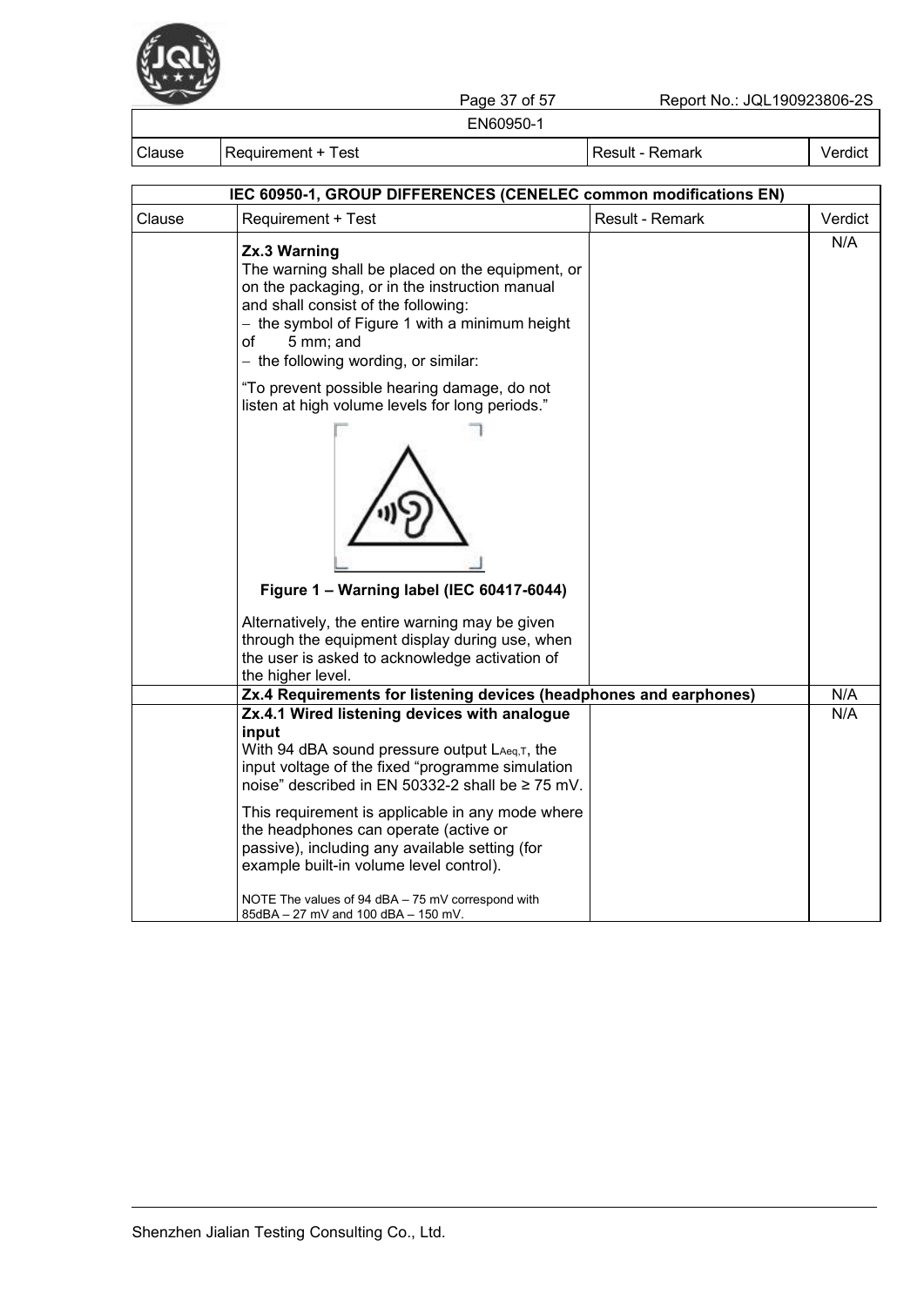

Page 38 of 57 Report No.: JQL190923806-2S

EN60950-1

| Clause | Requirement + Test                                                                                                                                                                                                                                                                                                                                                                                                                                                                                                                                                                                                                                                                                                                                      | Result - Remark | Verdict |
|--------|---------------------------------------------------------------------------------------------------------------------------------------------------------------------------------------------------------------------------------------------------------------------------------------------------------------------------------------------------------------------------------------------------------------------------------------------------------------------------------------------------------------------------------------------------------------------------------------------------------------------------------------------------------------------------------------------------------------------------------------------------------|-----------------|---------|
|        | Zx.4.2 Wired listening devices with digital<br>input<br>With any playing device playing the fixed<br>"programme simulation noise" described in EN<br>50332-1 (and respecting the digital interface<br>standards, where a digital interface standard<br>exists that specifies the equivalent acoustic level),<br>the acoustic output LAeq, T of the listening device<br>shall be $\leq$ 100 dBA.                                                                                                                                                                                                                                                                                                                                                         |                 | N/A     |
|        | This requirement is applicable in any mode where<br>the headphones can operate, including any<br>available setting (for example built-in volume level<br>control, additional sound feature like equalization,<br>$etc.$ ).                                                                                                                                                                                                                                                                                                                                                                                                                                                                                                                              |                 |         |
|        | NOTE An example of a wired listening device with digital input<br>is a USB headphone.                                                                                                                                                                                                                                                                                                                                                                                                                                                                                                                                                                                                                                                                   |                 |         |
|        | Zx.4.3 Wireless listening devices<br>In wireless mode:<br>- with any playing and transmitting device playing<br>the fixed programme simulation noise described<br>in EN 50332-1; and<br>- respecting the wireless transmission standards,<br>where an air interface standard exists that<br>specifies the equivalent acoustic level; and<br>- with volume and sound settings in the listening<br>device (for example built-in volume level<br>additional sound feature like<br>control,<br>equalization, etc.) set to the combination of<br>positions that<br>maximize the measured<br>acoustic output for the<br>abovementioned<br>programme simulation noise,<br>the acoustic<br>output LAeq,⊤ of the listening device<br>shall be $\leq$<br>100 dBA. |                 | N/A     |
|        | NOTE An example of a wireless listening device is a Bluetooth<br>headphone.<br>Zx.5 Measurement methods<br>Measurements shall be made in accordance with<br>EN 50332-1 or EN 50332-2 as applicable.<br>Unless stated otherwise, the time interval T shall<br>be 30 s.                                                                                                                                                                                                                                                                                                                                                                                                                                                                                   |                 | N/A     |
|        | NOTE Test method for wireless equipment provided without<br>listening device should be defined.                                                                                                                                                                                                                                                                                                                                                                                                                                                                                                                                                                                                                                                         |                 |         |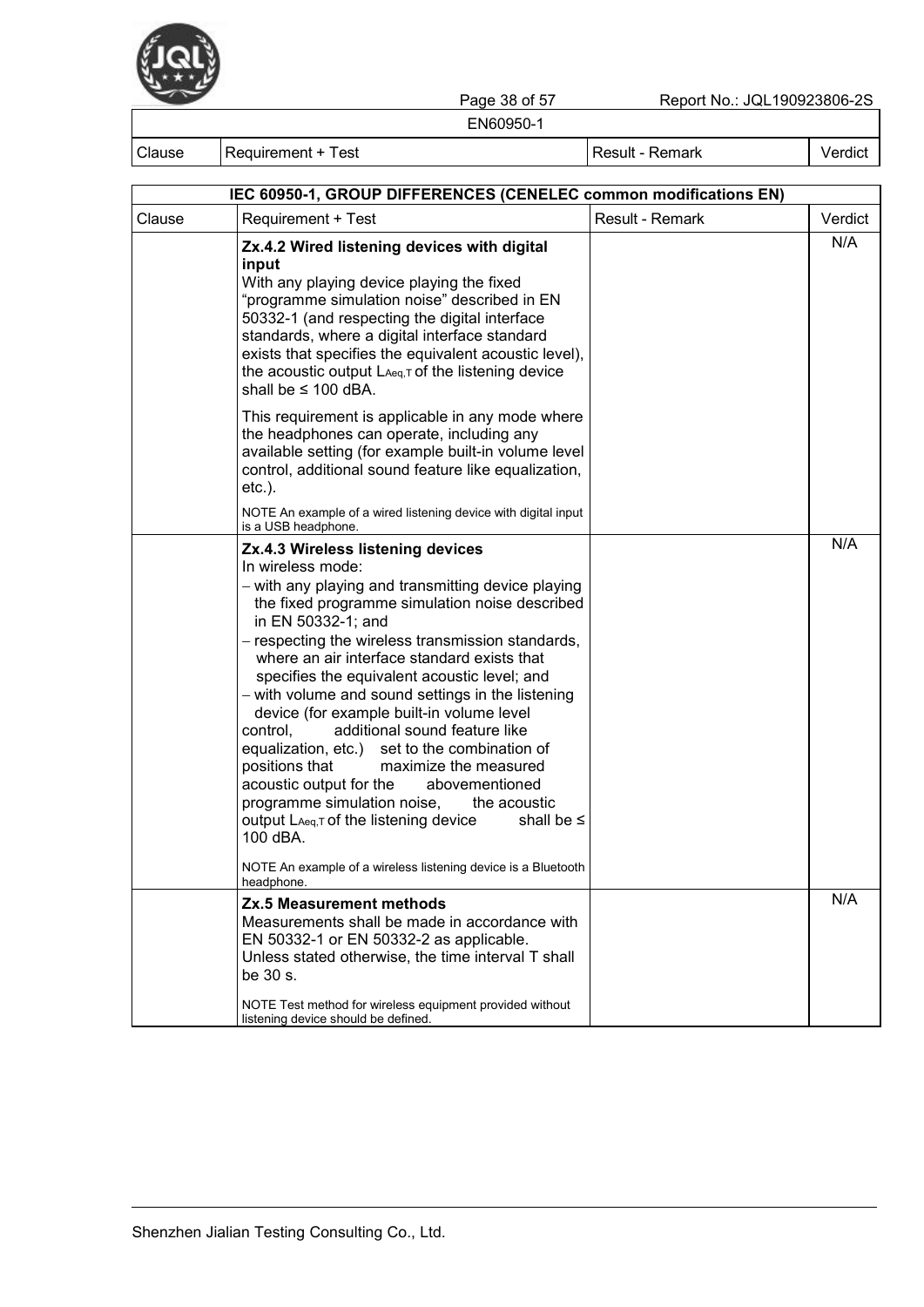

Page 39 of 57 Report No.: JQL190923806-2S

EN60950-1

|         | IEC 60950-1, GROUP DIFFERENCES (CENELEC common modifications EN)                                                                                                                                                                                                                                                                |                                                                          |         |
|---------|---------------------------------------------------------------------------------------------------------------------------------------------------------------------------------------------------------------------------------------------------------------------------------------------------------------------------------|--------------------------------------------------------------------------|---------|
| Clause  | Requirement + Test                                                                                                                                                                                                                                                                                                              | Result - Remark                                                          | Verdict |
| 2.7.1   | Replace the subclause as follows:                                                                                                                                                                                                                                                                                               | The equipment is provided<br>with fuse complies with a).                 | P       |
|         | <b>Basic requirements</b>                                                                                                                                                                                                                                                                                                       |                                                                          |         |
|         | To protect against excessive current, short-<br>circuits and earth faults in PRIMARY CIRCUITS,<br>protective devices shall be included either as<br>integral parts of the equipment or as parts of the<br>building installation, subject to the following, a), b)<br>and $c$ ):                                                 |                                                                          |         |
|         | a) except as detailed in b) and c), protective<br>devices necessary to comply with the<br>requirements of 5.3 shall be included as parts of<br>the equipment;                                                                                                                                                                   |                                                                          |         |
|         | b) for components in series with the mains input<br>to the equipment such as the supply cord,<br>appliance coupler, r.f.i. filter and switch, short-<br>circuit and earth fault protection may be provided<br>by protective devices in the building installation;                                                               |                                                                          |         |
|         | c) it is permitted for PLUGGABLE EQUIPMENT<br>TYPE B or PERMANENTLY CONNECTED<br>EQUIPMENT, to rely on dedicated overcurrent<br>and short-circuit protection in the building<br>installation, provided that the means of protection,<br>e.g. fuses or circuit breakers, is fully specified in<br>the installation instructions. |                                                                          | N/A     |
|         | If reliance is placed on protection in the building<br>installation, the installation instructions shall so<br>state, except that for PLUGGABLE EQUIPMENT<br>TYPE A the building installation shall be regarded<br>as providing protection in accordance with the<br>rating of the wall socket outlet.                          |                                                                          |         |
| 2.7.2   | This subclause has been declared 'void'.                                                                                                                                                                                                                                                                                        |                                                                          |         |
| 3.2.3   | Delete the NOTE in Table 3A, and delete also in<br>this table the conduit sizes in parentheses.                                                                                                                                                                                                                                 |                                                                          | N/A     |
| 3.2.5.1 | Replace<br>"60245 IEC 53" by "H05 RR-F";<br>"60227 IEC 52" by "H03 VV-F or<br>H03 VVH2-F";<br>"60227 IEC 53" by "H05 VV-F or<br>H05 VVH2-F2".                                                                                                                                                                                   | Power supply cord has not<br>been check, refer to Summary<br>of Testing. | N/A     |
|         | In Table 3B, replace the first four lines by the<br>following:                                                                                                                                                                                                                                                                  |                                                                          |         |
|         | Up to and including $6 \mid$<br>0,75a)<br>Over 6 up to and including 10  (0,75) b)<br>1,0<br>Over 10 up to and including $16$ (1,0) c)<br>1,5                                                                                                                                                                                   |                                                                          |         |
|         | In the conditions applicable to Table 3B delete<br>the words "in some countries" in condition a).                                                                                                                                                                                                                               |                                                                          |         |
|         | In NOTE 1, applicable to Table 3B, delete the<br>second sentence.                                                                                                                                                                                                                                                               |                                                                          |         |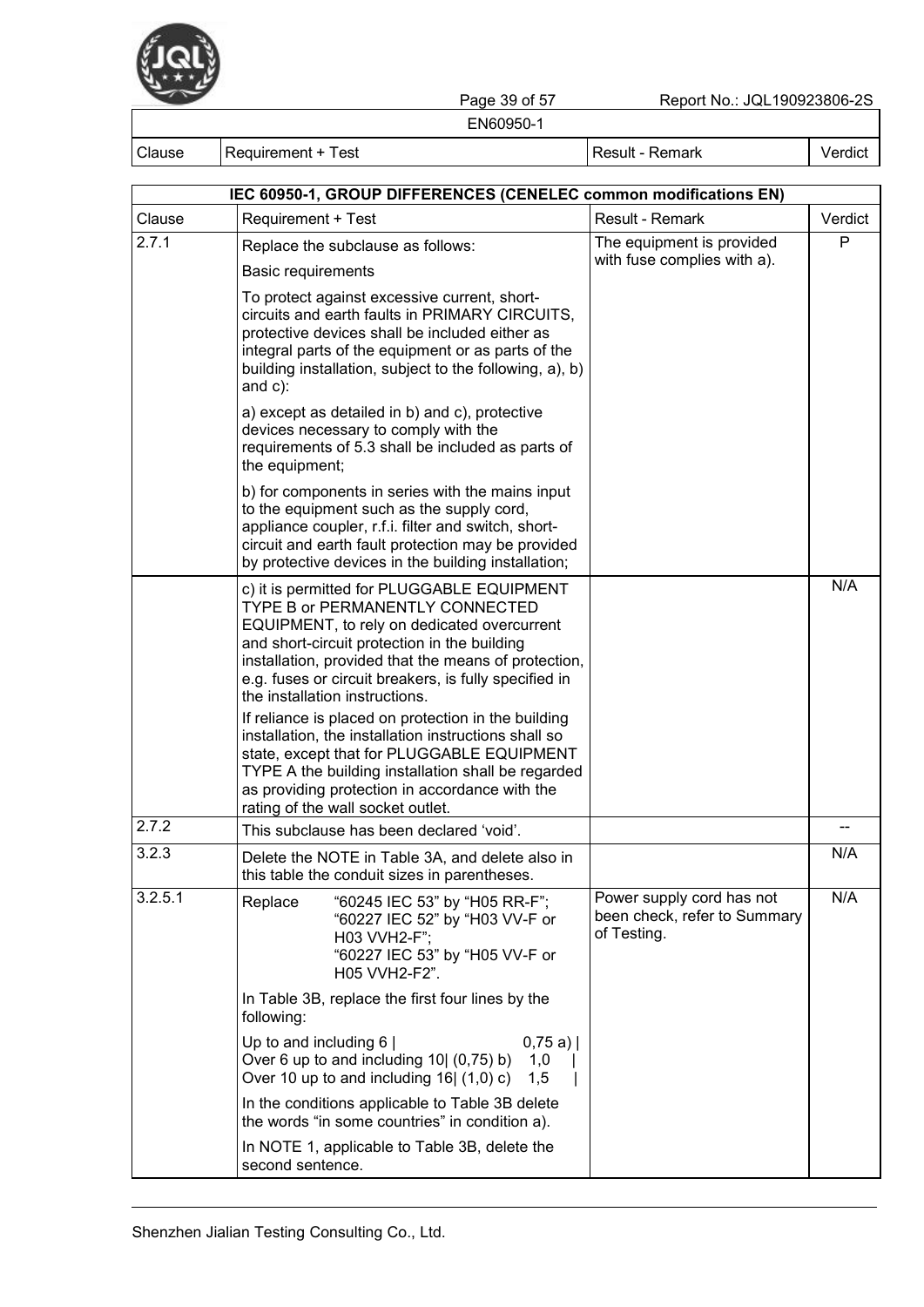

Page 40 of 57 Report No.: JQL190923806-2S

EN60950-1

| Clause                | <b>Requirement + Test</b>                                                                                                                                                           | Result - Remark                                                          | Verdict |
|-----------------------|-------------------------------------------------------------------------------------------------------------------------------------------------------------------------------------|--------------------------------------------------------------------------|---------|
| 3.2.5.1<br>(A2:2013)  | NOTE <sub>Z1</sub><br>The harmonised code designations<br>corresponding to the IEC cord types are given in Annex ZD                                                                 | Power supply cord has not<br>been check, refer to Summary<br>of Testing. | N/A     |
| 3.3.4                 | In Table 3D, delete the fourth line: conductor<br>sizes for 10 to 13 A, and replace with the<br>following:                                                                          | Power supply cord has not<br>been check, refer to Summary<br>of Testing. | N/A     |
|                       | Over 10 up to and including 16   1,5 to 2,5   1,5 to<br>4                                                                                                                           |                                                                          |         |
|                       | Delete the fifth line: conductor sizes for 13 to 16 A                                                                                                                               |                                                                          |         |
| 4.3.13.6<br>(A1:2010) | Replace the existing NOTE by the following:                                                                                                                                         |                                                                          | N/A     |
|                       | NOTE Z1 Attention is drawn to:                                                                                                                                                      |                                                                          |         |
|                       | 1999/519/EC: Council Recommendation on the<br>limitation of exposure of the general public to<br>electromagnetic fields 0 Hz to 300 GHz, and                                        |                                                                          |         |
|                       | 2006/25/EC: Directive on the minimum health and<br>safety requirements regarding the exposure of workers<br>to risks arising from physical agents (artifical optical<br>radiation). |                                                                          |         |
|                       | Standards taking into account mentioned<br>Recommendation and Directive which demonstrate<br>compliance with the applicable EU Directive are<br>indicated in the OJEC.              |                                                                          | N/A     |
| Annex H               | Replace the last paragraph of this annex by:                                                                                                                                        | The unit does not emit X-ray                                             | N/A     |
|                       | At any point 10 cm from the surface of the<br>OPERATOR ACCESS AREA, the dose rate shall<br>not exceed 1 µSv/h (0,1 mR/h) (see NOTE).<br>Account is taken of the background level.   | radiation.                                                               |         |
|                       | Replace the notes as follows:                                                                                                                                                       |                                                                          |         |
|                       | NOTE These values appear in Directive<br>96/29/Euratom.                                                                                                                             |                                                                          |         |
|                       | Delete NOTE 2.                                                                                                                                                                      |                                                                          |         |
| Bibliography          | Additional EN standards.                                                                                                                                                            |                                                                          |         |

|                                         | <b>ZB ANNEX (normative)</b>                                                                                                                                                       |                 |         |
|-----------------------------------------|-----------------------------------------------------------------------------------------------------------------------------------------------------------------------------------|-----------------|---------|
| <b>SPECIAL NATIONAL CONDITIONS (EN)</b> |                                                                                                                                                                                   |                 |         |
| Clause                                  | Requirement + Test                                                                                                                                                                | Result - Remark | Verdict |
| 1.2.4.1                                 | In Denmark, certain types of Class I appliances<br>(see 3.2.1.1) may be provided with a plug not<br>establishing earthing conditions when inserted into<br>Danish socket-outlets. |                 | N/A     |
| 1.2.13.14                               | In Norway and Sweden, for requirements see<br>$(A11:2009)$ 1.7.2.1 and 7.3 of this annex.                                                                                         |                 | N/A     |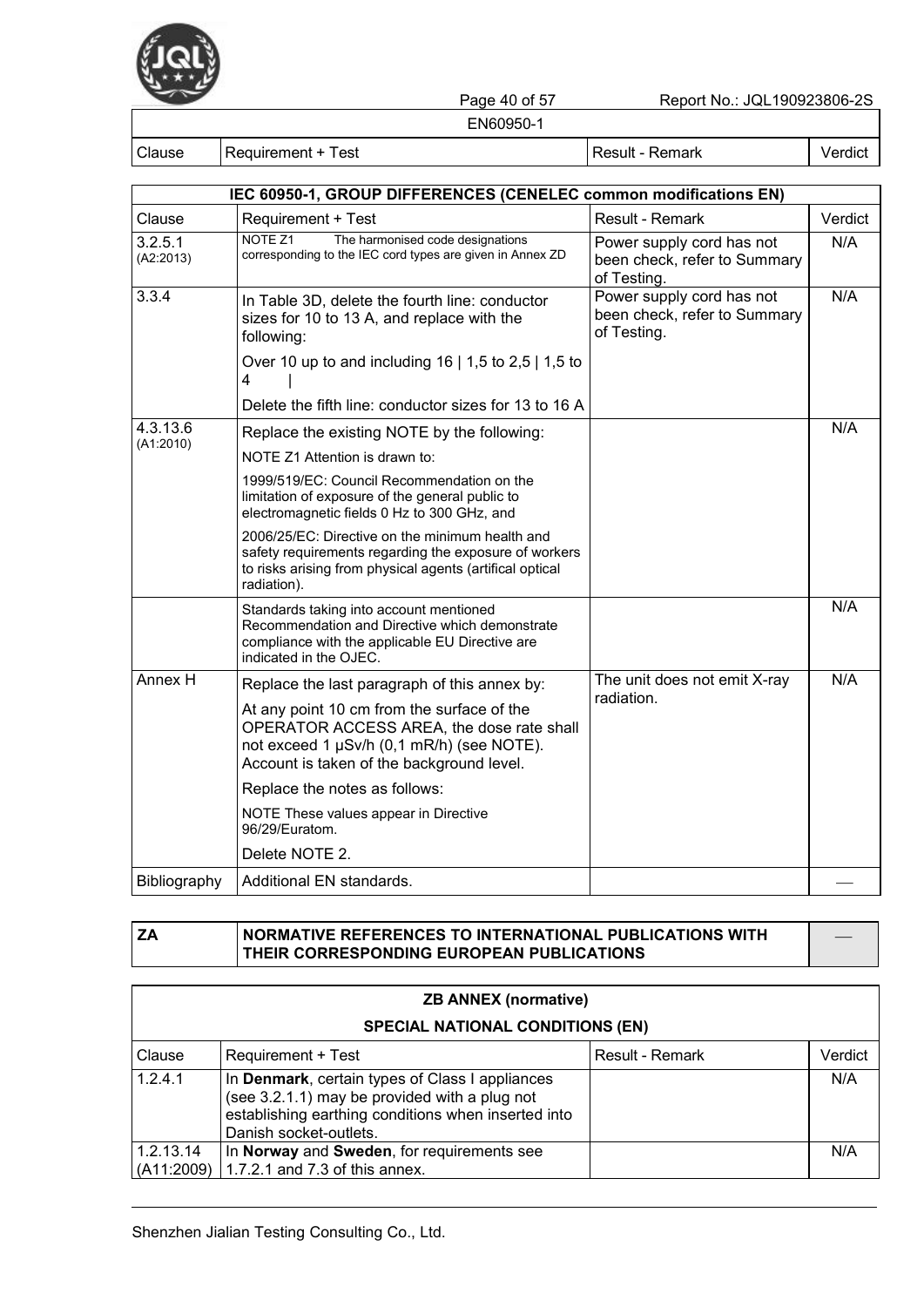

Page 41 of 57 Report No.: JQL190923806-2S

EN60950-1

|                       | <b>ZB ANNEX (normative)</b>                                                                                                                                                                                                                                                                                                                                                                                                                                                                                           |                                                          |         |
|-----------------------|-----------------------------------------------------------------------------------------------------------------------------------------------------------------------------------------------------------------------------------------------------------------------------------------------------------------------------------------------------------------------------------------------------------------------------------------------------------------------------------------------------------------------|----------------------------------------------------------|---------|
|                       | <b>SPECIAL NATIONAL CONDITIONS (EN)</b>                                                                                                                                                                                                                                                                                                                                                                                                                                                                               |                                                          |         |
| Clause                | <b>Requirement + Test</b>                                                                                                                                                                                                                                                                                                                                                                                                                                                                                             | Result - Remark                                          | Verdict |
| 1.5.7.1<br>(A11:2009) | In Finland, Norway and Sweden, resistors bridging<br>BASIC INSULATION in CLASS I PLUGGABLE<br>EQUIPMENT TYPE A must comply with the<br>requirements in 1.5.7.1. In addition when a single<br>resistor is used, the resistor must withstand the<br>resistor test in 1.5.7.2.                                                                                                                                                                                                                                           | Should be considered when<br>market into these countries | N/A     |
| 1.5.8                 | In Norway, due to the IT power system used (see<br>annex V, Figure V.7), capacitors are required to be<br>rated for the applicable line-to-line voltage (230 V).                                                                                                                                                                                                                                                                                                                                                      | Should be considered when<br>market into these countries | N/A     |
| 1.5.9.4               | In Finland, Norway and Sweden, the third dashed<br>sentence is applicable only to equipment as defined<br>in $6.1.2.2$ of this annex.                                                                                                                                                                                                                                                                                                                                                                                 | Should be considered when<br>market into these countries | N/A     |
| 1.7.2.1               | In Finland, Norway and Sweden, CLASS I<br>PLUGGABLE EQUIPMENT TYPE A intended for<br>connection to other equipment or a network shall, if<br>safety relies on connection to protective earth or if<br>surge suppressors are connected between the<br>network terminals and accessible parts, have a<br>marking stating that the equipment must be<br>connected to an earthed mains socket-outlet.                                                                                                                     | Should be considered when<br>market into these countries | N/A     |
|                       | The marking text in the applicable countries shall be<br>as follows:                                                                                                                                                                                                                                                                                                                                                                                                                                                  |                                                          |         |
|                       | In Finland: "Laite on liitettävä suojakoskettimilla<br>varustettuun pistorasiaan"                                                                                                                                                                                                                                                                                                                                                                                                                                     |                                                          |         |
|                       | In Norway: "Apparatet må tilkoples jordet<br>stikkontakt"                                                                                                                                                                                                                                                                                                                                                                                                                                                             |                                                          |         |
| 1.7.2.1               | In Sweden: "Apparaten skall anslutas till jordat<br>uttag"                                                                                                                                                                                                                                                                                                                                                                                                                                                            |                                                          |         |
| (A11:2009)            | In Norway and Sweden, the screen of the cable<br>distribution system is normally not earthed at the<br>entrance of the building and there is normally no<br>equipotential bonding system within the building.<br>Therefore the protective earthing of the building<br>installation need to be isolated from the screen of a<br>cable distribution system.<br>It is however accepted to provide the insulation<br>external to the equipment by an adapter or an<br>interconnection cable with galvanic isolator, which |                                                          |         |
|                       | may be provided by e.g. a retailer.<br>The user manual shall then have the following or<br>similar information in Norwegian and Swedish<br>language respectively, depending on in what<br>country the equipment is intended to be used in:                                                                                                                                                                                                                                                                            |                                                          |         |
|                       | "Equipment connected to the protective earthing of<br>the building installation through the mains<br>connection or through other equipment with a<br>connection to protective earthing - and to a cable                                                                                                                                                                                                                                                                                                               |                                                          |         |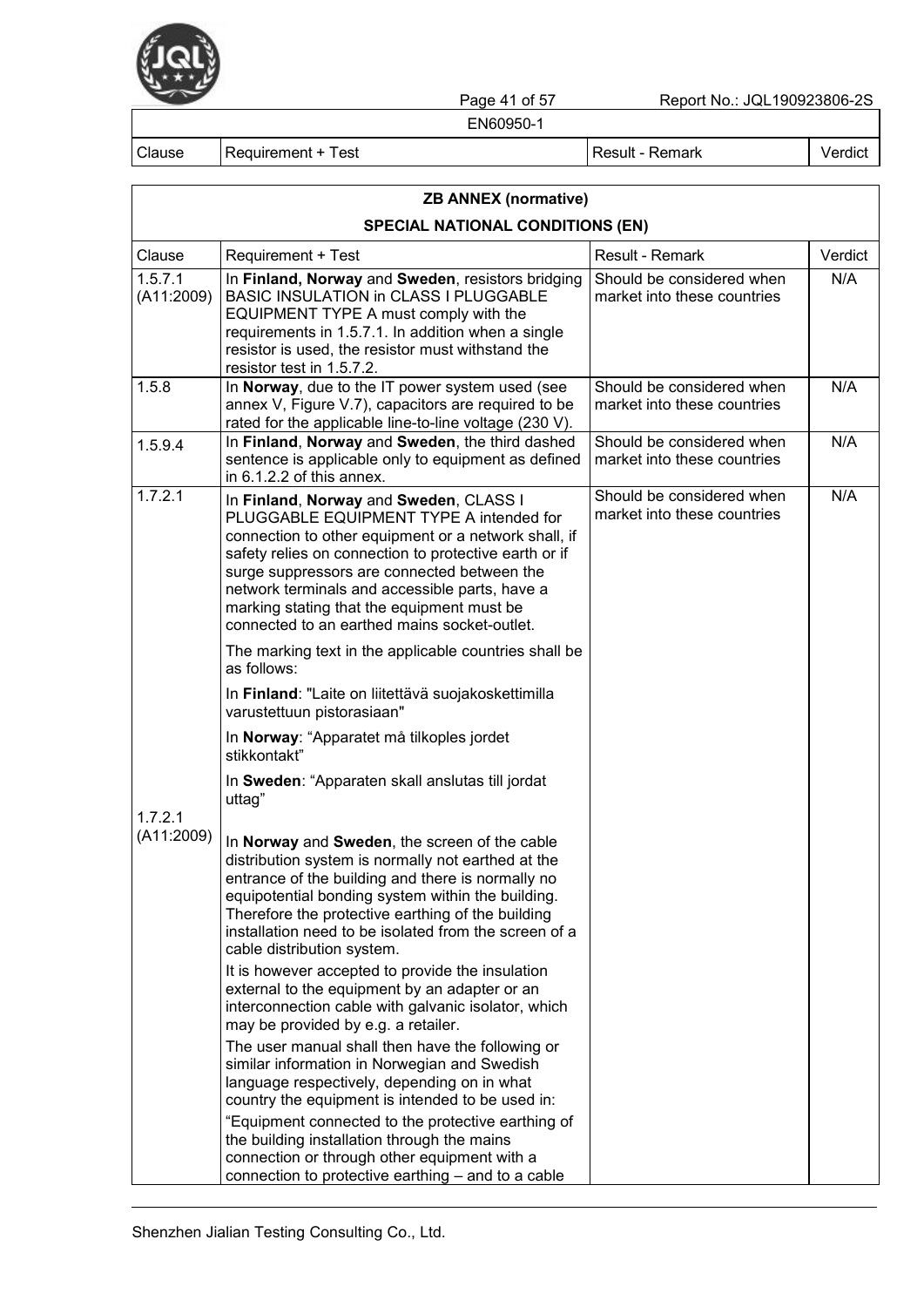

Page 42 of 57 Report No.: JQL190923806-2S

EN60950-1

|                      | <b>ZB ANNEX (normative)</b>                                                                                                                                                                                                                                                                                                                                                        |                                                          |         |
|----------------------|------------------------------------------------------------------------------------------------------------------------------------------------------------------------------------------------------------------------------------------------------------------------------------------------------------------------------------------------------------------------------------|----------------------------------------------------------|---------|
|                      | <b>SPECIAL NATIONAL CONDITIONS (EN)</b>                                                                                                                                                                                                                                                                                                                                            |                                                          |         |
| Clause               | <b>Requirement + Test</b>                                                                                                                                                                                                                                                                                                                                                          | Result - Remark                                          | Verdict |
|                      | distribution system using coaxial cable, may in<br>some circumstances create a fire hazard.<br>Connection to a cable distribution system has<br>therefore to be provided through a device providing<br>electrical isolation below a certain frequency range<br>(galvanic isolator, see EN 60728-11)."                                                                              |                                                          |         |
|                      | NOTE In Norway, due to regulation for installations<br>of cable distribution systems, and in Sweden, a<br>galvanic isolator shall provide electrical insulation<br>below 5 MHz. The insulation shall withstand a<br>dielectric strength of 1,5 kV r.m.s., 50 Hz or 60 Hz,<br>for 1 min.                                                                                            | Should be considered when<br>market into these countries | N/A     |
|                      | Translation to Norwegian (the Swedish text will also<br>be accepted in Norway):                                                                                                                                                                                                                                                                                                    |                                                          |         |
|                      | "Utstyr som er koplet til beskyttelsesjord via<br>nettplugg og/eller via annet jordtilkoplet<br>utstyr - og er tilkoplet et kabel-TV nett, kan<br>forårsake brannfare. For å unngå dette skal det ved<br>tilkopling av utstyret til kabel-TV nettet installeres en<br>galvanisk isolator mellom utstyret og kabel- TV<br>nettet."                                                  |                                                          |         |
|                      | Translation to Swedish:<br>"Utrustning som är kopplad till skyddsjord via jordat<br>vägguttag och/eller via annan<br>utrustning och samtidigt är kopplad till kabel-TV nät<br>kan i vissa fall medfőra risk főr<br>brand. Főr att undvika detta skall vid anslutning av<br>utrustningen till kabel-TV nät<br>galvanisk isolator finnas mellan utrustningen och<br>kabel-TV nätet." |                                                          |         |
| 1.7.2.1<br>(A2:2013) | In Denmark, CLASS I PLUGGABLE EQUIPMENT<br>TYPE A intended for connection to other equipment<br>or a network shall, if safety relies on connection to<br>protective earth or if surge suppressors are<br>connected between the network terminals and<br>accessible parts, have a marking stating that the<br>equipment must be connected to an earthed mains<br>socket-outlet.     | Should be considered when<br>market into these countries | N/A     |
|                      | The marking text in Denmark shall be as follows:<br>In Denmark: "Apparatets stikprop skal tilsluttes en<br>stikkontakt med jord, som giver forbindelse til<br>stikproppens jord."                                                                                                                                                                                                  |                                                          |         |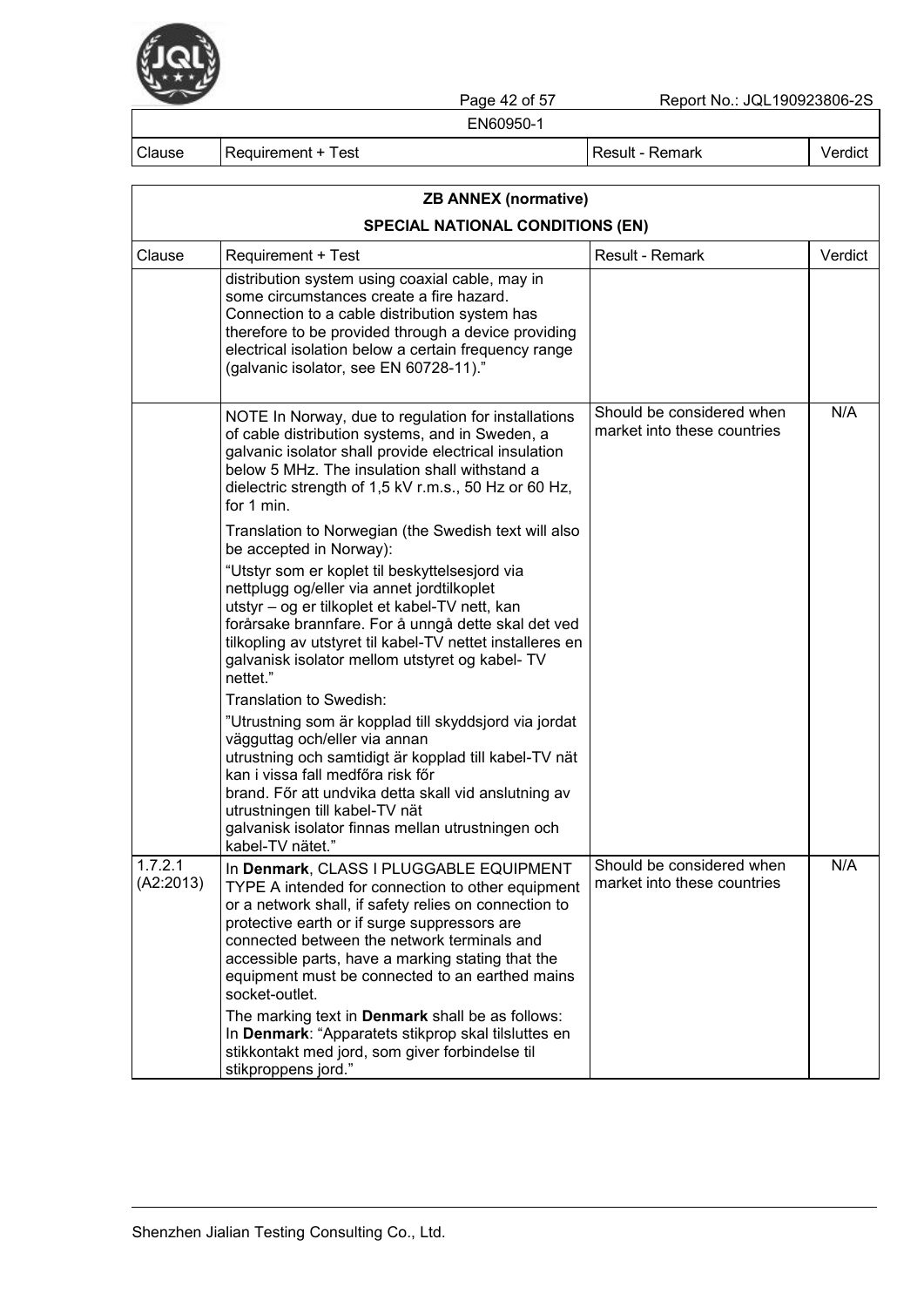

Page 43 of 57 Report No.: JQL190923806-2S

EN60950-1

|                     | <b>ZB ANNEX (normative)</b>                                                                                                                                                                                                                                                                                                                                                                                                                                                                                                                                                                                                                                                                                                                                                                 |                 |         |
|---------------------|---------------------------------------------------------------------------------------------------------------------------------------------------------------------------------------------------------------------------------------------------------------------------------------------------------------------------------------------------------------------------------------------------------------------------------------------------------------------------------------------------------------------------------------------------------------------------------------------------------------------------------------------------------------------------------------------------------------------------------------------------------------------------------------------|-----------------|---------|
|                     | <b>SPECIAL NATIONAL CONDITIONS (EN)</b>                                                                                                                                                                                                                                                                                                                                                                                                                                                                                                                                                                                                                                                                                                                                                     |                 |         |
| Clause              | <b>Requirement + Test</b>                                                                                                                                                                                                                                                                                                                                                                                                                                                                                                                                                                                                                                                                                                                                                                   | Result - Remark | Verdict |
| 1.7.5               | In Denmark, socket-outlets for providing power to<br>other equipment shall be in accordance with the<br>Heavy Current Regulations, Section 107-2-D1,<br>Standard Sheet DK 1-3a, DK 1-5a or DK 1-7a, when<br>used on Class I equipment. For STATIONARY<br>EQUIPMENT the socket-outlet shall be in<br>accordance with Standard Sheet DK 1-1b or DK 1-<br>5a.                                                                                                                                                                                                                                                                                                                                                                                                                                  |                 | N/A     |
| 1.7.5<br>(A11:2009) | For CLASS II EQUIPMENT the socket outlet shall<br>be in accordance with Standard Sheet DKA 1-4a.                                                                                                                                                                                                                                                                                                                                                                                                                                                                                                                                                                                                                                                                                            |                 |         |
| 1.7.5<br>(A2:2013)  | In Denmark, socket-outlets for providing power to<br>other equipment shall be in accordance with the DS<br>60884-2-D1:2011.<br>For class I equipment the following Standard Sheets<br>are applicable: DK 1-3a, DK 1-1c,<br>DK 1-1d, DK 1-5a or DK 1-7a, with the exception for<br>STATIONARY EQUIPMENT where the socket-<br>outlets shall be in accordance with Standard Sheet<br>DK 1-1b, DK 1-1c, DK 1-1d or DK 1-5a.<br>Socket outlets intended for providing power to Class<br>Il apparatus with a rated current of 2,5 A shall be in<br>accordance with DS 60884-2-D1 standard sheet<br>DKA 1-4a. Other current rating socket outlets shall<br>be in compliance with by DS 60884-2-D1<br>Standard Sheet DKA 1-3a or<br>DKA 1-3b.<br>Justification<br>the Heavy Current Regulations, 6c |                 | N/A     |
| 2.2.4               | In Norway, for requirements see 1.7.2.1, 6.1.2.1<br>and 6.1.2.2 of this annex.                                                                                                                                                                                                                                                                                                                                                                                                                                                                                                                                                                                                                                                                                                              |                 | N/A     |
| 2.3.2               | In Finland, Norway and Sweden there are<br>additional requirements for the insulation. See<br>6.1.2.1 and 6.1.2.2 of this annex.                                                                                                                                                                                                                                                                                                                                                                                                                                                                                                                                                                                                                                                            |                 | N/A     |
| 2.3.4               | In Norway, for requirements see 1.7.2.1, 6.1.2.1<br>and 6.1.2.2 of this annex.                                                                                                                                                                                                                                                                                                                                                                                                                                                                                                                                                                                                                                                                                                              |                 | N/A     |
| 2.6.3.3             | In the United Kingdom, the current rating of the<br>circuit shall be taken as 13 A, not 16 A.                                                                                                                                                                                                                                                                                                                                                                                                                                                                                                                                                                                                                                                                                               |                 | N/A     |
| 2.7.1               | In the United Kingdom, to protect against<br>excessive currents and short-circuits in the<br>PRIMARY CIRCUIT of DIRECT PLUG-IN<br>EQUIPMENT, tests according to 5.3 shall be<br>conducted, using an external protective device rated<br>30 A or 32 A. If these tests fail, suitable protective<br>devices shall be included as integral parts of the<br>DIRECT PLUG-IN EQUIPMENT, so that the<br>requirements of 5.3 are met.                                                                                                                                                                                                                                                                                                                                                               |                 | N/A     |
| 2.10.5.13           | In Finland, Norway and Sweden, there are<br>additional requirements for the insulation, see<br>6.1.2.1 and 6.1.2.2 of this annex.                                                                                                                                                                                                                                                                                                                                                                                                                                                                                                                                                                                                                                                           |                 | N/A     |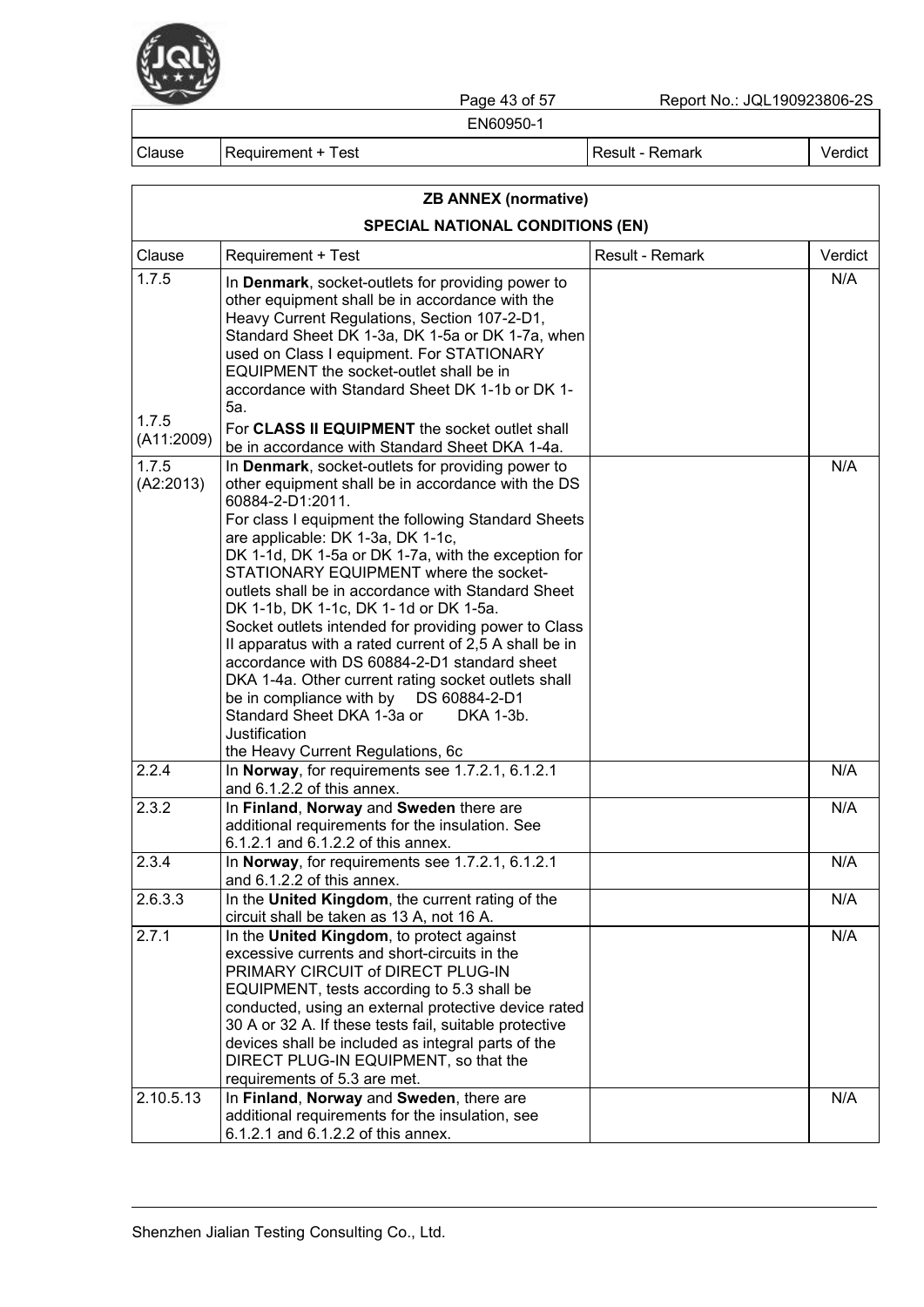

Page 44 of 57 Report No.: JQL190923806-2S

EN60950-1

|         | <b>ZB ANNEX (normative)</b>                                                                                                                                                                                                                                                                                                                                                       |                 |         |
|---------|-----------------------------------------------------------------------------------------------------------------------------------------------------------------------------------------------------------------------------------------------------------------------------------------------------------------------------------------------------------------------------------|-----------------|---------|
|         | <b>SPECIAL NATIONAL CONDITIONS (EN)</b>                                                                                                                                                                                                                                                                                                                                           |                 |         |
| Clause  | <b>Requirement + Test</b>                                                                                                                                                                                                                                                                                                                                                         | Result - Remark | Verdict |
| 3.2.1.1 | In Switzerland, supply cords of equipment having a<br>RATED CURRENT not exceeding 10 A shall be<br>provided with a plug complying with SEV 1011 or<br>IEC 60884-1 and one of the following dimension<br>sheets:                                                                                                                                                                   |                 | N/A     |
|         | SEV 6532-2.1991 Plug Type 15<br>3P+N+PE<br>250/400 V, 10 A                                                                                                                                                                                                                                                                                                                        |                 |         |
|         | SEV 6533-2.1991 Plug Type 11<br>$L+N$<br>250 V, 10 A<br>SEV 6534-2.1991 Plug Type 12<br>L+N+PE<br>250 V, 10 A                                                                                                                                                                                                                                                                     |                 | N/A     |
|         | In general, EN 60309 applies for plugs for currents<br>exceeding 10 A. However, a 16 A plug and socket-<br>outlet system is being introduced in Switzerland, the<br>plugs of which are according to the following<br>dimension sheets, published in February 1998:<br>SEV 5932-2.1998: Plug Type 25, 3L+N+PE<br>230/400 V, 16 A<br>SEV 5933-2.1998: Plug Type 21, L+N, 250 V, 16A |                 |         |
|         | SEV 5934-2.1998: Plug Type 23, L+N+PE 250 V,<br>16 A                                                                                                                                                                                                                                                                                                                              |                 |         |
| 3.2.1.1 | In Denmark, supply cords of single-phase<br>equipment having a rated current not exceeding13<br>A shall be provided with a plug according to the<br>Heavy Current Regulations, Section 107-2-D1.                                                                                                                                                                                  |                 | N/A     |
|         | CLASS I EQUIPMENT provided with socket-outlets<br>with earth contacts or which are intended to be used<br>in locations where protection against indirect contact<br>is required according to the wiring rules shall be<br>provided with a plug in accordance with standard<br>sheet DK 2-1a or DK 2-5a.                                                                           |                 |         |
|         | If poly-phase equipment and single-phase<br>equipment having a RATED CURRENT exceeding<br>13 A is provided with a supply cord with a plug, this<br>plug shall be in accordance with the Heavy Current<br>Regulations, Section 107-2-D1 or EN 60309-2.                                                                                                                             |                 |         |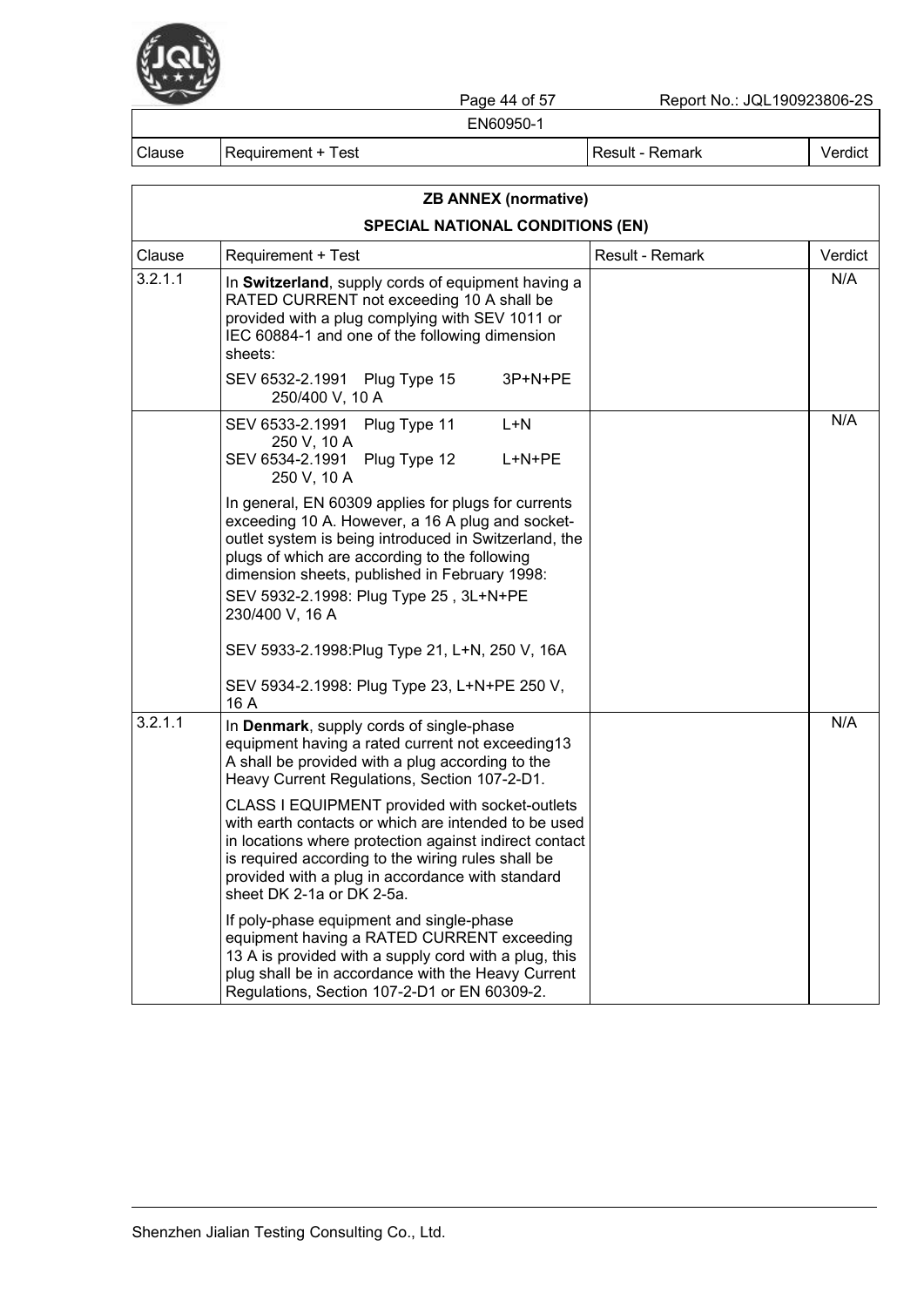

Page 45 of 57 Report No.: JQL190923806-2S

EN60950-1

|                      | <b>ZB ANNEX (normative)</b>                                                                                                                                                                                                                                                                                                                                                                                                                                                                                                                                                                                                                                                                                                                                |                 |         |
|----------------------|------------------------------------------------------------------------------------------------------------------------------------------------------------------------------------------------------------------------------------------------------------------------------------------------------------------------------------------------------------------------------------------------------------------------------------------------------------------------------------------------------------------------------------------------------------------------------------------------------------------------------------------------------------------------------------------------------------------------------------------------------------|-----------------|---------|
|                      | <b>SPECIAL NATIONAL CONDITIONS (EN)</b>                                                                                                                                                                                                                                                                                                                                                                                                                                                                                                                                                                                                                                                                                                                    |                 |         |
| Clause               | <b>Requirement + Test</b>                                                                                                                                                                                                                                                                                                                                                                                                                                                                                                                                                                                                                                                                                                                                  | Result - Remark | Verdict |
| 3.2.1.1<br>(A2:2013) | In Denmark, supply cords of single-phase<br>equipment having a rated current not exceeding 13<br>A shall be provided with a plug according to DS<br>60884-2-D1.<br>CLASS I EQUIPMENT provided with socket-outlets<br>with earth contacts or which are intended to be used<br>in locations where protection against indirect contact<br>is required according to the wiring rules shall be<br>provided with a plug in accordance with standard<br>sheet DK 2-1a or DK 2-5a.<br>If a single-phase equipment having a RATED<br>CURRENT exceeding 13 A or if a poly-phase<br>equipment is provided with a supply cord with a<br>plug, this plug shall be in accordance with the<br>standard sheets DK 6-1a in DS 60884-2-D1 or<br>EN 60309-2.<br>Justification |                 | N/A     |
| 3.2.1.1              | the Heavy Current Regulations, 6c<br>In Spain, supply cords of single-phase equipment<br>having a rated current not exceeding 10 A shall be<br>provided with a plug according to UNE 20315:1994.<br>Supply cords of single-phase equipment having a<br>rated current not exceeding 2,5 A shall be provided<br>with a plug according to UNE-EN 50075:1993.                                                                                                                                                                                                                                                                                                                                                                                                  |                 | N/A     |
|                      | CLASS I EQUIPMENT provided with socket-outlets<br>with earth contacts or which are intended to be used<br>in locations where protection against indirect contact<br>is required according to the wiring rules, shall be<br>provided with a plug in accordance with standard<br>UNE 20315:1994.                                                                                                                                                                                                                                                                                                                                                                                                                                                             |                 |         |
|                      | If poly-phase equipment is provided with a supply<br>cord with a plug, this plug shall be in accordance<br>with UNE-EN 60309-2.                                                                                                                                                                                                                                                                                                                                                                                                                                                                                                                                                                                                                            |                 |         |
| 3.2.1.1              | In the United Kingdom, apparatus which is fitted<br>with a flexible cable or cord and is designed to be<br>connected to a mains socket conforming to BS 1363<br>by means of that flexible cable or cord and plug,<br>shall be fitted with a 'standard plug' in accordance<br>with Statutory Instrument 1768:1994 - The Plugs<br>and Sockets etc. (Safety) Regulations 1994, unless<br>exempted by those regulations.<br>NOTE 'Standard plug' is defined in SI 1768:1994<br>and essentially means an approved plug conforming                                                                                                                                                                                                                               |                 | N/A     |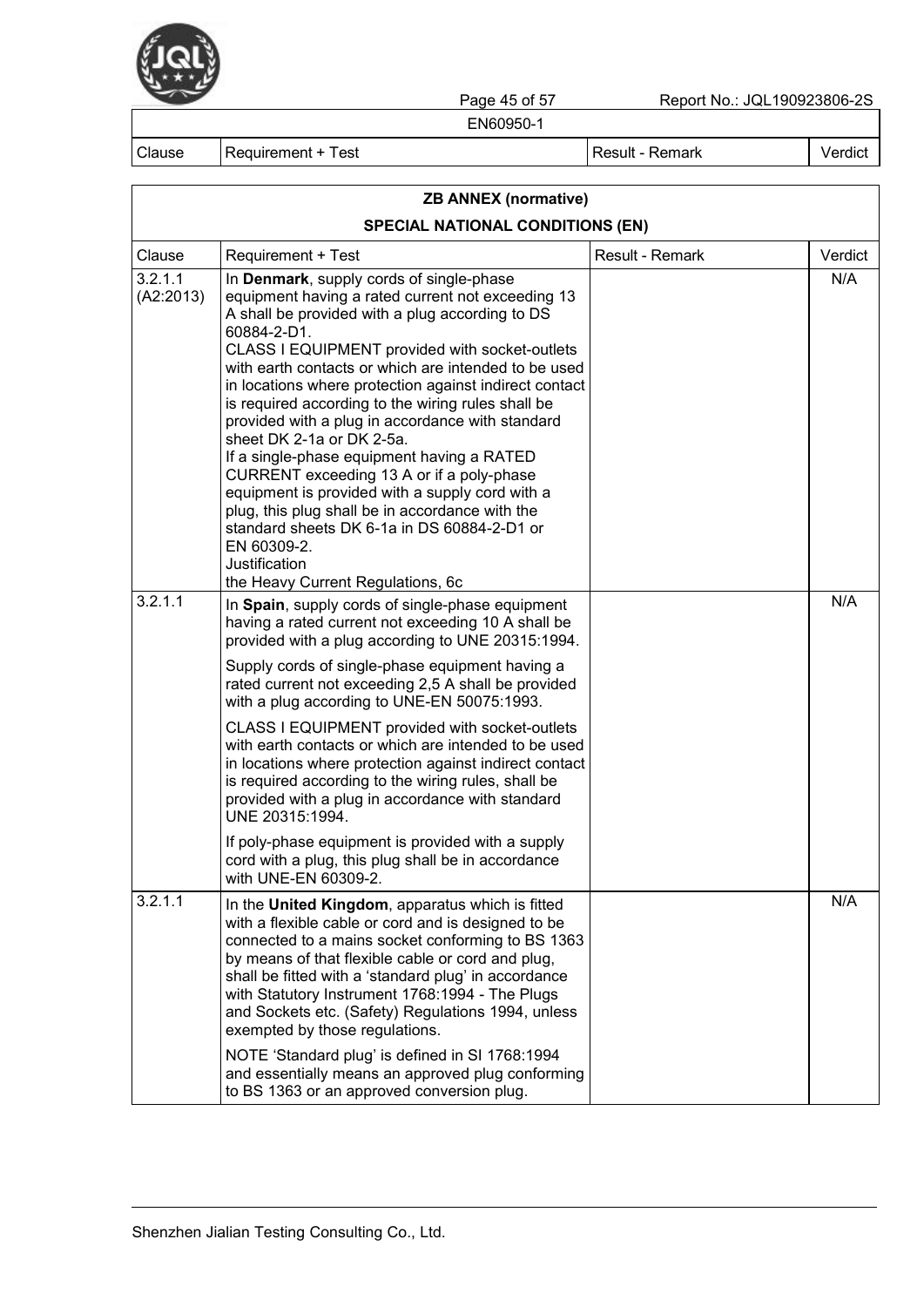

Page 46 of 57 Report No.: JQL190923806-2S

EN60950-1

|         | <b>ZB ANNEX (normative)</b>                                                                                                                                                                                                                                                                                                                                                                                                                                                                                                                                         |                 |         |
|---------|---------------------------------------------------------------------------------------------------------------------------------------------------------------------------------------------------------------------------------------------------------------------------------------------------------------------------------------------------------------------------------------------------------------------------------------------------------------------------------------------------------------------------------------------------------------------|-----------------|---------|
|         | <b>SPECIAL NATIONAL CONDITIONS (EN)</b>                                                                                                                                                                                                                                                                                                                                                                                                                                                                                                                             |                 |         |
| Clause  | <b>Requirement + Test</b>                                                                                                                                                                                                                                                                                                                                                                                                                                                                                                                                           | Result - Remark | Verdict |
| 3.2.1.1 | In Ireland, apparatus which is fitted with a flexible<br>cable or cord and is designed to be connected to a<br>mains socket conforming to I.S. 411 by means of<br>that flexible cable or cord and plug, shall be fitted<br>with a 13 A plug in accordance with Statutory<br>Instrument 525:1997 - National Standards Authority<br>of Ireland (section 28) (13 A Plugs and Conversion<br>Adaptors for Domestic Use) Regulations 1997.                                                                                                                                |                 | N/A     |
| 3.2.4   | In Switzerland, for requirements see 3.2.1.1 of this<br>annex.                                                                                                                                                                                                                                                                                                                                                                                                                                                                                                      |                 | N/A     |
| 3.2.5.1 | In the United Kingdom, a power supply cord with<br>conductor of 1,25 mm2 is allowed for equipment<br>with a rated current over 10 A and up to and<br>including 13 A.                                                                                                                                                                                                                                                                                                                                                                                                |                 | N/A     |
| 3.3.4   | In the United Kingdom, the range of conductor<br>sizes of flexible cords to be accepted by terminals<br>for equipment with a RATED CURRENT of over 10<br>A up to and including 13 A is:<br>• 1,25 mm <sup>2</sup> to 1,5 mm <sup>2</sup> nominal cross-sectional                                                                                                                                                                                                                                                                                                    |                 | N/A     |
| 4.3.6   | area.<br>In the United Kingdom, the torque test is<br>performed using a socket outlet complying with BS<br>1363 part 1:1995, including Amendment 1:1997 and<br>Amendment 2:2003 and the plug part of DIRECT<br>PLUG-IN EQUIPMENT shall be assessed to BS<br>1363: Part 1, 12.1, 12.2, 12.3, 12.9, 12.11, 12.12,<br>12.13, 12.16 and 12.17, except that the test of<br>12.17 is performed at not less than 125 °C. Where<br>the metal earth pin is replaced by an Insulated<br>Shutter Opening Device (ISOD), the requirements of<br>clauses 22.2 and 23 also apply. |                 | N/A     |
| 4.3.6   | In Ireland, DIRECT PLUG-IN EQUIPMENT is<br>known as plug similar devices. Such devices shall<br>comply with Statutory Instrument 526:1997 -<br>National Standards Authority of Ireland (Section 28)<br>(Electrical plugs, plug similar devices and sockets<br>for domestic use) Regulations, 1997.                                                                                                                                                                                                                                                                  |                 | N/A     |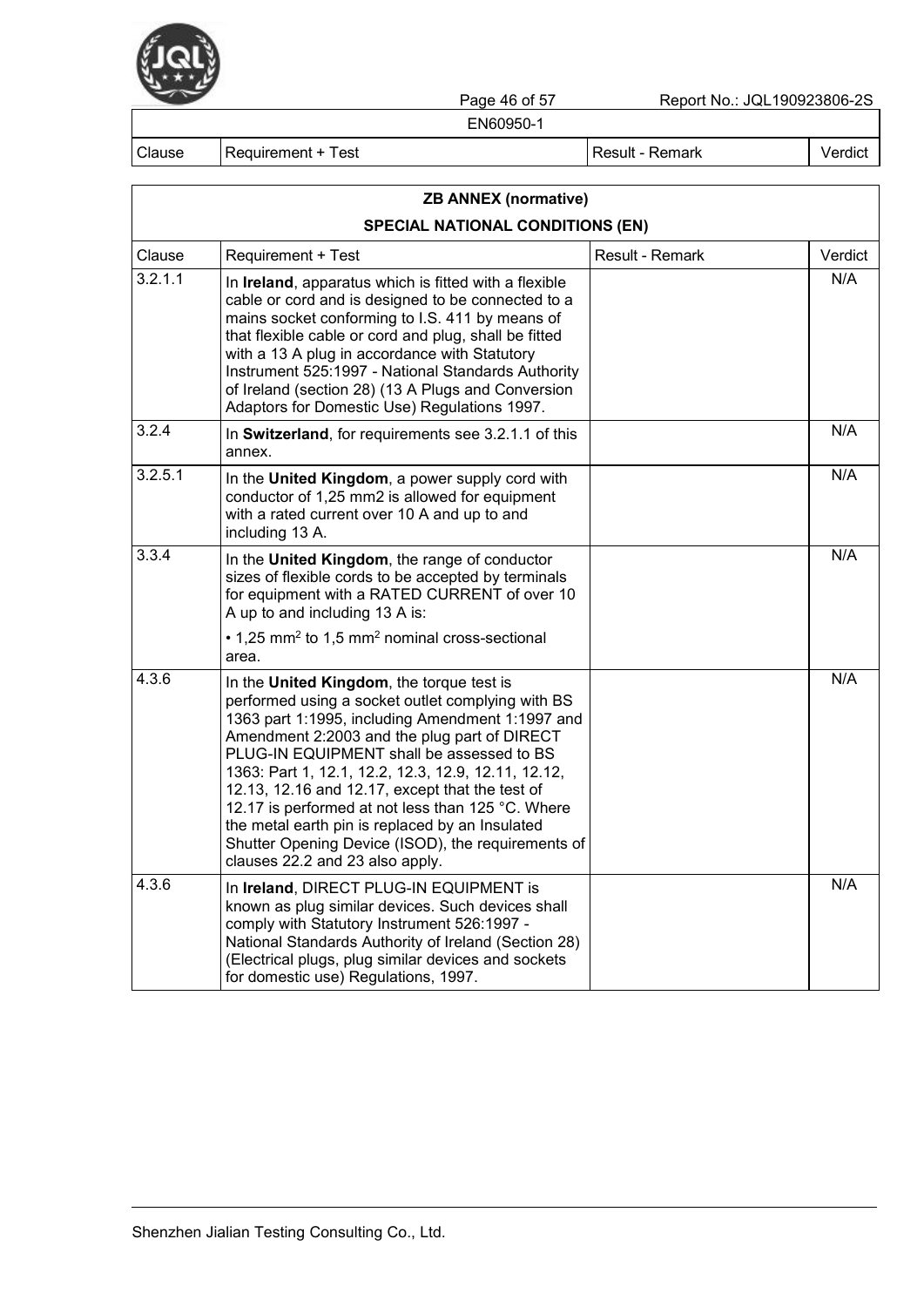

Page 47 of 57 Report No.: JQL190923806-2S

EN60950-1

|           | <b>ZB ANNEX (normative)</b>                                                                                                                                                                                                                                                                                                                                                                                                                                   |                 |         |
|-----------|---------------------------------------------------------------------------------------------------------------------------------------------------------------------------------------------------------------------------------------------------------------------------------------------------------------------------------------------------------------------------------------------------------------------------------------------------------------|-----------------|---------|
|           | <b>SPECIAL NATIONAL CONDITIONS (EN)</b>                                                                                                                                                                                                                                                                                                                                                                                                                       |                 |         |
| Clause    | <b>Requirement + Test</b>                                                                                                                                                                                                                                                                                                                                                                                                                                     | Result - Remark | Verdict |
| 5.1.7.1   | In Finland, Norway and Sweden TOUCH<br>CURRENT measurement results exceeding 3,5 mA<br>r.m.s. are permitted only for the following<br>equipment:                                                                                                                                                                                                                                                                                                              |                 | N/A     |
|           | • STATIONARY PLUGGABLE EQUIPMENT TYPE<br>A that<br>is intended to be used in a RESTRICTED<br>ACCESS LOCATION where equipotential bonding<br>has been applied, for example, in a<br>telecommunication centre; and<br>has provision for a permanently connected<br>PROTECTIVE EARTHING CONDUCTOR; and<br>is provided with instructions for the<br>installation of that conductor by a SERVICE<br>PERSON;<br>· STATIONARY PLUGGABLE EQUIPMENT TYPE<br><b>B</b> ; |                 |         |
| 6.1.2.1   | • STATIONARY PERMANENTLY CONNECTED<br>EQUIPMENT.<br>In Finland, Norway and Sweden, add the following                                                                                                                                                                                                                                                                                                                                                          |                 | N/A     |
| (A1:2010) | text between the first and second paragraph of the<br>compliance clause:                                                                                                                                                                                                                                                                                                                                                                                      |                 |         |
|           | If this insulation is solid, including insulation forming<br>part of a component, it shall at least consist of either                                                                                                                                                                                                                                                                                                                                         |                 |         |
|           | two layers of thin sheet material, each of<br>which shall pass the electric strength test below, or                                                                                                                                                                                                                                                                                                                                                           |                 |         |
|           | one layer having a distance through<br>insulation of at least 0,4 mm, which shall pass the<br>electric strength test below.                                                                                                                                                                                                                                                                                                                                   |                 |         |
|           | Alternatively for components, there is no distance<br>through insulation requirements for the insulation<br>consisting of an insulating compound completely<br>filling the casing, so that CLEARANCES and<br>CREEPAGE DISTANCES do not exist, if the<br>component passes the electric strength test in<br>accordance with the compliance clause below and<br>in addition                                                                                      |                 |         |
|           | passes the tests and inspection criteria of<br>2.10.11 with an electric strength test of 1,5 kV<br>multiplied by 1,6 (the electric strength test of                                                                                                                                                                                                                                                                                                           |                 |         |
|           | 2.10.10 shall be performed using 1,5 kV), and                                                                                                                                                                                                                                                                                                                                                                                                                 |                 |         |
|           | is subject to ROUTINE TESTING for electric<br>strength during manufacturing, using a test voltage<br>of 1,5 kV.                                                                                                                                                                                                                                                                                                                                               |                 |         |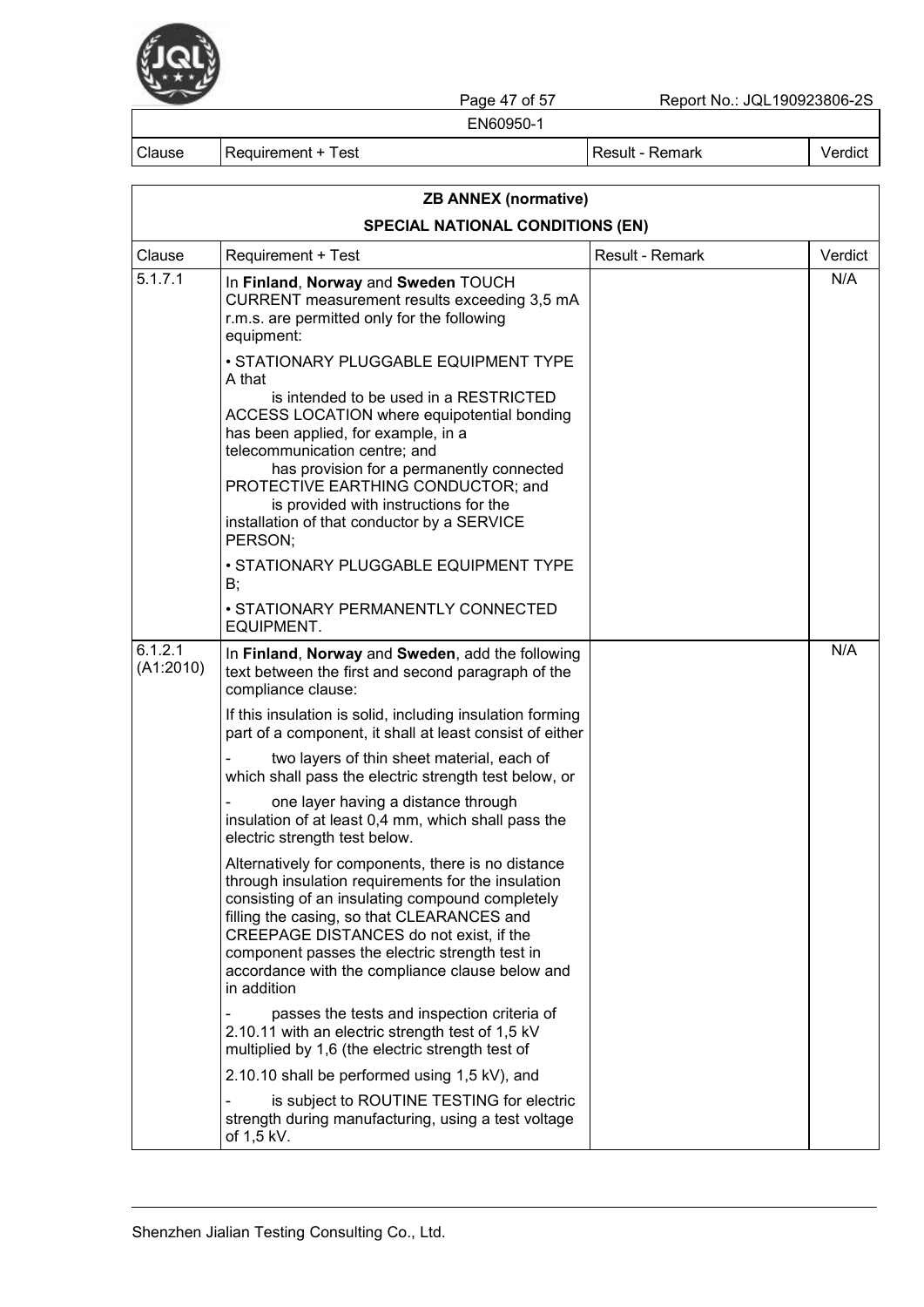

Page 48 of 57 Report No.: JQL190923806-2S

EN60950-1

|                   | <b>ZB ANNEX (normative)</b><br><b>SPECIAL NATIONAL CONDITIONS (EN)</b>                                                                                                                                                                                                                                                                                                                                                                                                                         |  |     |  |  |  |  |
|-------------------|------------------------------------------------------------------------------------------------------------------------------------------------------------------------------------------------------------------------------------------------------------------------------------------------------------------------------------------------------------------------------------------------------------------------------------------------------------------------------------------------|--|-----|--|--|--|--|
| Clause            | <b>Requirement + Test</b><br>Result - Remark<br>Verdict                                                                                                                                                                                                                                                                                                                                                                                                                                        |  |     |  |  |  |  |
|                   | It is permitted to bridge this insulation with an<br>optocoupler complying with 2.10.5.4 b).                                                                                                                                                                                                                                                                                                                                                                                                   |  | N/A |  |  |  |  |
|                   | It is permitted to bridge this insulation with a<br>capacitor complying with EN 60384-14:2005,<br>subclass Y2.                                                                                                                                                                                                                                                                                                                                                                                 |  |     |  |  |  |  |
|                   | A capacitor classified Y3 according to<br>EN<br>60384-14:2005, may bridge this insulation under the<br>following conditions:                                                                                                                                                                                                                                                                                                                                                                   |  |     |  |  |  |  |
|                   | the insulation requirements are satisfied by<br>having a capacitor classified Y3 as defined by EN<br>60384-14, which in addition to the Y3 testing, is<br>tested with an impulse test of 2,5 kV defined in EN<br>60950-1:2006, 6.2.2.1;                                                                                                                                                                                                                                                        |  |     |  |  |  |  |
|                   | the additional testing shall be performed on<br>all the test specimens as described in<br>EN<br>60384-14:                                                                                                                                                                                                                                                                                                                                                                                      |  |     |  |  |  |  |
|                   | the impulse test of 2,5 kV is to be performed<br>before the endurance<br>test in EN 60384-14, in<br>the sequence of tests as described in EN 60384-14.                                                                                                                                                                                                                                                                                                                                         |  |     |  |  |  |  |
| 6.1.2.2           | In Finland, Norway and Sweden, the exclusions<br>are applicable for PERMANENTLY CONNECTED<br>EQUIPMENT, PLUGGABLE EQUIPMENT TYPE B<br>and equipment intended to be used in a<br>RESTRICTED ACCESS LOCATION where<br>equipotential bonding has been applied, e.g. in a<br>telecommunication centre, and which has provision<br>for a permanently connected PROTECTIVE<br>EARTHING CONDUCTOR and is provided with<br>instructions for the installation of that conductor by a<br>SERVICE PERSON. |  | N/A |  |  |  |  |
| 7.2               | In Finland, Norway and Sweden, for requirements<br>see 6.1.2.1 and 6.1.2.2 of this annex.                                                                                                                                                                                                                                                                                                                                                                                                      |  | N/A |  |  |  |  |
|                   | The term TELECOMMUNICATION NETWORK in<br>6.1.2 being replaced by the term CABLE<br><b>DISTRIBUTION SYSTEM.</b>                                                                                                                                                                                                                                                                                                                                                                                 |  |     |  |  |  |  |
| 7.3<br>(A11:2009) | In Norway and Sweden, for requirements see<br>1.2.13.14 and 1.7.2.1 of this annex.                                                                                                                                                                                                                                                                                                                                                                                                             |  | N/A |  |  |  |  |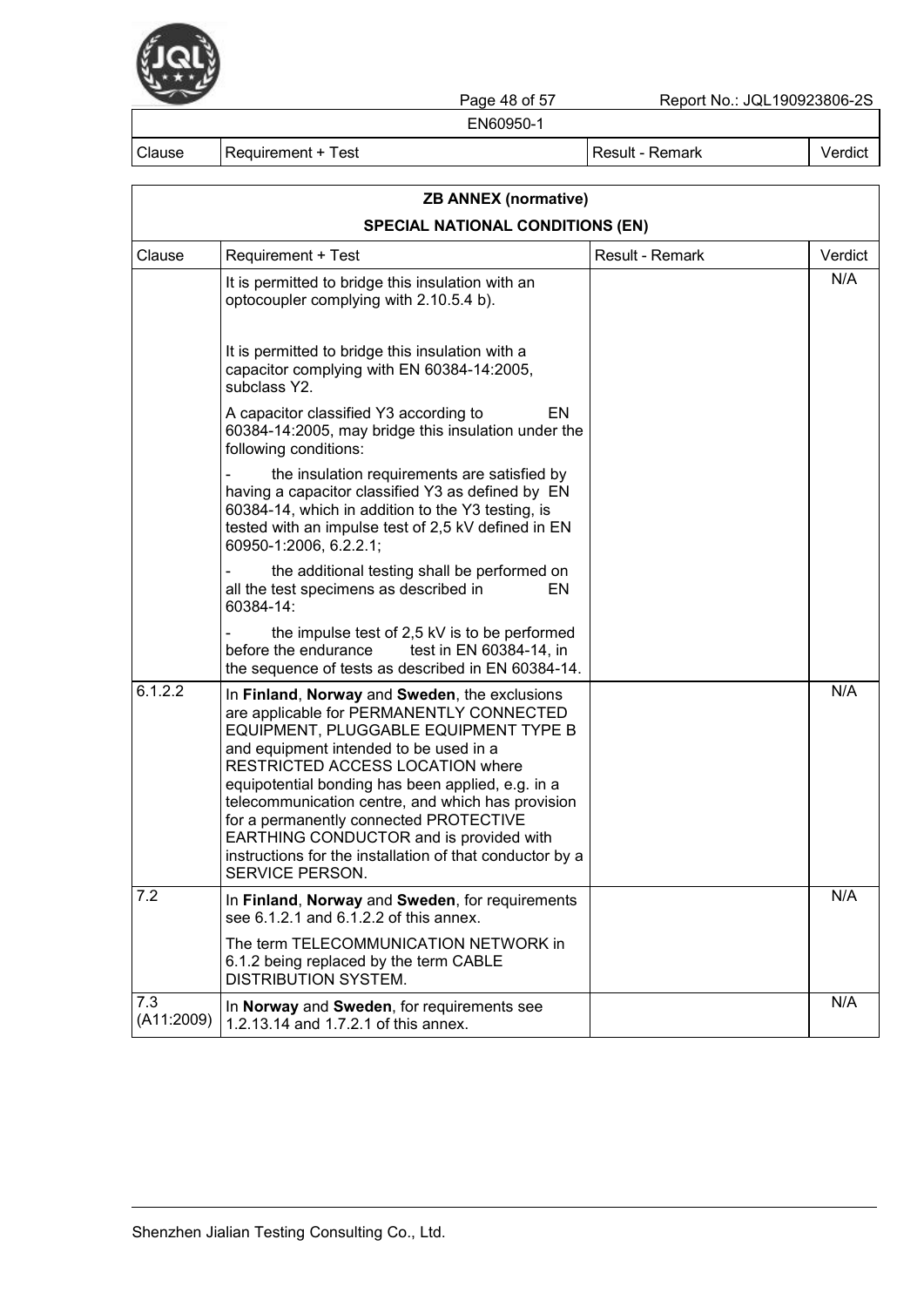

| <b>Contract Contract Contract</b> |                                                               | Page 49 of 57         |                                                                    |                              | Report No.: JQL190923806-2S             |  |
|-----------------------------------|---------------------------------------------------------------|-----------------------|--------------------------------------------------------------------|------------------------------|-----------------------------------------|--|
| 1.5.1                             | <b>TABLE: List of critical components</b>                     |                       |                                                                    |                              | P                                       |  |
| Object/part No.                   | Manufacturer/<br>trademark                                    | Type/model            | <b>Technical data</b>                                              | Standard<br>(Edition / year) | Mark(s) of<br>conformity <sup>1</sup> ) |  |
| <b>PCB</b>                        | Interchangeable                                               | Interchangeable       | V-1 min, min.<br>130°C                                             | <b>UL 796</b>                | UL                                      |  |
| Transformer                       | Shenzhen<br><b>BCZW</b><br>Technology<br>Co.Ltd               | SP5220-<br>8PGE2GE2GF | Class B                                                            | IEC/EN 60950-1               | Tested with<br>appliance                |  |
| -Bobbin                           | <b>SUMITOMO</b><br><b>BAKELITE CO</b><br><b>LTD</b>           | PM-9820               | Phenolic, rated<br>V-0, 150 degree<br>C, minimum<br>0.45 mm thick. | <b>UL 94, UL746C</b>         | UL                                      |  |
| -Magnet wire                      | Interchangeable                                               | Interchangeable       | Min. 130°C                                                         | <b>UL 1446</b>               | UL                                      |  |
| -Insulating Tape                  | <b>TERAOKA</b><br><b>SEISAKUSHO</b><br>CO LTD                 | 831S                  | 130°C                                                              | <b>UL 510</b>                | UL                                      |  |
| (alternative)                     | <b>SUMITOMO 3M</b><br><b>LTD</b>                              | 2245                  | 130°C                                                              | <b>UL 510</b>                | UL                                      |  |
| -Insulation tube                  | <b>GREAT</b><br><b>HOLDING</b><br><b>INDUSTRIAL</b><br>CO LTD | <b>TFL</b>            | 200°C                                                              | <b>UL 224</b>                | UL                                      |  |
| (alternative)                     | <b>DAIKIN</b><br><b>AMERICA INC</b>                           | EP520                 | 180°C                                                              | <b>UL 224</b>                | UL                                      |  |
| -Varnish                          | <b>HITACHI</b><br>CHEMICAL CO<br><b>LTD</b>                   | WP-2952F-2G           | 130°C                                                              | <b>UL 1446</b>               | UL                                      |  |
| (alternative)                     | <b>MEIDEN</b><br>CHEMICAL CO<br><b>LTD</b>                    | #880                  | 130°C                                                              | <b>UL 1446</b>               | UL                                      |  |
|                                   | Interchangeable                                               | Interchangeable       | Min. V-2                                                           | <b>UL94, UL746C</b>          | UL                                      |  |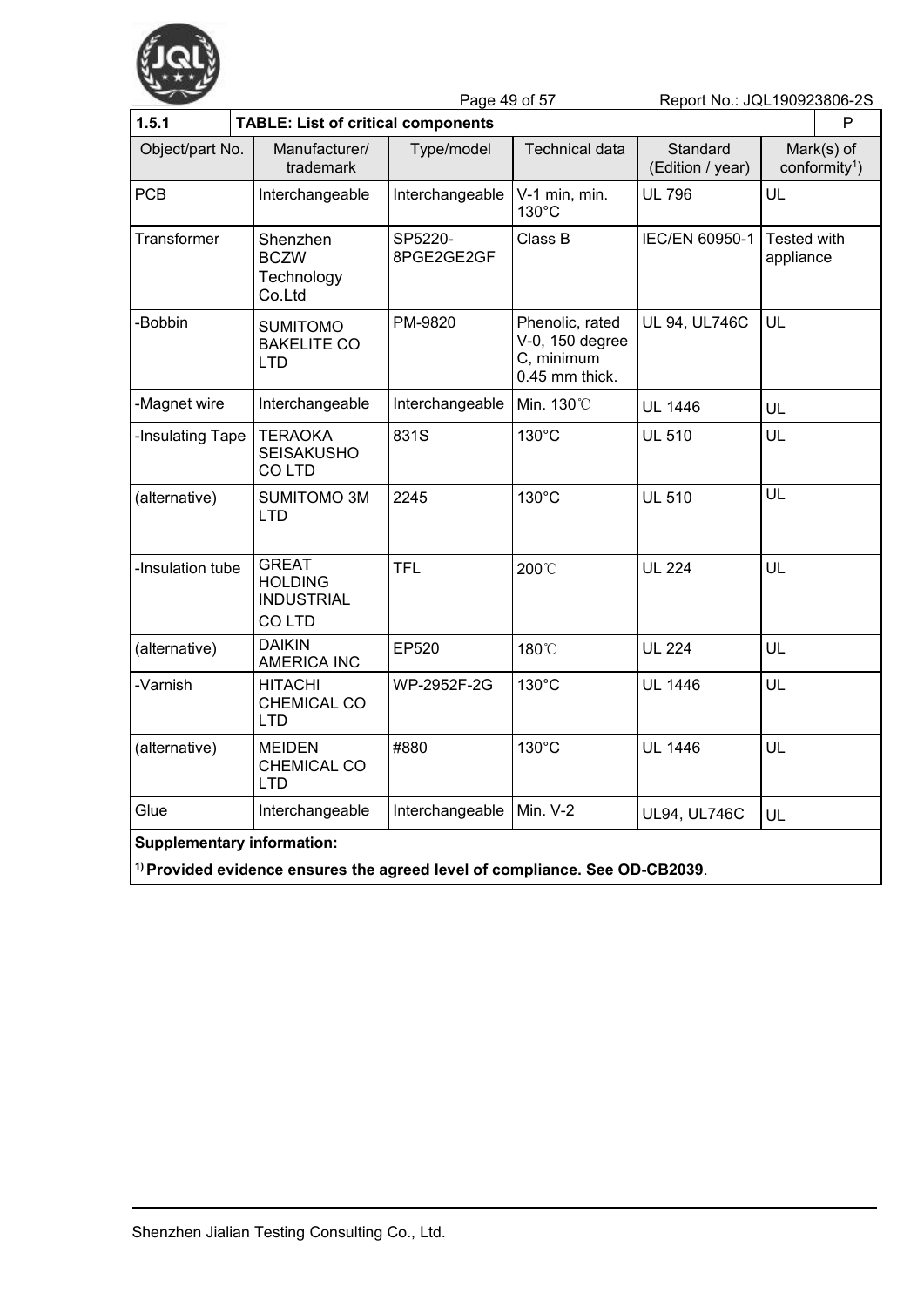

| 1.6.2     | <b>TABLE: Electrical data (in normal conditions)</b> |       |      |                          |             |                  |  |  |  |  |
|-----------|------------------------------------------------------|-------|------|--------------------------|-------------|------------------|--|--|--|--|
| U(V)      | Irated (A)                                           | I(A)  | P(W) | Fuse #                   | Ifuse $(A)$ | Condition/status |  |  |  |  |
| 90V/50Hz  | --                                                   | 0.243 | 28.3 | --                       | 0.243       | Normal operation |  |  |  |  |
| 90V/60Hz  | $\hspace{0.05cm}$ – $\hspace{0.05cm}$                | 0.242 | 28.9 |                          | 0.242       | Normal operation |  |  |  |  |
| 100V/50Hz | 5                                                    | 0.218 | 28.3 | --                       | 0.218       | Normal operation |  |  |  |  |
| 100V/60Hz | 5                                                    | 0.217 | 27.1 | --                       | 0.217       | Normal operation |  |  |  |  |
| 240V/50Hz | 5                                                    | 0.128 | 28.3 | $\overline{a}$           | 0.128       | Normal operation |  |  |  |  |
| 240V/60Hz | 5                                                    | 0.127 | 27.0 | $\overline{\phantom{m}}$ | 0.127       | Normal operation |  |  |  |  |
| 264V/50Hz | $\hspace{0.05cm}$ – $\hspace{0.05cm}$                | 0.095 | 28.4 |                          | 0.095       | Normal operation |  |  |  |  |
| 264V/60Hz | $\hspace{0.05cm}$ – $\hspace{0.05cm}$                | 0.096 | 27.1 | --                       | 0.096       | Normal operation |  |  |  |  |
|           | Supplementary information:                           |       |      |                          |             |                  |  |  |  |  |

| $(2.1.1.5 \; c) 1)$               | TABLE: max. V, A, VA test |                    |                    | N/A               |
|-----------------------------------|---------------------------|--------------------|--------------------|-------------------|
| Voltage (rated)<br>(V)            | Current (rated) (A)       | Voltage (max.) (V) | Current (max.) (A) | VA (max.)<br>(VA) |
|                                   |                           |                    |                    |                   |
| $\sim$ ounnlamentary information: |                           |                    |                    |                   |

supplementary information:--

The above measurements are the maximum values (max.V and max. A not obtained at the same time)

| $ 2.1.1.5 c 2\rangle$<br>TABLE: stored energy |                                                           |    |     |  |  |  |
|-----------------------------------------------|-----------------------------------------------------------|----|-----|--|--|--|
|                                               | Capacitance C $(\mu F)$<br>Voltage U (V)<br>Energy $E(J)$ |    |     |  |  |  |
|                                               |                                                           | -- | $-$ |  |  |  |
| supplementary information:                    |                                                           |    |     |  |  |  |
|                                               |                                                           |    |     |  |  |  |

| 2.2                          | TABLE: evaluation of voltage limiting components in SELV circuits<br>N/A |                                                             |          |                                       |  |  |  |
|------------------------------|--------------------------------------------------------------------------|-------------------------------------------------------------|----------|---------------------------------------|--|--|--|
| Component (measured between) |                                                                          | max. voltage $(V)$<br>(normal operation)                    |          | <b>Voltage Limiting</b><br>Components |  |  |  |
|                              |                                                                          | V peak                                                      | $V$ d.c. |                                       |  |  |  |
|                              |                                                                          |                                                             |          |                                       |  |  |  |
|                              | Fault test performed on voltage limiting components                      | Voltage measured (V) in SELV circuits<br>(V peak or V d.c.) |          |                                       |  |  |  |
|                              |                                                                          |                                                             |          |                                       |  |  |  |
|                              | supplementary information:                                               |                                                             |          |                                       |  |  |  |
| Input voltage:               |                                                                          |                                                             |          |                                       |  |  |  |
| S-C=short circuit.           |                                                                          |                                                             |          |                                       |  |  |  |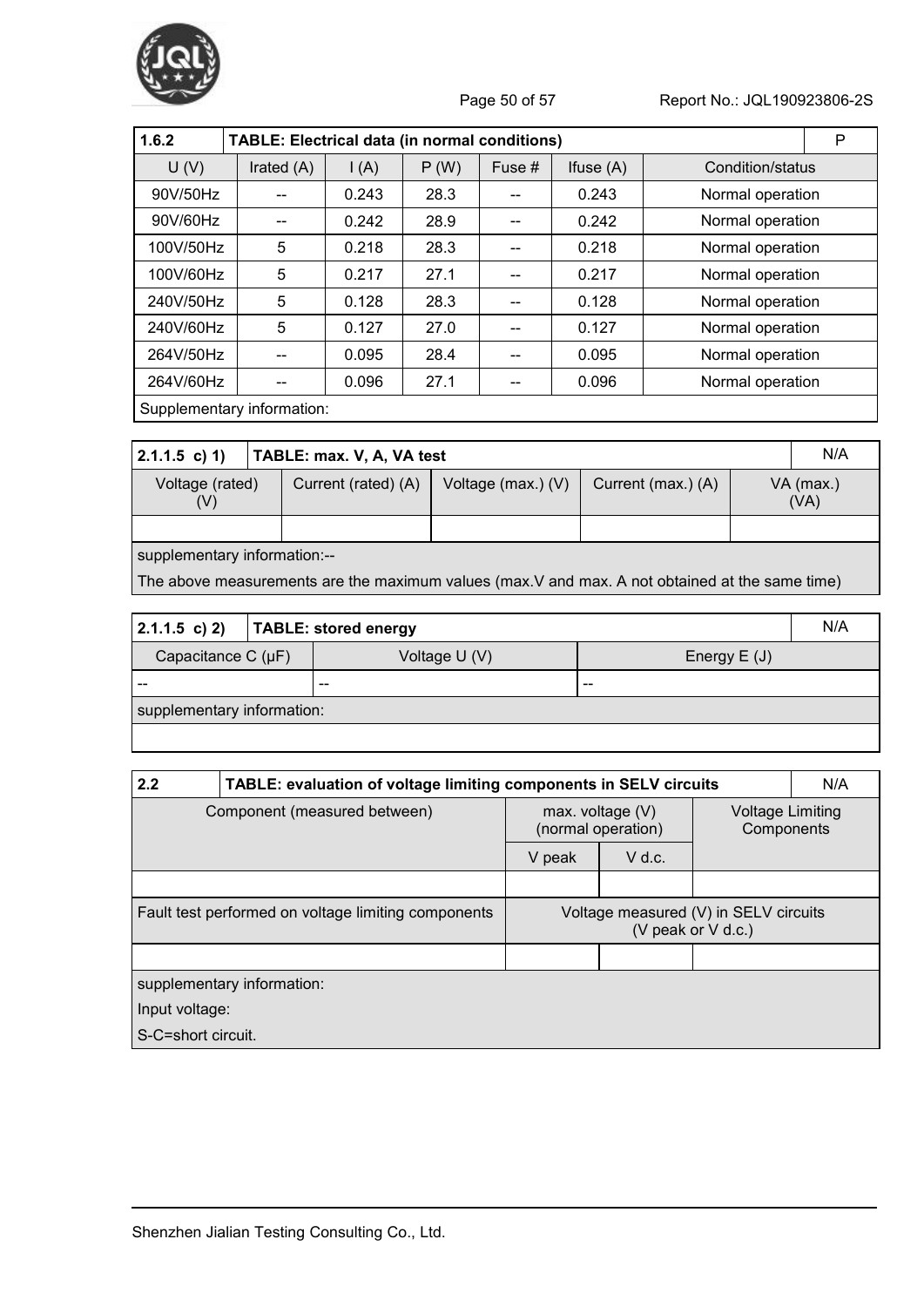

Page 51 of 57 Report No.: JQL190923806-2S 2.5 **TABLE:** limited power sources  $N/A$ Circuit output tested: considered Measured Uoc (V) with all load circuits disconnected: Uoc=--  $I_{\rm sc}(A)$  VA Meas. | Limit | Meas. | Limit | -- -- -- -- - supplementary information:--

Sc=Short circuit, Oc=Open circuit

| 2.10.2<br>Table: working voltage measurement                |                                                                                          |  |  |  |  |  |  |
|-------------------------------------------------------------|------------------------------------------------------------------------------------------|--|--|--|--|--|--|
| Location<br>Peak voltage (V)<br>RMS voltage (V)<br>Comments |                                                                                          |  |  |  |  |  |  |
| $L$ to N<br>240<br>325<br>Maximum voltage                   |                                                                                          |  |  |  |  |  |  |
|                                                             | supplementary information:                                                               |  |  |  |  |  |  |
|                                                             | The highest measured working voltages in transformer are indicated with bold characters. |  |  |  |  |  |  |
| 240V, 60Hz                                                  |                                                                                          |  |  |  |  |  |  |

| $2.10.3$ and<br>2.10.4                                           | TABLE: Clearance and creepage distance measurements |                   |                     |                       |                     |            |  |  |
|------------------------------------------------------------------|-----------------------------------------------------|-------------------|---------------------|-----------------------|---------------------|------------|--|--|
| Clearance (cl) and creepage<br>distance (cr) at/of/between:      | U peak<br>(V)                                       | $U$ r.m.s.<br>(V) | Required cl<br>(mm) | <sub>cl</sub><br>(mm) | Required cr<br>(mm) | cr<br>(mm) |  |  |
| Between L to N                                                   | 420                                                 | 250               | 2.0                 | 3.1                   | 2.5                 | 3.1        |  |  |
| Primary traces to secondary<br>traces                            | 520                                                 | 250               | 4.4                 | 6.5                   | 5.0                 | 6.5        |  |  |
| Primary traces to secondary<br>traces under transformer          | 520                                                 | 250               | 2.2                 | 6.3                   | 2.5                 | 6.3        |  |  |
| Primary winding to secondary<br>winding of transformer           | 520                                                 | 250               | 4.4                 | 6.0                   | 5.0                 | 6.0        |  |  |
| Primary winding to core of<br>transformer                        | 520                                                 | 250               | 2.2                 | 3.0                   | 2.5                 | 3.0        |  |  |
| Secondary winding to core of<br>transformer                      | 520                                                 | 250               | 2.2                 | 3.0                   | 2.5                 | 3.0        |  |  |
| Primary trace to enclosure                                       | 520                                                 | 250               | 4.4                 | 6.8                   | 5.0                 | 6.8        |  |  |
| Supplementary information: supply voltage: 240V/50Hz             |                                                     |                   |                     |                       |                     |            |  |  |
| 0.40E<br>TABLE: Bloken of the contribution of contractor and all |                                                     |                   |                     |                       |                     | D.         |  |  |

| 2.10.5<br><b>TABLE: Distance through insulation measurements</b> |                              |              |                        |                             |             |     |
|------------------------------------------------------------------|------------------------------|--------------|------------------------|-----------------------------|-------------|-----|
| Distance through insulation (DTI) at/of:                         | U peak<br>(V)                | U rms<br>(V) | Test<br>voltage<br>(V) | <b>Required DTI</b><br>(mm) | DTI<br>(mm) |     |
| Optocoupler                                                      |                              | 420          | 240                    | 3000                        | Min 1.5     | 0.4 |
|                                                                  |                              |              |                        | Vac                         |             |     |
|                                                                  | Supplementary information:-- |              |                        |                             |             |     |
|                                                                  |                              |              |                        |                             |             |     |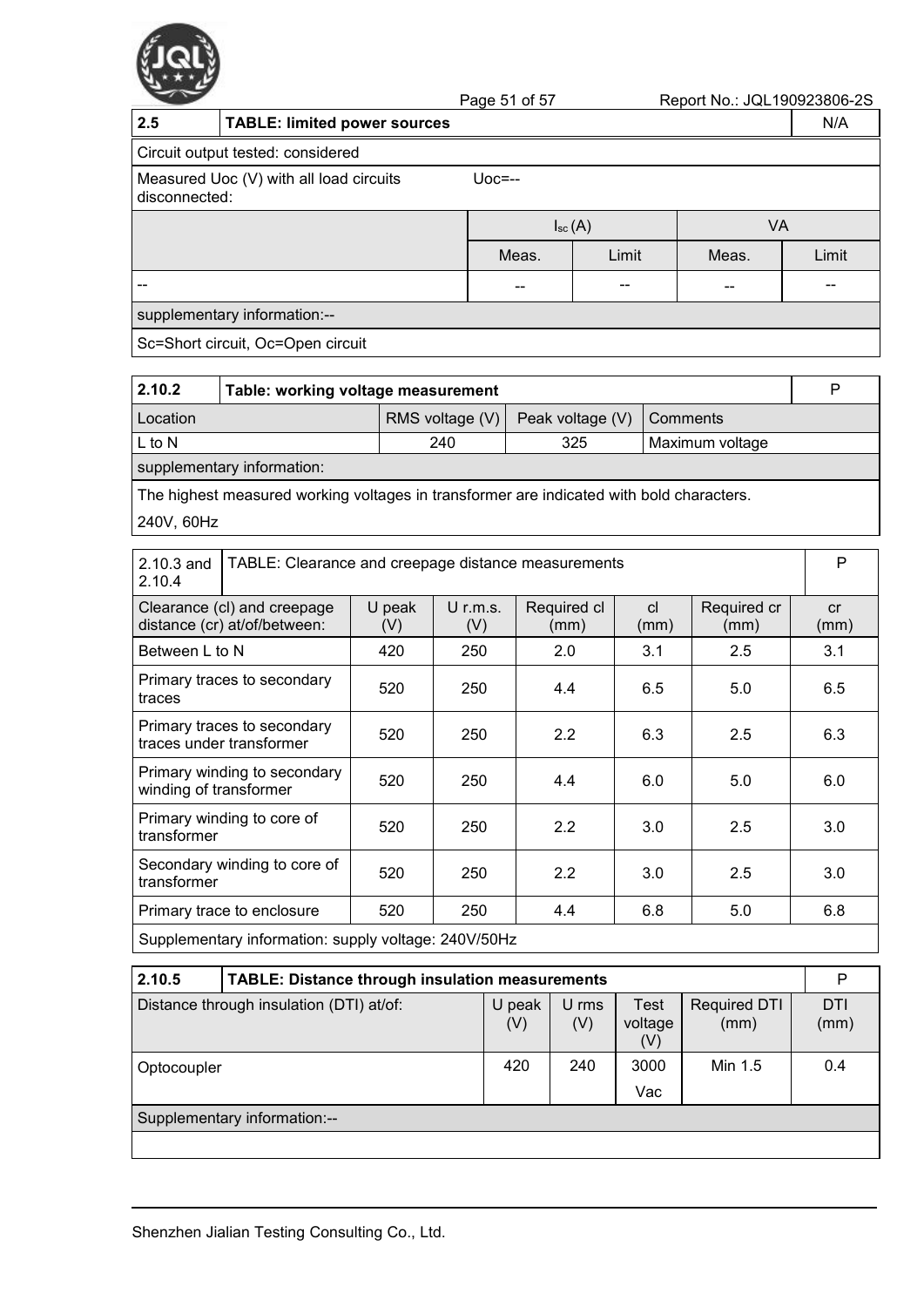

| <b>CONTRACTOR</b>                                |                                                                                          |                         |                                                                       | Page 52 of 57<br>Report No.: JQL190923806-2S |                  |                        |                  |                  |                      |
|--------------------------------------------------|------------------------------------------------------------------------------------------|-------------------------|-----------------------------------------------------------------------|----------------------------------------------|------------------|------------------------|------------------|------------------|----------------------|
| 4.3.8                                            |                                                                                          | <b>TABLE: Batteries</b> |                                                                       |                                              |                  |                        |                  |                  | N/A                  |
|                                                  | The tests of 4.3.8 are applicable only when appropriate battery<br>data is not available |                         |                                                                       |                                              |                  |                        |                  |                  |                      |
|                                                  |                                                                                          |                         | Is it possible to install the battery in a reverse polarity position? |                                              |                  |                        |                  |                  |                      |
|                                                  |                                                                                          |                         | Non-rechargeable batteries                                            |                                              |                  | Rechargeable batteries |                  |                  |                      |
|                                                  |                                                                                          | Discharging             | Un-<br>intentional                                                    |                                              | Charging         |                        | Discharging      |                  | Reversed<br>charging |
|                                                  | Meas.<br>current                                                                         | Manuf.<br>Specs.        | charging                                                              | Meas.<br>current                             | Manuf.<br>Specs. | Meas.<br>current       | Manuf.<br>Specs. | Meas.<br>current | Manuf.<br>Specs.     |
| Max.<br>current<br>during<br>normal<br>condition |                                                                                          |                         |                                                                       |                                              | $\sim$           |                        | --               |                  |                      |
| Max.<br>current<br>during<br>fault<br>condition  | --                                                                                       | --                      |                                                                       | --                                           | $-$              | --                     | $\overline{a}$   | --               | --                   |
| Test results:                                    |                                                                                          |                         |                                                                       |                                              |                  |                        |                  |                  | Verdict              |
| - Chemical leaks                                 |                                                                                          |                         |                                                                       |                                              |                  |                        |                  |                  | N/A                  |
| - Explosion of the battery                       |                                                                                          |                         |                                                                       |                                              |                  |                        |                  |                  | N/A                  |
|                                                  |                                                                                          |                         | - Emission of flame or expulsion of molten metal                      |                                              |                  |                        |                  |                  | N/A                  |
|                                                  |                                                                                          |                         | - Electric strength tests of equipment after completion of tests      |                                              |                  |                        |                  |                  | N/A                  |
| Supplementary information:                       |                                                                                          |                         |                                                                       |                                              |                  |                        |                  |                  |                      |

| 4.3.8 | <b>TABLE: Batteries</b>                  |                                                | N/A |
|-------|------------------------------------------|------------------------------------------------|-----|
|       |                                          | $- -$                                          |     |
|       |                                          | $- -$                                          |     |
|       |                                          | $-$                                            |     |
|       |                                          | $- -$                                          |     |
|       |                                          | $-$                                            |     |
|       | Tested and Certified by (incl. Ref. No.) | $\hspace{0.1mm}-\hspace{0.1mm}-\hspace{0.1mm}$ |     |
|       | Circuit protection diagram:              | $- -$                                          |     |

| 4.5                                         | <b>TABLE: Thermal requirements</b> |        |                        |               |                |     |  |  |  |
|---------------------------------------------|------------------------------------|--------|------------------------|---------------|----------------|-----|--|--|--|
|                                             |                                    | 90/60H | Shift to<br>40         | 264V/5<br>0Hz | Shift to<br>40 |     |  |  |  |
| Maximum measured temperature T of part/at:: |                                    | T (°C) | Allowed $T_{max}$ (°C) |               |                |     |  |  |  |
| AC inlet                                    | 42.7                               | 57.5   | 46.3                   | 60.7          | Ref.           |     |  |  |  |
|                                             | Winding of transformer             | 74.2   | 89.0                   | 72.4          | 86.8           | 110 |  |  |  |
| Core of transformer                         | 66.9                               | 81.7   | 65.4                   | 79.8          | Ref.           |     |  |  |  |
| Winding of line filter                      | 36.6                               | 51.4   | 35.1                   | 49.5          | 120            |     |  |  |  |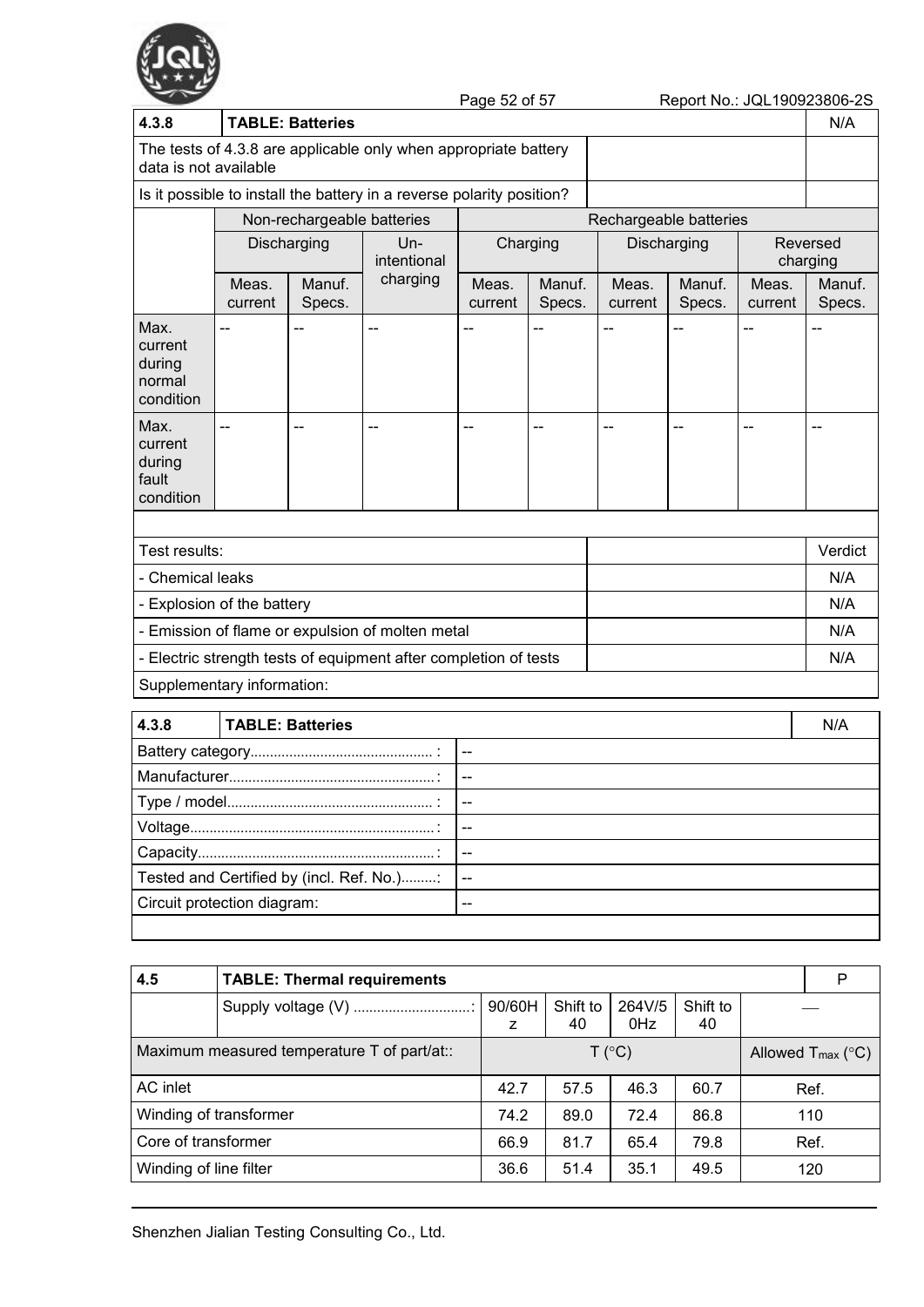

| $\sim$                     |            |     |               | Page 53 of 57                         |            |                                       |               |                          |        |     | Report No.: JQL190923806-2S      |                          |  |
|----------------------------|------------|-----|---------------|---------------------------------------|------------|---------------------------------------|---------------|--------------------------|--------|-----|----------------------------------|--------------------------|--|
| Primary E-cap.             |            |     | 34.5          |                                       | 49.3       |                                       | 32.7          |                          | 47.1   |     | 125                              |                          |  |
| Secondary E-cap.           |            |     | 37.5          |                                       | 52.3       |                                       | 38.6          |                          | 53.0   |     | 125                              |                          |  |
| Optocoupler                |            |     |               | 42.9<br>57.7                          |            |                                       | 44.3          |                          | 58.7   |     | 100                              |                          |  |
| PCB near bridge diode      |            |     | 52.7          | 67.5                                  |            |                                       | 54.5          |                          | 68.9   |     | 130                              |                          |  |
| Ambient                    |            |     | 25.2          |                                       | 40.0       |                                       | 25.6          |                          | 40.0   |     |                                  | $- -$                    |  |
| Temperature T of winding:  | $t_1$ (°C) |     | $R_1(\Omega)$ |                                       | $t_2$ (°C) |                                       | $R_2(\Omega)$ |                          | T (°C) |     | Allowed<br>$T_{\text{max}}$ (°C) | Insulation<br>class      |  |
| --                         | --         | $-$ |               | $\hspace{0.05cm}$ – $\hspace{0.05cm}$ |            | $\hspace{0.05cm}$ – $\hspace{0.05cm}$ |               | $\overline{\phantom{m}}$ |        | $-$ |                                  | $\overline{\phantom{a}}$ |  |
| Supplementary information: |            |     |               |                                       |            |                                       |               |                          |        |     |                                  |                          |  |
|                            |            |     |               |                                       |            |                                       |               |                          |        |     |                                  |                          |  |

| 4.5.5     | TABLE: Ball pressure test of thermoplastic parts |      |                                                  |  |  |  |
|-----------|--------------------------------------------------|------|--------------------------------------------------|--|--|--|
|           |                                                  |      |                                                  |  |  |  |
| Part      |                                                  | (°C) | Test temperature   Impression diameter  <br>(mm) |  |  |  |
| Connector |                                                  | 125  |                                                  |  |  |  |
|           | Supplementary information:--                     |      |                                                  |  |  |  |

| 5.1                  | <b>TABLE: touch current measurement</b> |                  |                      |                       |  |  |  |
|----------------------|-----------------------------------------|------------------|----------------------|-----------------------|--|--|--|
| Measured between:    |                                         | Measured<br>(mA) | <b>Limit</b><br>(mA) | Comments/conditions   |  |  |  |
| Live-Enclosure (GND) |                                         | 1.20             | 3.5                  | Normal load condition |  |  |  |
|                      | Neutral -Enclosure (GND)                | 1.20             | 3.5                  | Normal load condition |  |  |  |
|                      | supplementary information:              |                  |                      |                       |  |  |  |
|                      | Input voltage: 264V/50Hz                |                  |                      |                       |  |  |  |

| 5.2                    | TABLE: Electric strength tests, impulse tests and voltage surge tests |                                              |                     | P                            |  |
|------------------------|-----------------------------------------------------------------------|----------------------------------------------|---------------------|------------------------------|--|
|                        | Test voltage applied between:                                         | Voltage shape<br>(AC, DC, impulse,<br>surge) | Test<br>voltage (V) | <b>Breakdown</b><br>Yes / No |  |
| Line to Netural        |                                                                       | AC                                           | 1500                | No.                          |  |
| L/N to output terminal |                                                                       | AC                                           | 3000                | No.                          |  |
|                        | L/N to plastic enclosure with metal foil                              | AC                                           | 3000                | No.                          |  |
|                        | Transformer: Primary to Secondary                                     | AC                                           | 3000                | No.                          |  |
|                        | Transformer: Core to Secondary                                        | AC                                           | 3000                | No.                          |  |
|                        | Transformer: One layer insulation tape                                | AC                                           | 3000                | No.                          |  |
|                        | supplementary information:--                                          |                                              |                     |                              |  |
|                        |                                                                       |                                              |                     |                              |  |

| 5.3 | <b>TABLE: Fault condition tests</b>                               |                                                |  |  |  |  |
|-----|-------------------------------------------------------------------|------------------------------------------------|--|--|--|--|
|     |                                                                   | 25.3                                           |  |  |  |  |
|     | Power source for EUT: Manufacturer, model/type,<br>output rating. | $\hspace{0.1mm}-\hspace{0.1mm}-\hspace{0.1mm}$ |  |  |  |  |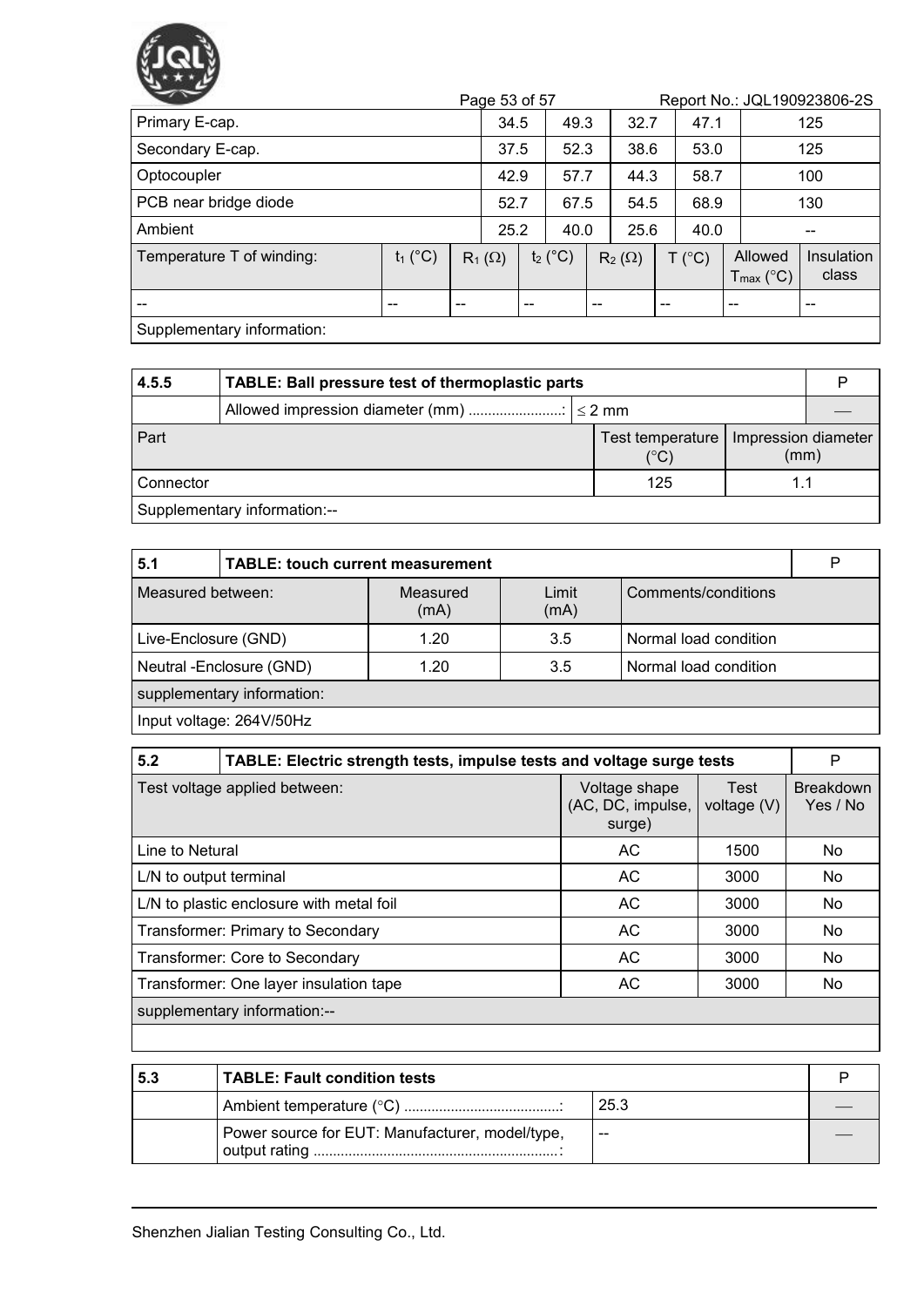

|                        | Page 54 of 57                                                   |                          |                    |             | Report No.: JQL190923806-2S   |                                                       |
|------------------------|-----------------------------------------------------------------|--------------------------|--------------------|-------------|-------------------------------|-------------------------------------------------------|
| Component<br>No.       | Fault                                                           | Supply<br>voltage<br>(V) | Test<br>time       | Fuse #      | <b>Fuse</b><br>current<br>(A) | Observation                                           |
| Bridge diode           | $S-C$                                                           | 240                      | 1s                 | <b>FUSE</b> | $\mathbf 0$                   | Fuse opened immediately, no<br>hazards                |
| E-cap.<br>(primary)    | $S-C$                                                           | 240                      | 1s                 | <b>FUSE</b> | $\mathbf 0$                   | Fuse opened immediately, no<br>hazards                |
| Optocoupler<br>pin 1-2 | $S-C$                                                           | 240                      | 10mins             | <b>FUSE</b> | 0.005                         | Unit shutdown immediately,<br>recoverable, no hazards |
| Optocoupler<br>pin 3-4 | $S-C$                                                           | 240                      | 10mins             | <b>FUSE</b> | 0.005                         | Unit shutdown immediately,<br>recoverable, no hazards |
| Optocoupler<br>pin 1   | $O-C$                                                           | 240                      | 10 <sub>mins</sub> | <b>FUSE</b> | 0.005                         | Unit shutdown immediately,<br>recoverable, no hazards |
| Optocoupler<br>pin 2   | $O-C$                                                           | 240                      | 10mins             | <b>FUSE</b> | 0.005                         | Unit shutdown immediately,<br>recoverable, no hazards |
| Diode<br>(secondary)   | $S-C$                                                           | 240                      | 10 <sub>mins</sub> | <b>FUSE</b> | 0.005                         | Unit shutdown immediately,<br>recoverable, no hazards |
| E-cap.<br>(secondary)  | $S-C$                                                           | 240                      | 10 <sub>mins</sub> | <b>FUSE</b> | 0.005                         | Unit shutdown immediately,<br>recoverable, no hazards |
|                        | Supplementary information: o-c: open-circuit s-c: short-circuit |                          |                    |             |                               |                                                       |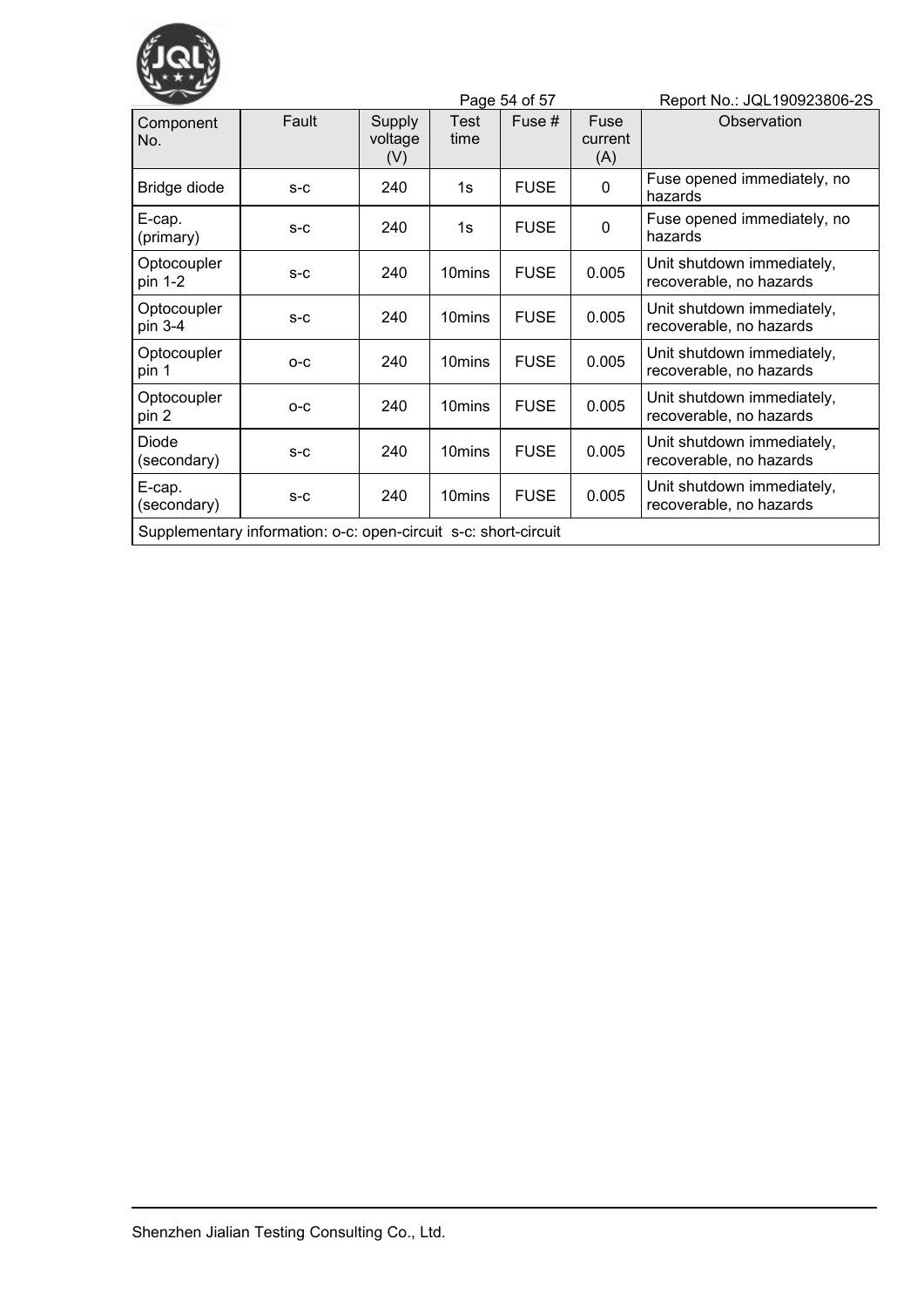

### **PHOTO**

# **Model: SP5220-8PGE2GE2GF**



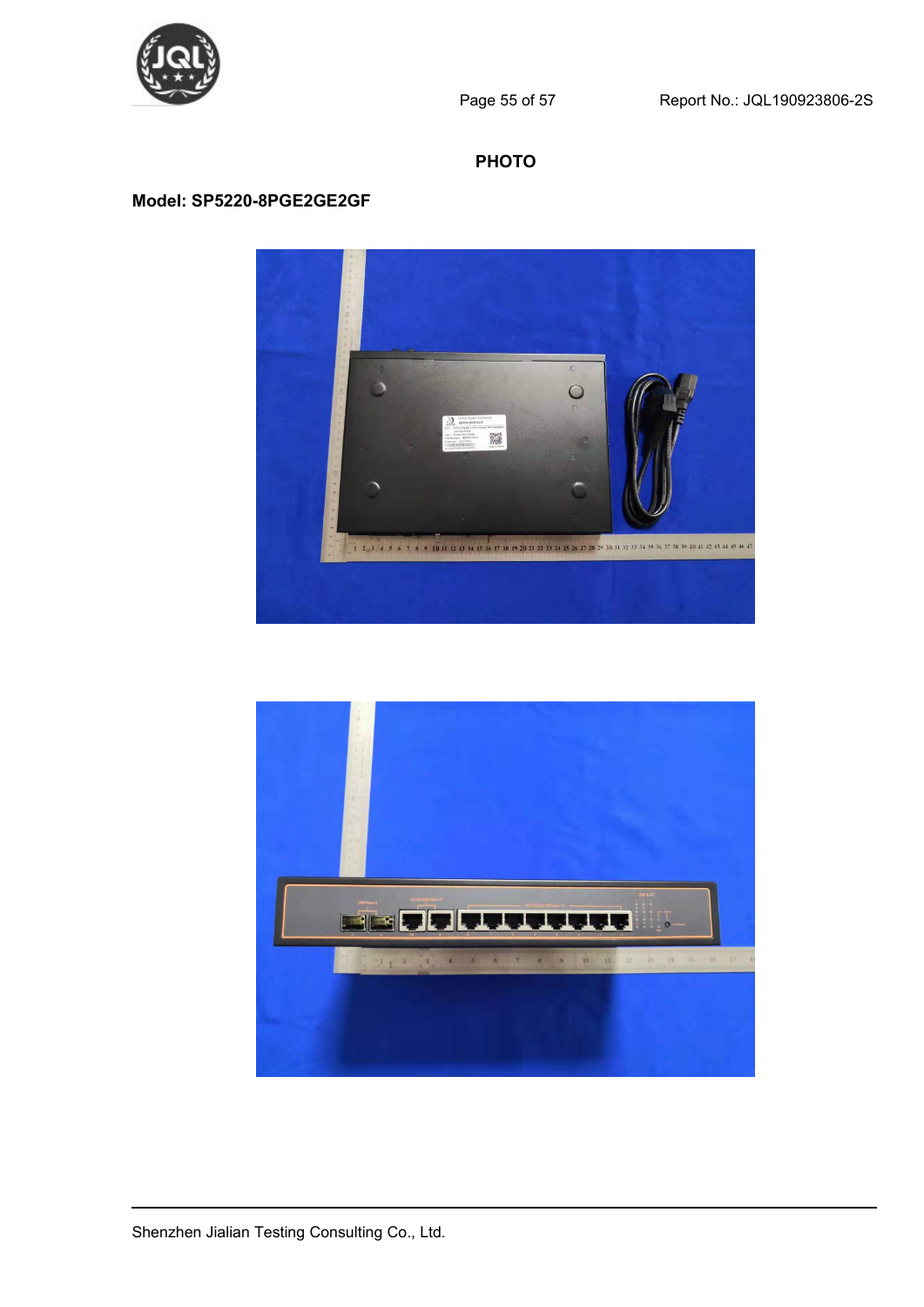